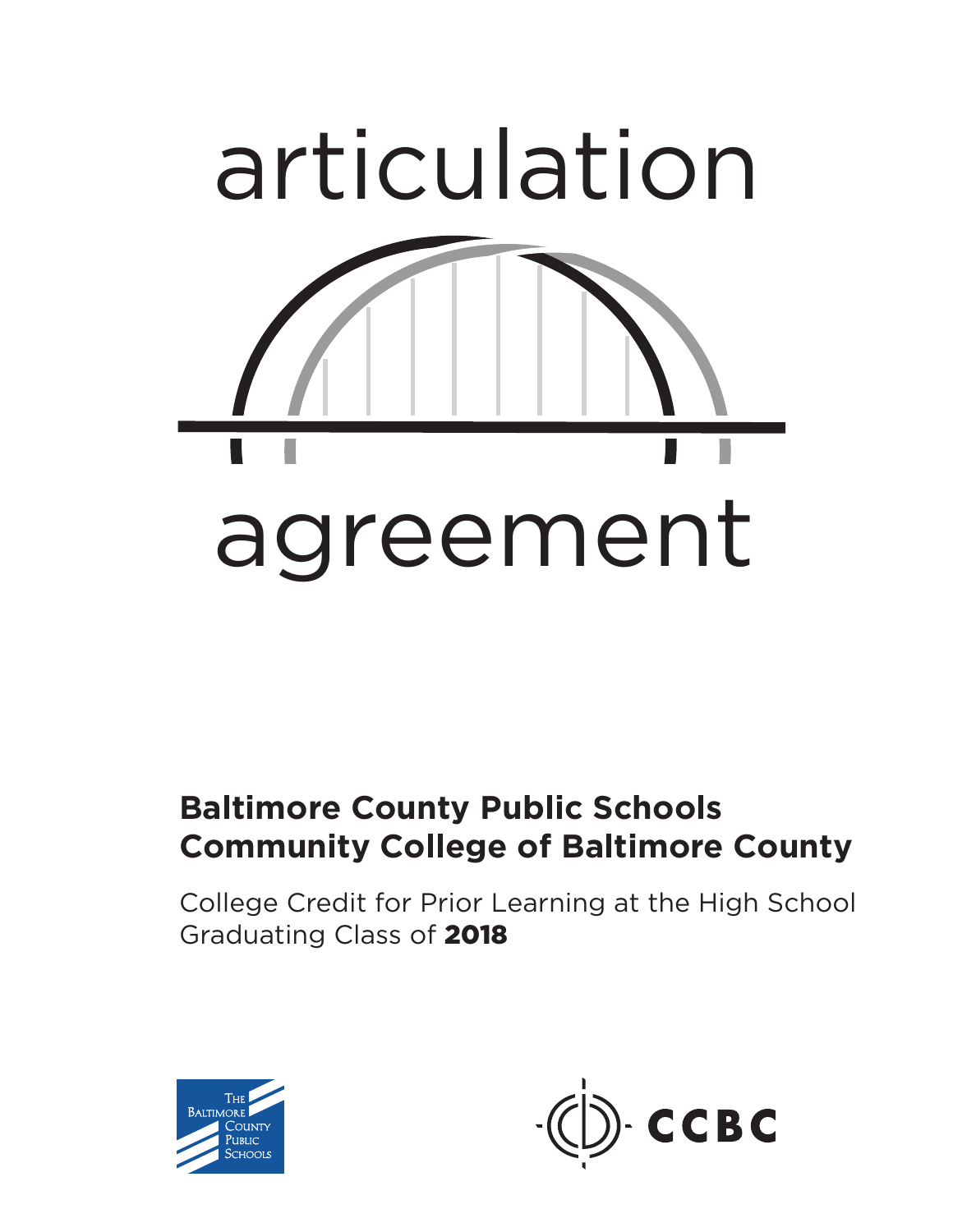## **Table of Contents**

| <b>Articulated BCPS Completer Programs</b>                    |    |
|---------------------------------------------------------------|----|
| <b>CCBC Programs in Bold Italics:</b>                         |    |
|                                                               |    |
| <b>Accounting</b>                                             |    |
|                                                               |    |
| <b>Allied Health</b>                                          |    |
| Allied Health Certified Nursing Assistant                     |    |
| <b>Health Science Technology</b>                              |    |
| Health Science Technology Academy                             |    |
| <b>School of Health Professions</b>                           |    |
|                                                               |    |
| <b>Engineering Technology</b>                                 |    |
|                                                               |    |
| Animal and Environmental Sciences                             |    |
| <b>Plant and Environmental Sciences</b>                       |    |
| <b>Veterinary Technology</b>                                  |    |
|                                                               |    |
| <b>Aviation Technology</b>                                    |    |
|                                                               |    |
| <b>Automotive Technology</b>                                  |    |
|                                                               |    |
| <b>Accounting</b>                                             |    |
|                                                               |    |
| <b>Business Administration/Business Management</b>            |    |
|                                                               |    |
| <b>Administrative Office Professional</b>                     |    |
|                                                               |    |
| <b>Business Administration/Business Management</b>            |    |
|                                                               |    |
| <b>Student Development</b>                                    |    |
|                                                               | 20 |
| <b>Early Childhood Development</b>                            |    |
| <b>Early Childhood Education</b>                              |    |
|                                                               |    |
| Art, Design and Interactive Media                             |    |
| <b>Digital Media Production</b>                               |    |
|                                                               |    |
| <b>Computer-Aided Design for Architecture and Engineering</b> |    |
|                                                               |    |
| <b>HVAC</b>                                                   |    |
| <b>Construction Management Degree</b>                         |    |
| <b>Construction Management Certificate</b>                    |    |
| <b>HVACR</b>                                                  |    |
|                                                               |    |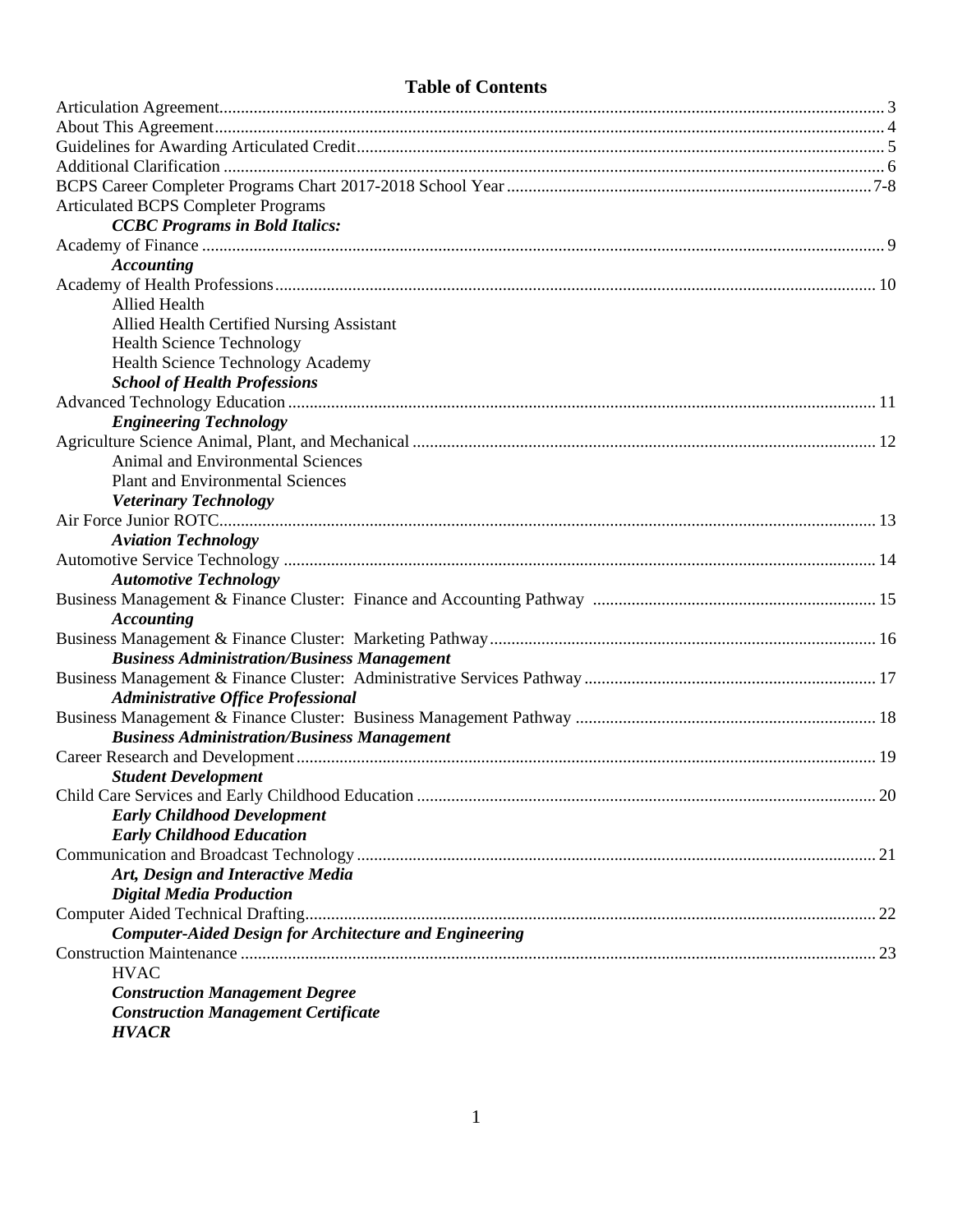| <b>Carpentry Careers</b>                               |    |
|--------------------------------------------------------|----|
| <b>Construction Management</b>                         |    |
| <b>Electrical Careers</b>                              |    |
| <b>Mechanical Construction/Plumbing Careers</b>        |    |
| <b>Construction Management Degree</b>                  |    |
| <b>Construction Management Certificate</b>             |    |
|                                                        |    |
| <b>Criminal Justice Studies</b>                        |    |
| <b>Legal Studies</b>                                   |    |
|                                                        |    |
| <b>Computer-Aided Design</b>                           |    |
| <b>Engineering Technology</b>                          |    |
| <b>Engineering Transfer</b>                            |    |
|                                                        |    |
| <b>Engineering Technology</b>                          |    |
|                                                        |    |
| <b>Geospatial Applications</b>                         |    |
|                                                        |    |
| Art, Design and Interactive Media - Graphic Design     |    |
|                                                        |    |
| <b>Criminal Justice Studies</b>                        |    |
| <b>Engineering Technology- Geospatial Applications</b> |    |
|                                                        |    |
| <b>Human Services</b>                                  |    |
|                                                        |    |
| Art, Design and Interactive Media                      |    |
|                                                        |    |
| <b>Network Technology</b>                              |    |
|                                                        |    |
| <b>Network Technology</b>                              |    |
|                                                        |    |
| <b>Information Technology</b>                          |    |
|                                                        |    |
| <b>Biology</b>                                         |    |
|                                                        | 37 |
| <b>Engineering Technology</b>                          |    |
| <b>Engineering Transfer</b>                            |    |
|                                                        |    |
| <b>Early Childhood Development</b>                     |    |
|                                                        |    |
| <b>Early Childhood Education</b>                       |    |
|                                                        |    |
| <b>Teacher Education Early Childhood</b>               |    |
| <b>Elementary, Secondary or Special Education</b>      |    |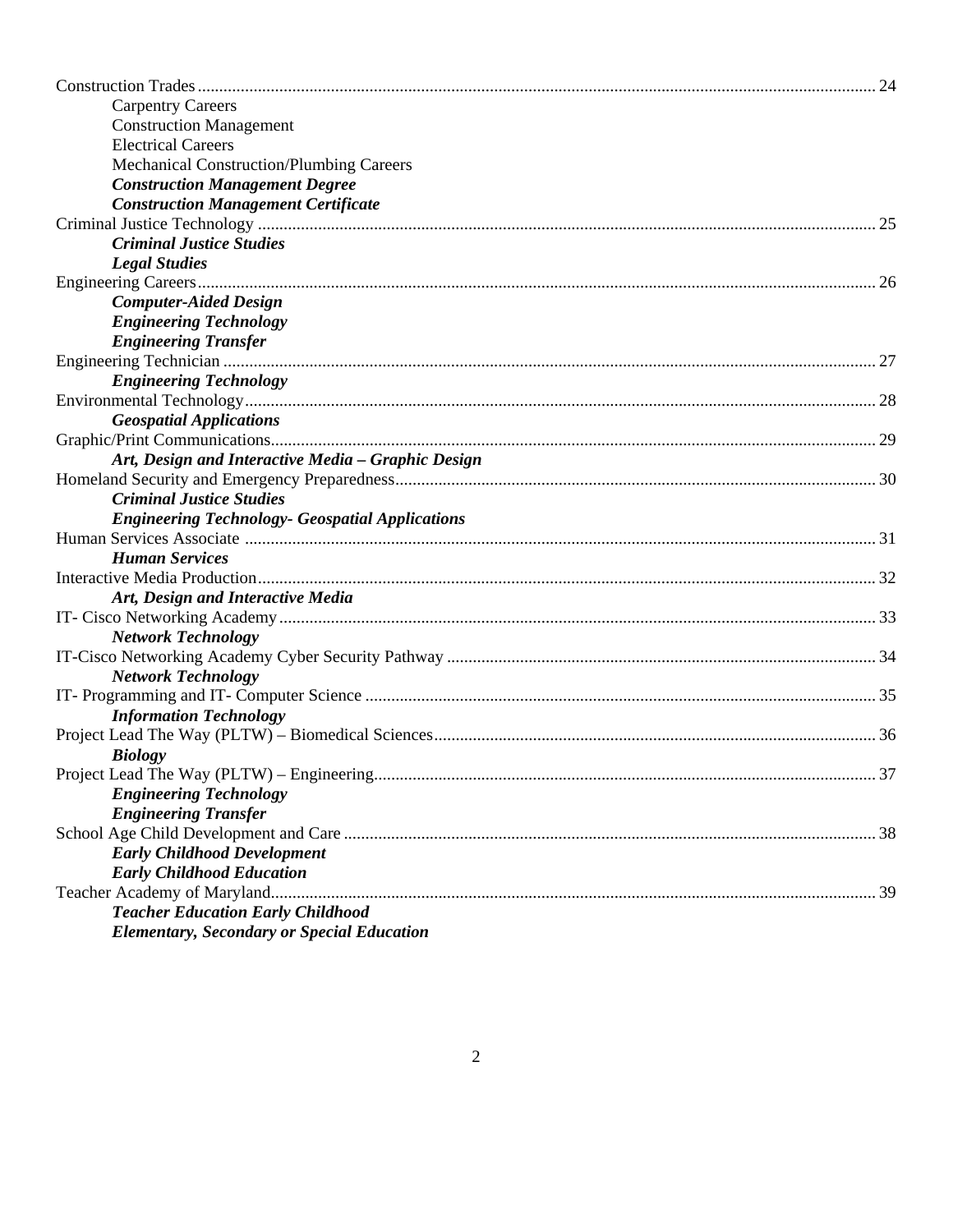#### **Articulation Agreement**

The following Articulation Agreement has been developed for students in the Baltimore County Public Schools who plan to continue their education at the Community College of Baltimore County. The Agreement describes articulated programs that build on Baltimore County Public Schools' approved learning experience with the goal of eliminating duplication of instruction. This Agreement commences with the 2017-2018 school year and includes some provisions unique to the graduating class of 2018.

It is understood by the parties that no funds will be exchanged in furtherance of this Agreement, and that it may be terminated by either party at the end of the 2017-2018 school year.

#### NON-DISCRIMINATION STATEMENT

Baltimore County Public Schools does not discriminate on the basis of race, ethnicity, gender, age, national origin, religion, creed, disability, socio-economic status, marital status, pregnancy, political belief, or sexual orientation, and does comply with the Title VI, Title VII, Title IX, and Section 504 of the Rehabilitation Act of 1973 in all of its educational programs. All courses are open to both male and female students.

## EQUAL OPPORTUNITY AND AFFIRMATIVE ACTION STATEMENT

"The Community College of Baltimore County practices equal opportunity in education and employment and is strongly and actively committed to diversity with the college community."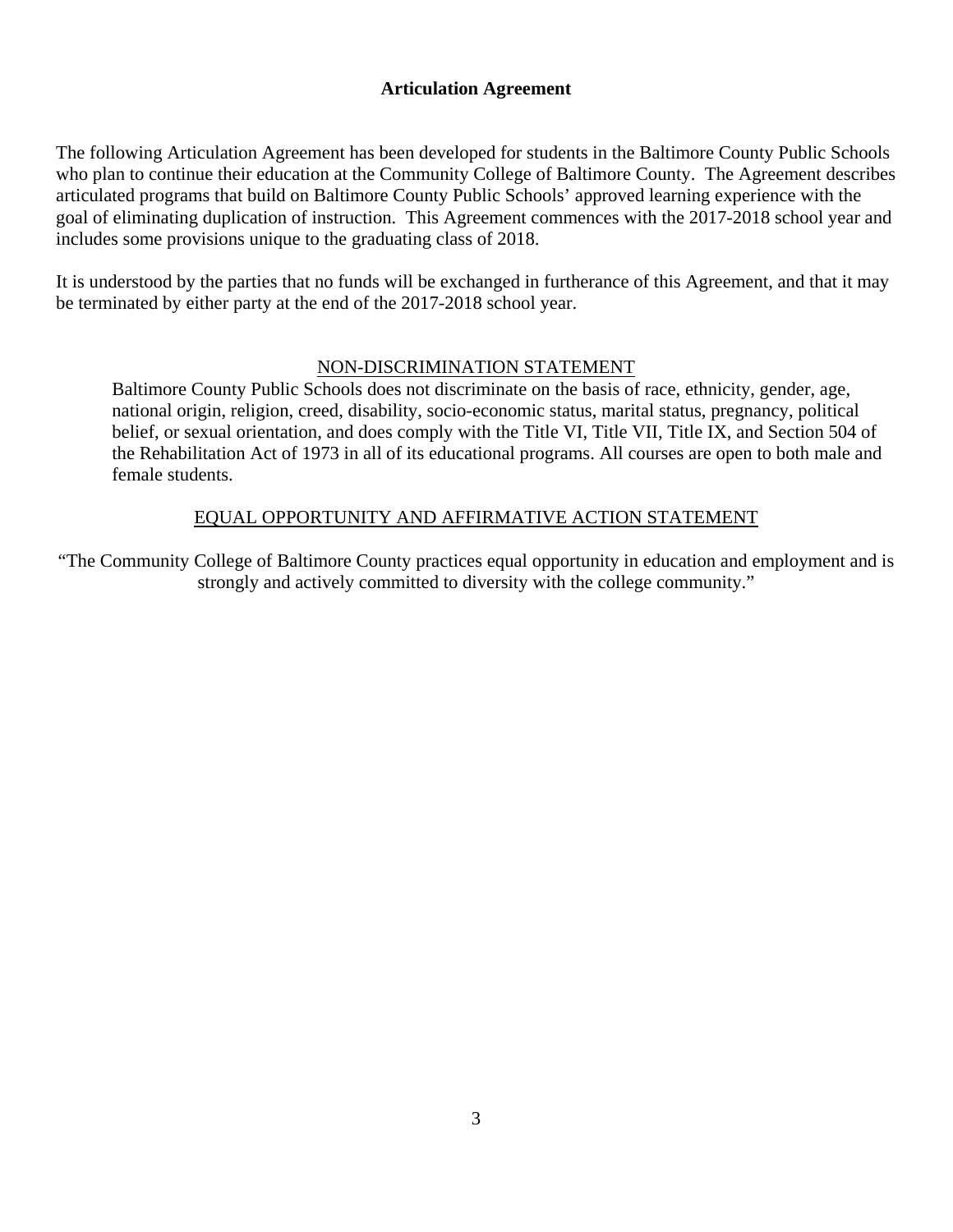#### *About this Agreement*

The following pages contain comparisons of Baltimore County Public Schools (BCPS) Career and Technology Education program sequences with introductory courses at the Community College of Baltimore County (CCBC). Faculty from the BCPS and CCBC meet regularly to compare knowledge and skills taught in the high school programs with those taught at the introductory level in the college programs. High school students who achieve at the appropriate levels in the high school programs listed in this document may request credit for documented achievement when they enroll in the Community College of Baltimore County.

The advanced placement earned through BCPS articulated career and technology programs allows students to move more quickly through the community college. Successful completion of articulated programs will also offer opportunities for students to begin their careers earlier and save hundreds of dollars in college tuition.

This agreement describes the guidelines and procedures for awarding credit, and the responsibilities of the high schools and the College for maintaining this agreement.

The specific program sequences that meet the articulation criteria are listed. For additional information visit: www.bcps.org/academics/cte/teched/ www.ccbcmd.edu/Programs-and-Courses/High-School-Student-Programs/Career-Pathways.aspx

## **Articulation Partnership Coordinators:**

Emilie Cherry Director of High School Collaboration CCBC Essex, 7201 Rossville Blvd., Baltimore MD 21237 443-840-1997 echerry@ccbcmd.edu

Douglas Handy Office of Career and Technology Education BCPS-Jefferson Building 105 W. Chesapeake Avenue, Towson, MD 21204 443-809-8921 dhandy@bcps.org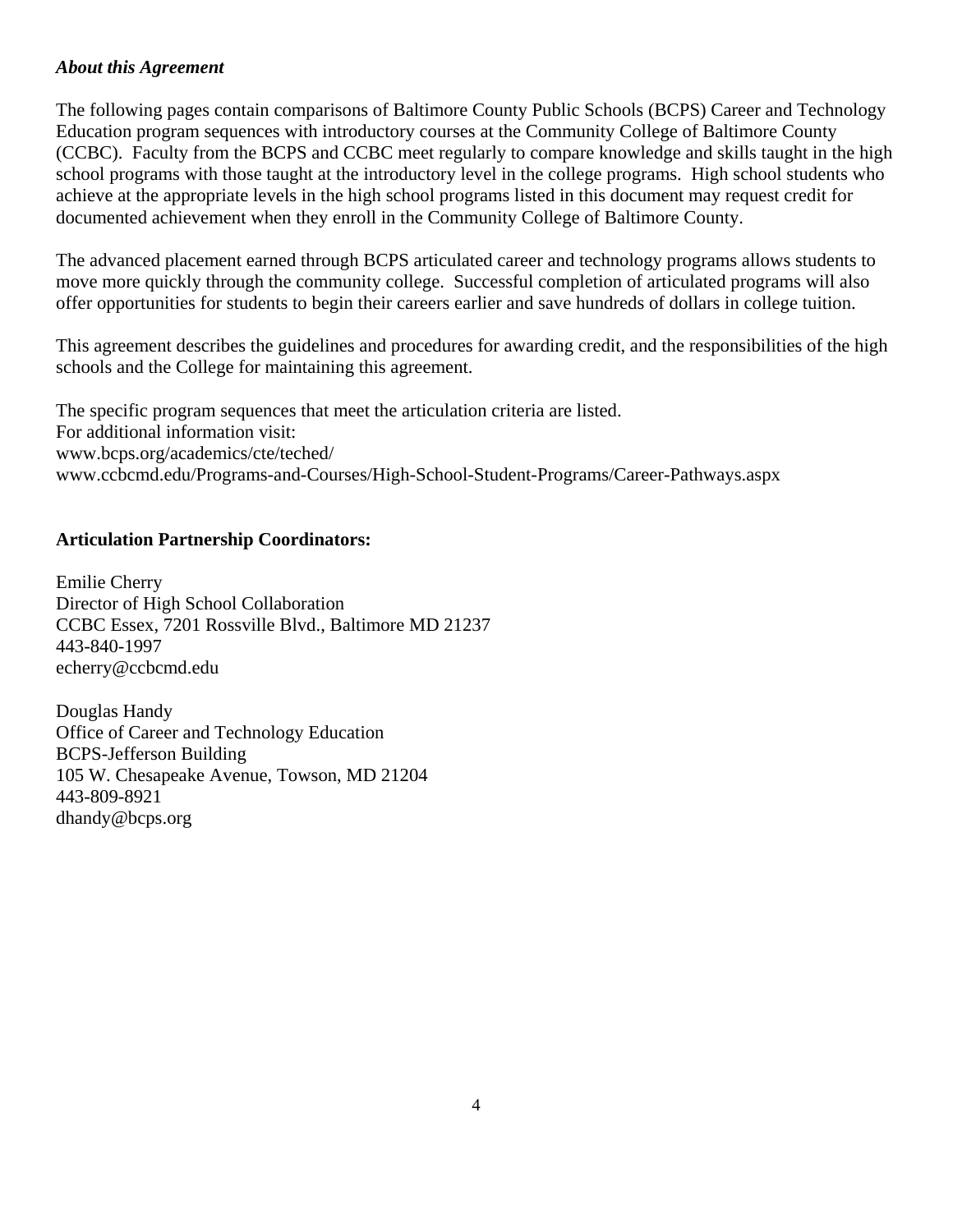## **Guidelines for Awarding Articulated High School Credit**

The Community College of Baltimore County (CCBC) agrees to grant college credit to high school students who successfully complete a specific Career and Technology Education (Career Completer) program or Junior Reserve Officer Training Corps (JROTC) in the Baltimore County Public Schools (BCPS). The articulated Career and Technology Education (CTE) program sequences and courses are identified in this Agreement. A student will be awarded credit based on the Agreement in effect at the time of graduation. **BCPS students must successfully complete a minimum of four high school credits in a CTE career completer program of study required for articulated credit.** 

#### **Articulated Credit Criteria**

- The student must complete the high school CTE program or JROTC sequence of study and the specific courses identified with a **technical Grade Point Average of B or better**.
- The student must register for a course at CCBC within three years of high school graduation. A student seeking articulated credit after the three-year limit should work with the College Program coordinator to consider other opportunities for credit for prior learning.
- The approved articulated credit will be posted to the CCBC transcript upon receipt of the high school transcript and the student's enrollment in the Community College of Baltimore County. The high school counselor or other designated school official should send the student's final transcript and home address to:

CCBC Career Pathways Office, ADMN 215F 7201 Rossville Blvd. Baltimore, MD 21237 ATTN: Emilie Cherry

 A student unable to make satisfactory progress in a higher- level CCBC course in the areas for which articulated credit is awarded may, at the recommendation of the instructor, be required to complete a lower-level course.

#### **Implementation Procedures for: Baltimore County Public Schools**

- Communicate the details of the Articulation Agreement to high school principals, teaching staff, professional school counselors, work-study coordinator, parents, and students.
- Implement procedures for a CTE teacher or school counselor to send the student's high school transcript and home address to the CCBC CTE office, above.

#### **Implementation Procedures for: Community College of Baltimore County**

- Develop advisement procedures for new students from BCPS enrolled in programs with articulated credits.
- Develop procedures to connect program coordinators and students with articulated credit during their first semester at CCBC.
- Produce tracking reports of enrolled students with articulated credit.
- Parallel Enrollment Program (PEP): Students concurrently enrolled in high school and CCBC classes are eligible to receive articulated credits upon successful completion of their Career Completer program of study.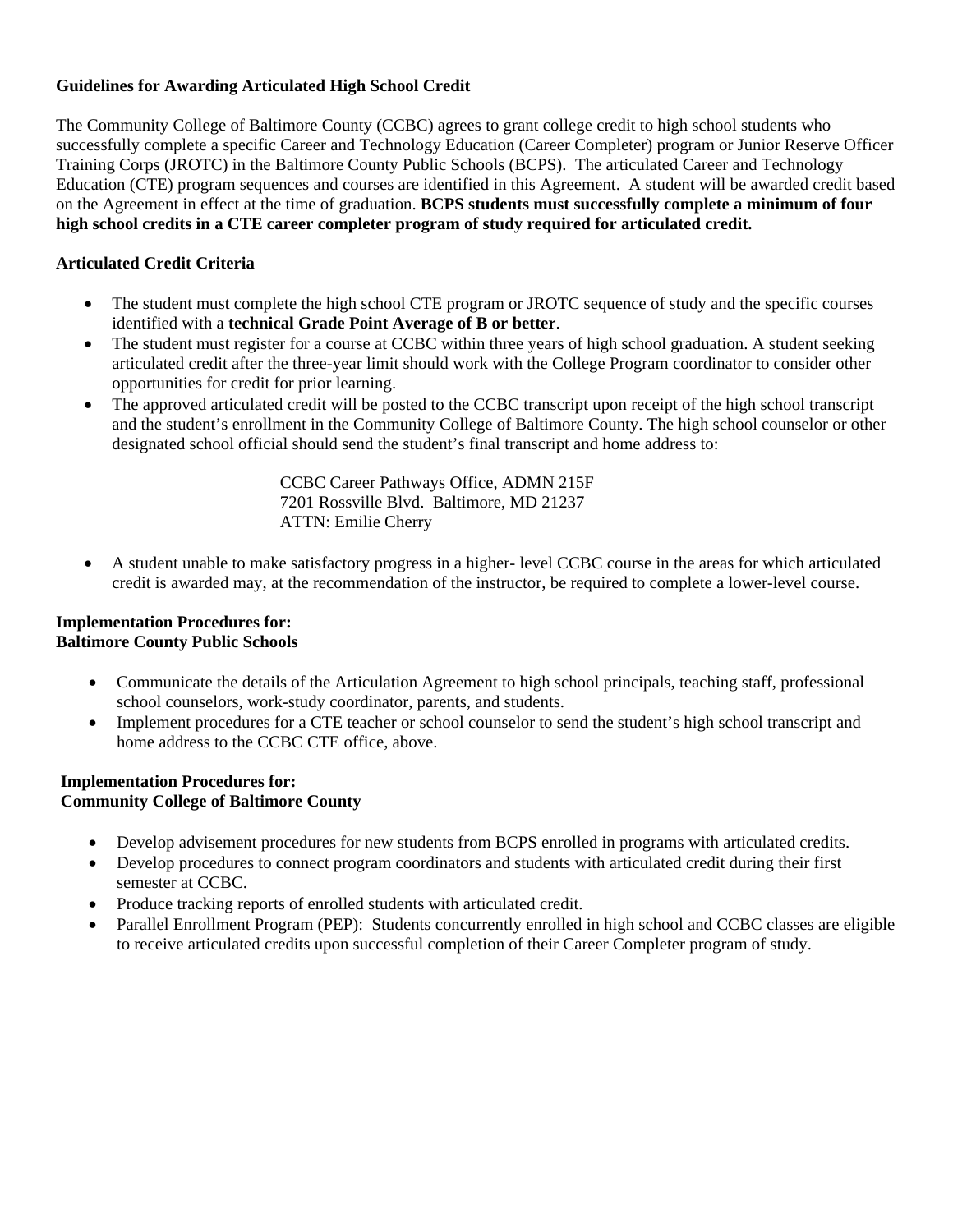#### **Additional Clarification**

- 1. While students are expected and encouraged to continue their education and training in the CTE program of study at CCBC that articulates with their BCPS program, it is not a requirement. Many factors contribute to a change of major for students and that will be honored by CCBC. Therefore the agreement does not require program-toprogram continuation as a condition for the receiving of articulated credits.
- 2. CCBC will determine how the articulated credits will apply toward certificate and degree requirements, i.e., requirement for graduation, elective.
- 3. CCBC does not determine how articulated credits are received by 4-year colleges and universities. That decision is made by the 4-year institution. In some cases, articulated credits from high school may not be accepted by 4 year institutions.
- 4. Students meeting the requirements for articulated credits at CCBC will be awarded those credits whether attending full time or part time.
- 5. Should a BCPS Career Completer program of study be discontinued, students successfully completing the requirements in that program will still be awarded articulated credit.

#### **Articulated Agreement Maintenance, Review, and Reporting**

The following procedures are suggested to provide an objective means for assessing the success of the articulation activities:

- A Coordinating Committee composed of CCBC representatives and one representative from BCPS will meet once every year to review the articulation agreement guidelines and implementation procedures and recommend changes, if necessary.
- CCBC and BCPS program coordinators may suggest new areas for articulation. It will be their responsibility to schedule periodic meetings of faculty members in programs where articulated credit has been awarded to review curricula and to make recommendations for awarding articulated credit.
- CCBC will complete an annual report at the end of the academic year indicating the number of students who receive articulated credit and the high schools the students previously attended. A copy of this annual report will be sent to appropriate administrators at BCPS.
- Revisions to applicable course syllabi at any of the participating schools or CCBC will be sent to appropriate department heads and program coordinators.
- Appropriate administrators of BCPS and CCBC will review the Articulation Guidelines annually.

Revised 6/17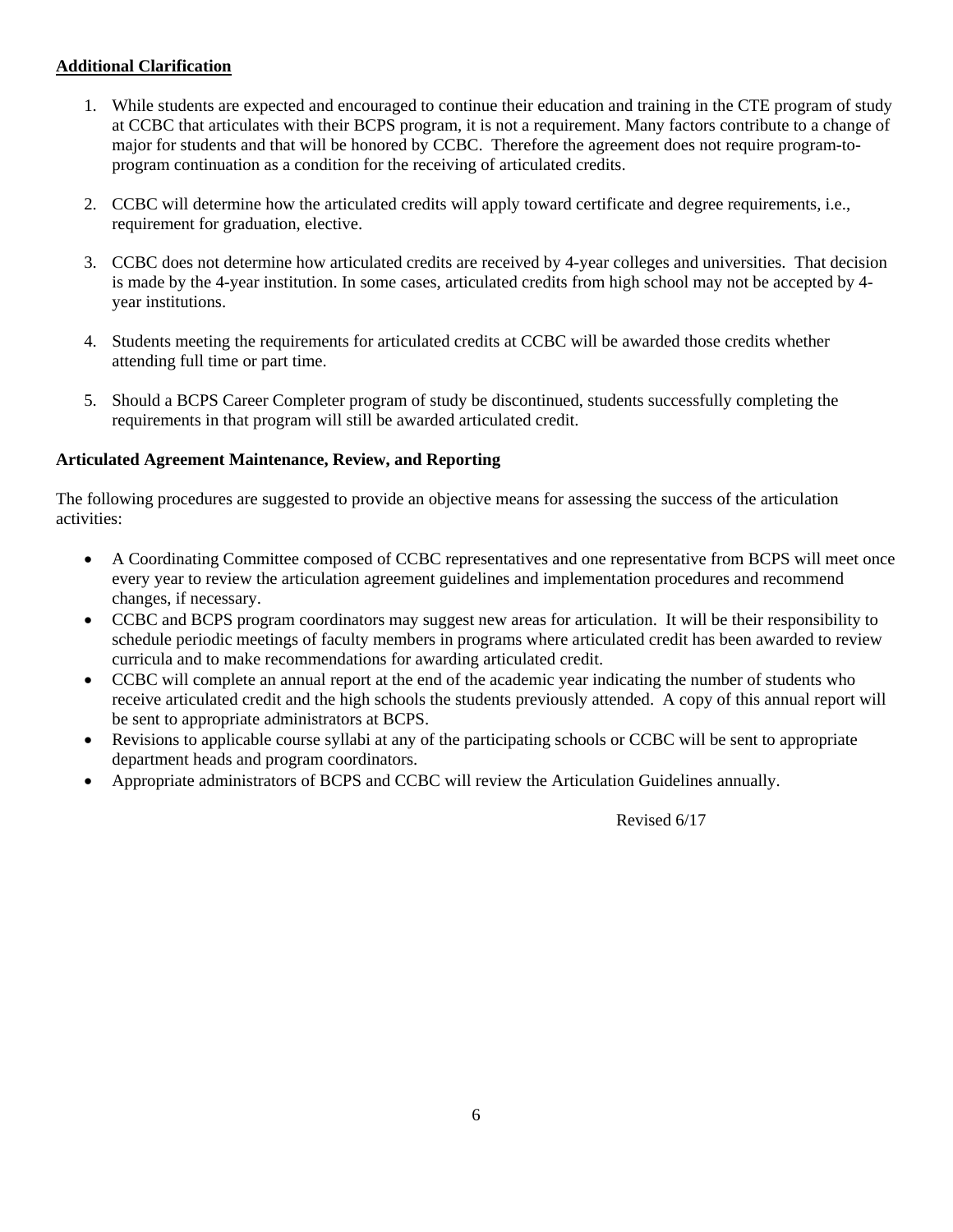# **Career & Technology Education** ... Education for a Lifetime!

Career and technology education (CTE) programs of study provide high school students with:

- $\checkmark$  Academic subject matter taught with relevance to the real world.
- $\checkmark$  Workplace, personal, academic, and technical skills.
- $\checkmark$  Educational pathways that help them explore interests and careers.
- $\checkmark$  Pathways that include four-year college degree programs, community college certificate/associate degree programs, registered apprenticeship, and industry certification.



*CTE programs provide students with BOTH relevant career skills AND rigorous academic skills.* 

Did you know…?

- $\checkmark$  You will be prepared for both college AND careers?
- $\checkmark$  You may receive FREE college credit by successfully completing a CTE program?
- $\checkmark$  You may be eligible for industry credentials and related scholarships?
- $\checkmark$  Your home high school may have a program of study in a career pathway that is of interest to you?

## **CTE Programs of Study and Electives – 2017-2018 School Year**

|                                                                                |        |         |                     | MAGNET/ TECHNICAL SCHOOLS |                           |                                                                                        |
|--------------------------------------------------------------------------------|--------|---------|---------------------|---------------------------|---------------------------|----------------------------------------------------------------------------------------|
| Cluster/Program<br>or Elective Courses                                         | Carver | Eastern | <b>Vilford Mill</b> | Sollers Point             | Western                   | <b>Comprehensive High Schools</b>                                                      |
| Arts, Media & Communication<br><b>Cluster Completer Programs</b>               |        |         |                     |                           |                           | <b>School to Career Supervisor</b>                                                     |
| Graphic/Print Communications Technology                                        |        |         |                     |                           | X                         | Kenwood, Overlea                                                                       |
| Interactive Media Production                                                   | Χ      | Χ       |                     |                           |                           | Catonsville, Chesapeake*, Franklin, New Town, Parkville,<br>Pikesville                 |
| Interactive Media Production: Communication and<br><b>Broadcast Technology</b> |        |         |                     |                           |                           | Dundalk                                                                                |
| Business, Management,<br>& Finance Cluster Completer Programs                  |        |         |                     |                           |                           | <b>Business Education Supervisor</b>                                                   |
| Business, Management, and Finance                                              |        | Χ       | $\pmb{\chi}$        |                           | X                         | All High Schools; please check with school                                             |
| Academy of Finance                                                             |        |         |                     |                           |                           | Lansdowne*, Overlea*, Randallstown                                                     |
| <b>Construction &amp; Development</b><br><b>Cluster Completer Programs</b>     |        |         |                     |                           |                           | <b>Technical Programs Supervisor</b><br><b>Technology Education Supervisor</b>         |
| <b>Carpentry Careers</b>                                                       | Χ      |         |                     |                           |                           | Kenwood, Lansdowne <sup>*</sup> , Owings Mills, Perry Hall                             |
| <b>Electrical Careers</b>                                                      |        |         |                     |                           |                           | Franklin, Lansdowne*                                                                   |
| Mechanical Construction/Plumbing Careers                                       |        |         |                     |                           | X                         | Kenwood                                                                                |
| Heating/Ventilation/Air Conditioning/Welding                                   |        |         |                     |                           |                           | Dulaney                                                                                |
| <b>Construction Design and Management</b>                                      |        |         | $\pmb{\chi}$        |                           |                           | Sparrows Point                                                                         |
| Construction Management/Building &Construction<br>Technology                   |        | X       | $\boldsymbol{X}$    | $\sf X$                   |                           |                                                                                        |
| Consumer Services, Hospitality & Tourism<br><b>Cluster Completer Programs</b>  |        |         |                     |                           |                           | <b>Family and Consumer Sciences Supervisor</b><br><b>Technical Programs Supervisor</b> |
| <b>Cosmetology Careers</b>                                                     | χ      |         | χ                   | χ                         | X                         |                                                                                        |
| <b>Culinary Arts &amp; Restaurant Management</b>                               | X      | X       |                     | $\sf X$                   | $\boldsymbol{\mathsf{X}}$ |                                                                                        |

 A CTE program of study is a sequence of courses in a specific career pathway that provides a minimum of four credits in an approved CTE completer program. All CTE programs of study are approved by the Maryland State Department of Education (MSDE), and meet MSDE graduation requirements. \* Denotes a magnet program at a comprehensive school; applications may be required.

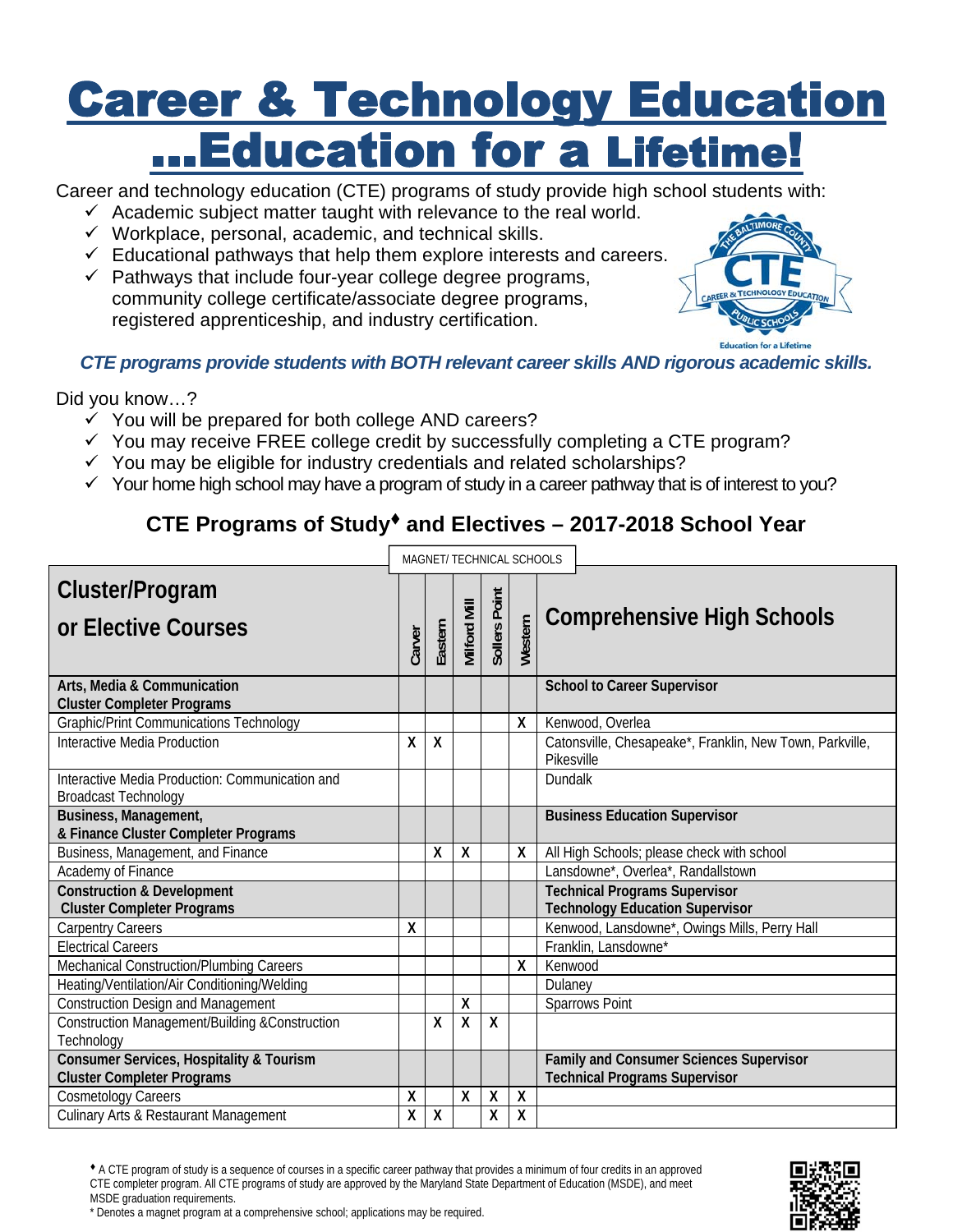| Nutrition & Food Science Associate                                          | MAGNET/TECHNICAL SCHOOLS |         |                     |                    |              | hwood, Lansdowne*, New Town, Woodlawn                                                                                    |
|-----------------------------------------------------------------------------|--------------------------|---------|---------------------|--------------------|--------------|--------------------------------------------------------------------------------------------------------------------------|
|                                                                             |                          |         |                     |                    |              |                                                                                                                          |
| Cluster/Program<br>or Elective Courses                                      | Carver                   | Eastern | <b>Milford Mill</b> | Sollers Point      | Western      | <b>Comprehensive High Schools</b>                                                                                        |
| Environmental, Agricultural & Natural Resource                              |                          |         |                     |                    |              | <b>Technical Programs Supervisor</b>                                                                                     |
| <b>Systems</b>                                                              |                          |         |                     |                    |              |                                                                                                                          |
| <b>Cluster Completer Programs</b>                                           |                          |         |                     |                    |              |                                                                                                                          |
| Agriculture Science: Animal, Plant, and Mechanical                          |                          |         |                     |                    |              | Hereford                                                                                                                 |
| <b>Environmental Technology</b>                                             |                          |         |                     |                    | Χ            |                                                                                                                          |
| <b>Health &amp; Biosciences</b>                                             |                          |         |                     |                    |              | <b>Technical Programs Supervisor</b>                                                                                     |
| <b>Cluster Completer Programs</b>                                           |                          |         |                     |                    | $\mathsf{X}$ | Randallstown*                                                                                                            |
| Academy of Health Professions                                               |                          | χ       | X                   | X<br>X             |              |                                                                                                                          |
| Project Lead The Way: Biomedical Sciences<br><b>Human Resource Services</b> |                          |         |                     |                    |              | Franklin, Lansdowne*, New Town, Perry Hall, Woodlawn<br><b>Family and Consumer Sciences Supervisor</b>                   |
| <b>Cluster Completer Programs</b>                                           |                          |         |                     |                    |              |                                                                                                                          |
|                                                                             |                          |         | $\pmb{\mathsf{X}}$  |                    |              | Catonsville, Dulaney, Kenwood, Lansdowne*, New Town,                                                                     |
| Child Care and Early Childhood Education                                    |                          |         |                     |                    |              | Overlea, Patapsco, Woodlawn                                                                                              |
| <b>Criminal Justice Technology</b>                                          |                          | X       |                     |                    |              | Chesapeake*, Patapsco                                                                                                    |
| School Age Child Development & Care Services                                |                          |         |                     |                    |              | Hereford, Parkville                                                                                                      |
| Homeland Security and Emergency Preparedness                                |                          |         |                     |                    |              | Dundalk, Perry Hall                                                                                                      |
| Teacher Academy of Maryland                                                 |                          | χ       |                     |                    |              | Dundalk, Parkville*, Woodlawn                                                                                            |
| <b>Information Technology</b>                                               |                          |         |                     |                    |              | <b>Business Education Supervisor</b>                                                                                     |
| <b>Cluster Completer Programs</b>                                           |                          |         |                     |                    |              |                                                                                                                          |
| Information Technology: Programming                                         | X                        |         | X                   | X                  | X            | Catonsville, Chesapeake*, Dulaney, Franklin, Hereford, Loch<br>Raven, Owings Mills, Perry Hall, Sparrows Point, Woodlawn |
| Information Technology: Networking                                          |                          | χ       | X                   | χ                  | $\mathsf{X}$ | New Town, Parkville, Woodlawn                                                                                            |
| Manufacturing Engineering & Technology Cluster<br><b>Completer Programs</b> |                          |         |                     |                    |              | <b>Technology Education Supervisor</b>                                                                                   |
| <b>Engineering Careers</b>                                                  |                          | χ       |                     |                    |              |                                                                                                                          |
| Project Lead The Way: Engineering                                           |                          |         |                     |                    |              | Catonsville, Chesapeake*, Dulaney, Dundalk, Owings Mills,<br>Parkville*, Pikesville, Woodlawn*                           |
| <b>Transportation Technology Cluster Completer</b><br>Programs              |                          |         |                     |                    |              | <b>Technical Programs Supervisor</b>                                                                                     |
| <b>Automotive Service Technology</b>                                        |                          |         | x                   | X                  | X            |                                                                                                                          |
| Diesel Truck and Power Systems Technology                                   |                          |         |                     | $\pmb{\mathsf{X}}$ |              |                                                                                                                          |
| <b>School To Career Transition Completer Program</b>                        |                          |         |                     |                    |              | <b>School to Career Supervisor</b>                                                                                       |
| Career Research and Development                                             |                          |         |                     |                    |              | All Comprehensive High Schools                                                                                           |
| <b>School To Career Transition Elective Courses</b>                         |                          |         |                     |                    |              | <b>School to Career Supervisor</b>                                                                                       |
| Internship                                                                  |                          |         |                     |                    |              | All Comprehensive High Schools                                                                                           |
| Junior Reserve Officers' Training Corps-JROTC                               |                          |         |                     |                    |              | <b>JROTC Facilitator</b>                                                                                                 |
| Leadership Program Elective Courses                                         |                          |         |                     |                    |              |                                                                                                                          |
| Army JROTC                                                                  |                          |         |                     |                    |              | Lansdowne*, Patapsco                                                                                                     |
| Air Force JROTC                                                             |                          |         |                     |                    |              | Kenwood                                                                                                                  |
| Navy JROTC                                                                  |                          |         |                     |                    |              | Dundalk, Randallstown, Woodlawn                                                                                          |
| Marine Corps JROTC                                                          |                          |         | χ                   |                    |              | Chesapeake*, Franklin, Overlea, Parkville                                                                                |
| Family and Consumer Sciences Elective Courses                               |                          |         |                     |                    |              | <b>Family and Consumer Sciences Supervisor</b>                                                                           |
| High School Family & Consumer Sciences                                      |                          |         |                     |                    |              | Elective course offerings vary by school                                                                                 |
| <b>Technology Education Required and Elective Courses</b>                   |                          |         |                     |                    |              | <b>Technology Education Supervisor</b>                                                                                   |
| <b>High School Technology Education</b>                                     |                          |         |                     |                    |              | Required and elective course offerings vary by school                                                                    |

## For more information about Career and Technology Education, contact your local high school, or the CTE Office at 443-809-8921, http://www.bcps.org/academics/cte/.

NOTICE OF NONDISCRIMINATION: The Board of Education of Baltimore County does not discriminate on the basis of race, color, religion, sex, national origin, age, marital status, sexual orientation, gender identity, genetic information, disability, or veteran status in admissions, educational programs or activities, and employment and provides equal access to the Boy Scouts and other designated youth groups. Inquiries regarding the Board's nondiscrimination policies should be directed to: EEO Officer, Office of Equal Employment Opportunity, Baltimore County Public Schools, 6901 Charles Street, Building B, Towson, Maryland 21204 (410-887-8937). There is a compliance officer responsible for identifying, preventing, and remedying prohibited harassment concerning students. Complaints of harassment should be directed to the executive director, Department of School Safety and Security, 9610 Pulaski Park Drive, Suite 219, Baltimore, Maryland 21220 (443-809-4360).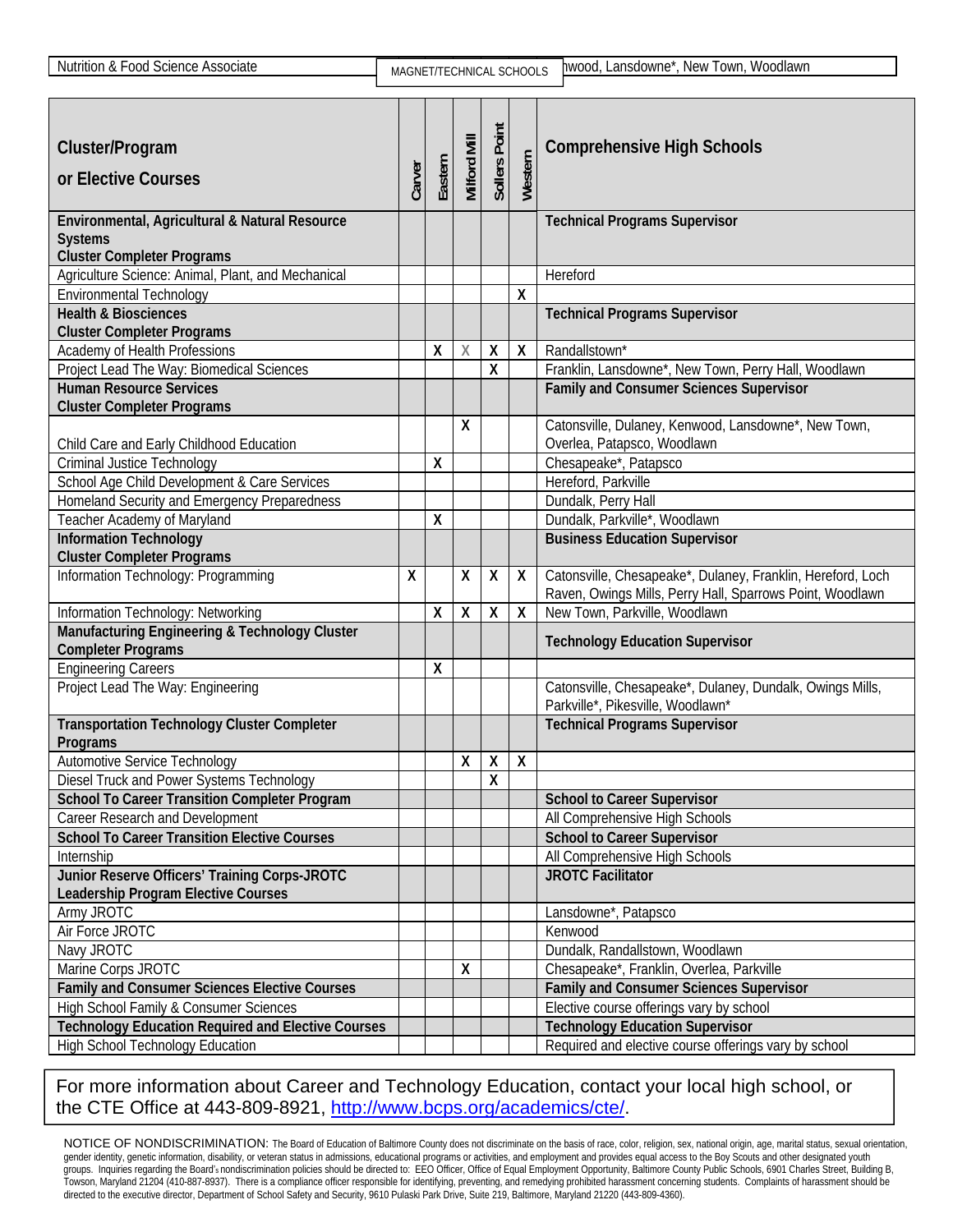*between* 

#### **Baltimore County Public Schools and Community College of Baltimore County**

| <b>BCPS</b> Program Title: |                                      |                |  | <b>CCBC</b> Program Title:   |                              |                        |   |  |  |
|----------------------------|--------------------------------------|----------------|--|------------------------------|------------------------------|------------------------|---|--|--|
|                            | <b>Academy of Finance</b>            |                |  | Accounting $(A.A. / A.A.S.)$ |                              |                        |   |  |  |
| $CIP$ #: 52.0850           |                                      |                |  |                              |                              |                        |   |  |  |
| <b>Course</b> #            | <b>Course Title</b>                  | <b>Credits</b> |  | Course #                     | <b>Course Title</b>          | <b>Credits Awarded</b> |   |  |  |
|                            |                                      | <b>Earned</b>  |  |                              |                              |                        |   |  |  |
|                            | Lansdowne, Overlea, and Randallstown |                |  | <b>Business Management</b>   |                              |                        |   |  |  |
| <b>High Schools</b>        |                                      |                |  |                              |                              |                        |   |  |  |
| <b>Required Courses</b>    |                                      |                |  |                              |                              |                        |   |  |  |
| 352000                     | Principles of Accounting             | 1              |  | ACCT 101                     | Principles of Accounting     |                        | 3 |  |  |
|                            | or                                   |                |  |                              |                              |                        |   |  |  |
| 352010                     | Accounting I                         | $\bf{l}$       |  |                              |                              |                        |   |  |  |
| 354700                     | <b>International Business</b>        | .5             |  | MNGT 101                     | Introduction to Business and |                        | 3 |  |  |
|                            | $\overline{or}$                      |                |  |                              | Industry                     |                        |   |  |  |
| 355420                     | <b>International Finance</b>         | .5             |  |                              |                              |                        |   |  |  |
| 355410                     | Economics/World of                   | .5             |  |                              |                              |                        |   |  |  |
|                            | Finance                              |                |  |                              |                              |                        |   |  |  |
| 355430                     | Banking & Credit                     | .5             |  |                              |                              |                        |   |  |  |
| 355440                     | <b>Financial Planning</b>            | $.5\,$         |  |                              |                              |                        |   |  |  |
|                            |                                      |                |  |                              |                              |                        |   |  |  |

|        | <b>Additional Optional Courses</b> |    | <b>Optional Courses</b> |                            |
|--------|------------------------------------|----|-------------------------|----------------------------|
| 352510 | Software/Computer Apps.            | .5 | OFAD 102                | Keyboarding I: Basic       |
|        | $I$ (CIP I)                        |    |                         | Keyboarding                |
| 352520 | Software/Computer Apps.            | .5 | *OFAD 104               | Keyboarding II: Document   |
|        | $II$ (CIP II)                      |    |                         | Processing                 |
| 350100 | Keyboarding                        | .5 | OFAD <sub>228</sub>     | Word I: Text Editing and   |
|        |                                    |    |                         | <b>Formatting Skills</b>   |
| 350200 | <b>Keyboarding Applications</b>    | 1  | OFAD 246                | Excel I: Basic Spreadsheet |
|        |                                    |    |                         | Applications               |
|        |                                    |    |                         |                            |

In addition, students who pass the MOS Word Exam will earn credit for CSIT130 **or** OFAD 228 and

OFAD 229; students who pass the MOS Excel Exam will earn credit for CSIT 132 **or** OFAD 246 and OFAD 256; and students who pass the MOS Access exam will earn credit for CSIT134 **or** OFAD 243. Students who pass the MOS PowerPoint exam will earn credit for OFAD 225.

\*Students must be assessed by the CCBC OFAD Program Coordinator to receive credit for OFAD 104

| <b>MOS Examinations</b> |                                                      |               |
|-------------------------|------------------------------------------------------|---------------|
| <b>CSIT 130</b>         | Comprehensive Word Processing                        | 3             |
| <b>CSIT 132</b>         | Comprehensive Spreadsheets                           | 3             |
| <b>CSIT 134</b>         | Comprehensive Databases                              | 3             |
| <b>OFAD 225</b>         | PowerPoint: Comprehensive Applications               | $\mathcal{R}$ |
| OFAD <sub>228</sub>     | Word I: Text Editing and Formatting<br><b>Skills</b> | 3             |
| OFAD <sub>229</sub>     | Word II: Advanced Document Bldg. Skills              | $\mathcal{R}$ |
| OFAD <sub>243</sub>     | Access: Database Management                          | 3             |
| OFAD <sub>246</sub>     | Excel I: Basic Spreadsheet Applications              | 3             |
| <b>OFAD 256</b>         | Excel II: Advanced Spreadsheet<br>Applications       | $\mathcal{R}$ |

2

3

3

3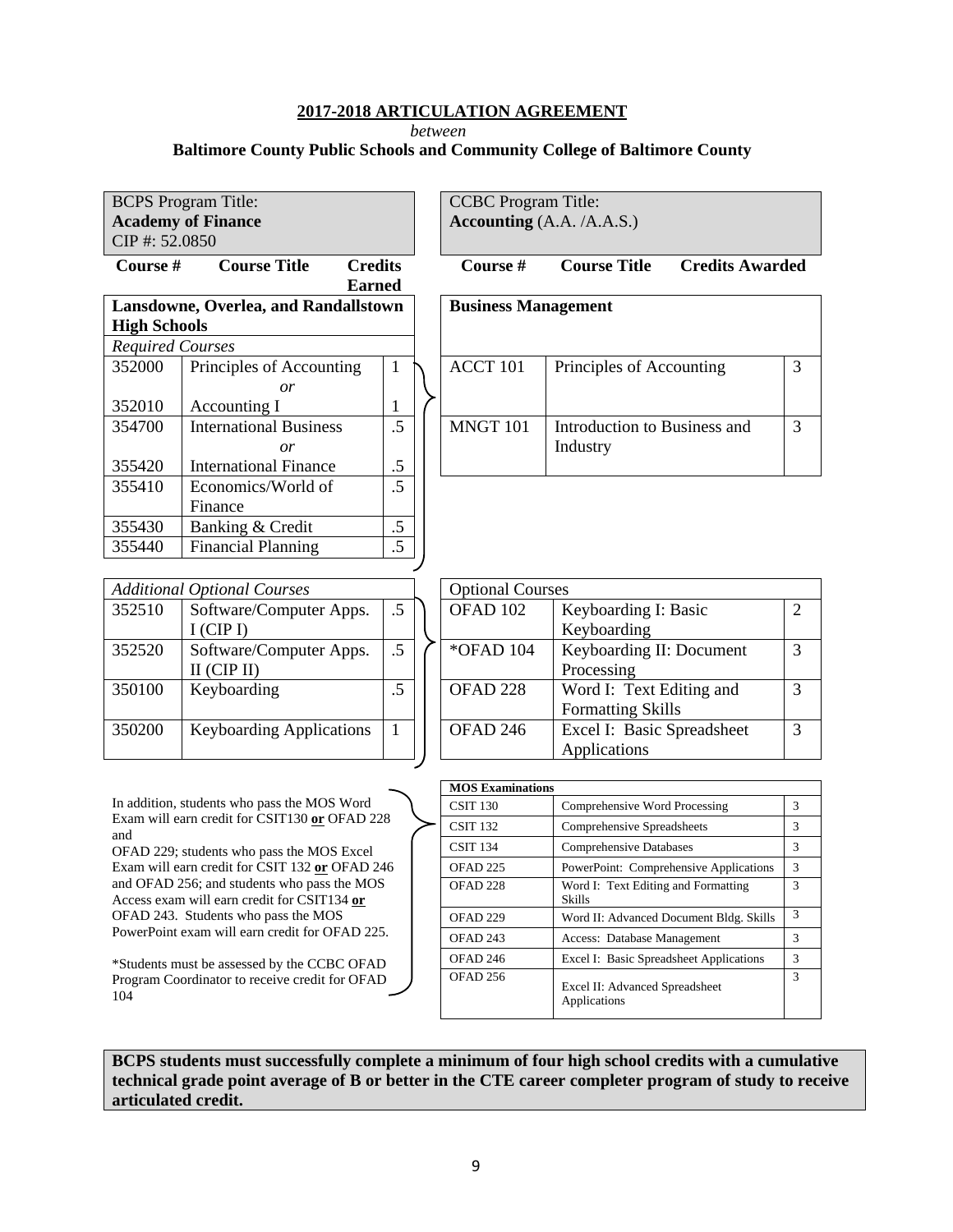*between* 

#### **Baltimore County Public Schools and Community College of Baltimore County**

|          | <b>BCPS</b> Program Title:<br><b>Academy of Health Professions</b><br>CIP#: 51.0050 |                |              |  | <b>CCBC</b> Program Title: | <b>School of Health Professions</b> |                |
|----------|-------------------------------------------------------------------------------------|----------------|--------------|--|----------------------------|-------------------------------------|----------------|
| Course # | <b>Course Title</b>                                                                 | <b>Credits</b> |              |  | Course #                   | <b>Course Title</b>                 | <b>Credits</b> |
|          | <b>Eastern Technical High School</b>                                                | <b>Earned</b>  |              |  |                            |                                     | <b>Awarded</b> |
| 63.4200  | AHP Acad. of Health Pro. 1                                                          |                | $\mathbf{1}$ |  |                            |                                     |                |
| 63.4210  | AHP Acad. of Health Pro. 2                                                          |                | $\mathbf{1}$ |  |                            |                                     |                |
| 63.4220  | <b>AHP Allied Health 3</b>                                                          |                | $\mathbf{1}$ |  |                            | <b>School of Health Professions</b> |                |
| 63.4230  | AHP Allied Health 4                                                                 |                | $\mathbf{1}$ |  |                            |                                     |                |
|          |                                                                                     |                |              |  | <b>HLTH 140</b>            | First Aid, Safety, and CPR          | $\mathfrak{Z}$ |
|          | <b>Milford Mill Academy</b>                                                         |                |              |  |                            |                                     |                |
| 63.4200  | AHP Acad. of Health Pro. 1                                                          |                | $\mathbf{1}$ |  |                            |                                     |                |
| 63.4210  | AHP Acad. of Health Pro. 2                                                          |                | $\mathbf{1}$ |  |                            |                                     |                |
| 63.4320  | AHP AldHlthSciAcad CNA 3                                                            |                | $\mathbf{1}$ |  |                            |                                     |                |
|          | $\overline{or}$                                                                     |                |              |  |                            |                                     |                |
| 63.5120  | AHP Health Sci Prof 3                                                               |                | $\mathbf{1}$ |  |                            |                                     |                |
| 63.4330  | AHP AldHlthSciAcad CNA 4                                                            |                | $\mathbf{1}$ |  |                            |                                     |                |
|          | or                                                                                  |                |              |  |                            |                                     |                |
| 63.5130  | AHP Health Sci Prof 4                                                               |                | $\mathbf{1}$ |  |                            |                                     |                |
|          |                                                                                     |                |              |  |                            |                                     |                |
|          | <b>Sollers Point Technical High School</b>                                          |                |              |  |                            |                                     |                |
| 63.4200  | AHP Acad. of Health Pro. 1                                                          |                | $\mathbf{1}$ |  |                            |                                     |                |
| 63.4210  | AHP Acad. of Health Pro. 2                                                          |                | $\mathbf{1}$ |  |                            |                                     |                |
| 63.4320  | AHP AldHlthSciAcad CNA 3                                                            |                | $\mathbf{1}$ |  |                            |                                     |                |
| 63.4330  | AHP AldHlthSciAcad CNA 4                                                            |                | $\mathbf{1}$ |  |                            |                                     |                |
|          | or                                                                                  |                |              |  |                            |                                     |                |
| 63.5140  | AHP ACDHLTH Pharm Tech                                                              |                | $\mathbf{1}$ |  |                            |                                     |                |
|          | <b>Western Technical High School</b>                                                |                |              |  |                            |                                     |                |
| 63.4200  | AHP Acad. of Health Pro. 1                                                          |                | $\mathbf{1}$ |  |                            |                                     |                |
| 63.4210  | AHP Acad. of Health Pro. 2                                                          |                | $\mathbf{1}$ |  |                            |                                     |                |
| 63.5120  | AHP Health Sci Prof. 3                                                              |                | $\mathbf{1}$ |  |                            |                                     |                |
| 63.5130  | AHP Health Sci Prof. 4                                                              |                | $\mathbf{1}$ |  |                            |                                     |                |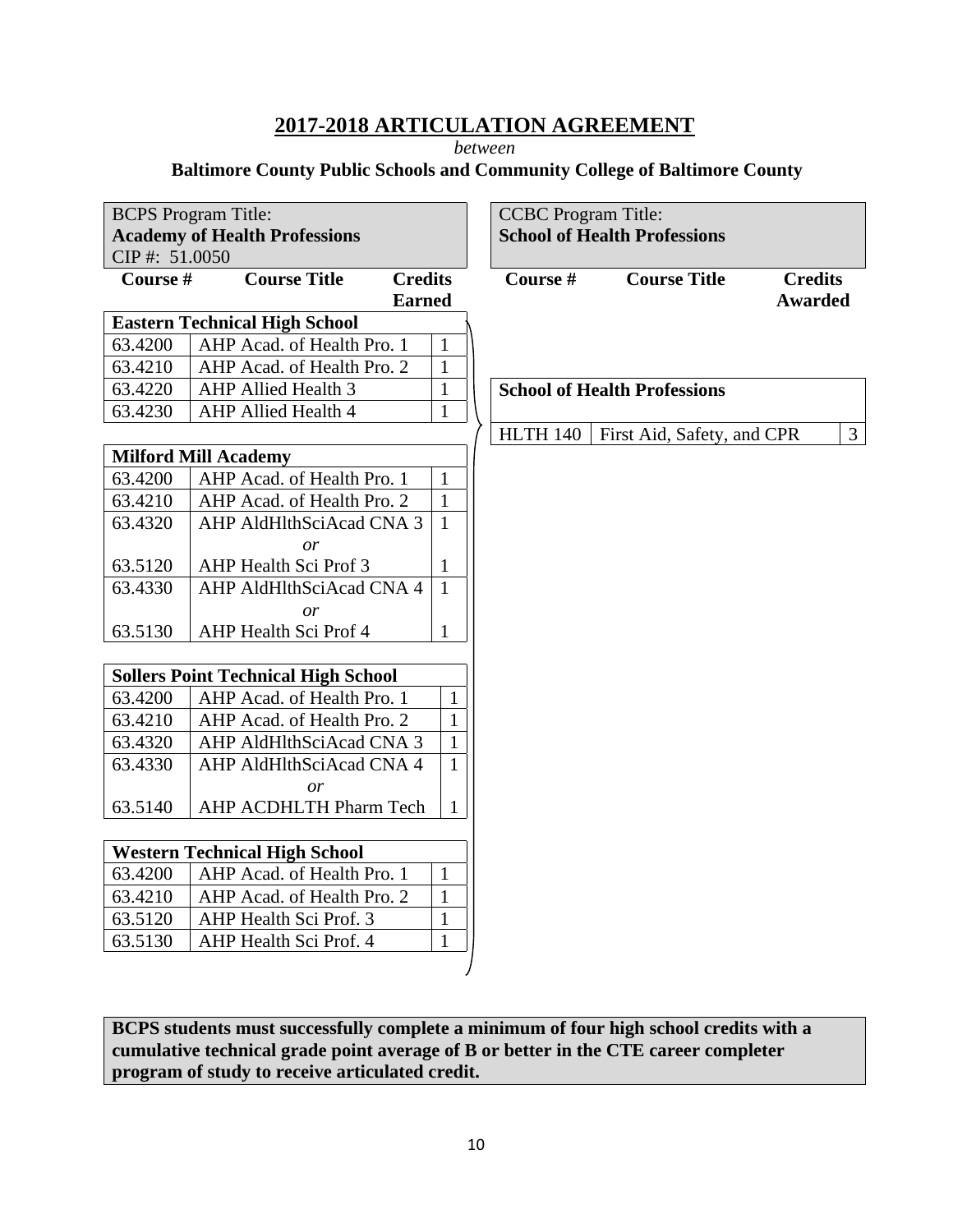*between* 

## **Baltimore County Public Schools and Community College of Baltimore County**

| <b>BCPS</b> Program Title: | <b>Advanced Technology Education</b>                   |              | <b>CCBC</b> Program Title:    | <b>Engineering Technology</b>                                             |                                  |                |
|----------------------------|--------------------------------------------------------|--------------|-------------------------------|---------------------------------------------------------------------------|----------------------------------|----------------|
| Course #                   | <b>Course Title</b><br><b>Credits</b><br><b>Earned</b> |              | Course #                      | <b>Course Title</b>                                                       | <b>Credits</b><br><b>Awarded</b> |                |
|                            | <b>All High Schools Eligible</b>                       |              | <b>Engineering Technology</b> |                                                                           |                                  |                |
|                            | Choose 1 Credit from the Following Courses:            |              |                               |                                                                           |                                  |                |
| 55.1250.0                  | Foundations of Engineering                             | 1            | <b>EGNT 101</b>               | Introduction to Engineering<br>Technology                                 |                                  | $\overline{3}$ |
| 55.3500.4                  | <b>Engineering Principles and</b><br>Applications (H)  | 1            |                               |                                                                           |                                  |                |
| 55.3500.5                  | Engineering Technology (GT)                            | $\mathbf{1}$ |                               |                                                                           |                                  |                |
| 56.0200.4                  | Introduction to Engineering<br>Design (H) - PLTW       | $\mathbf{1}$ |                               | In order to receive articulated credit,                                   |                                  |                |
| 56.0210.4                  | Principles of Engineering (H) -<br><b>PLTW</b>         | 1            |                               | students must achieve a passing score<br>on the Engineering by Design ADA |                                  |                |
|                            | And                                                    |              |                               | and Engineering Design assessments.                                       |                                  |                |
| 55.1600.0                  | <b>Advanced Design Applications</b><br>(ADA)           | $\mathbf{1}$ |                               | For more information contact:<br>Taylor Kidd at 443-840-4096 or           |                                  |                |
| 55.8500.4<br>(H)           | <b>Engineering Design</b>                              | 1            |                               | tkidd@ccbcmd.edu                                                          |                                  |                |
| 55.8500.5<br>(GT)          |                                                        |              |                               |                                                                           |                                  |                |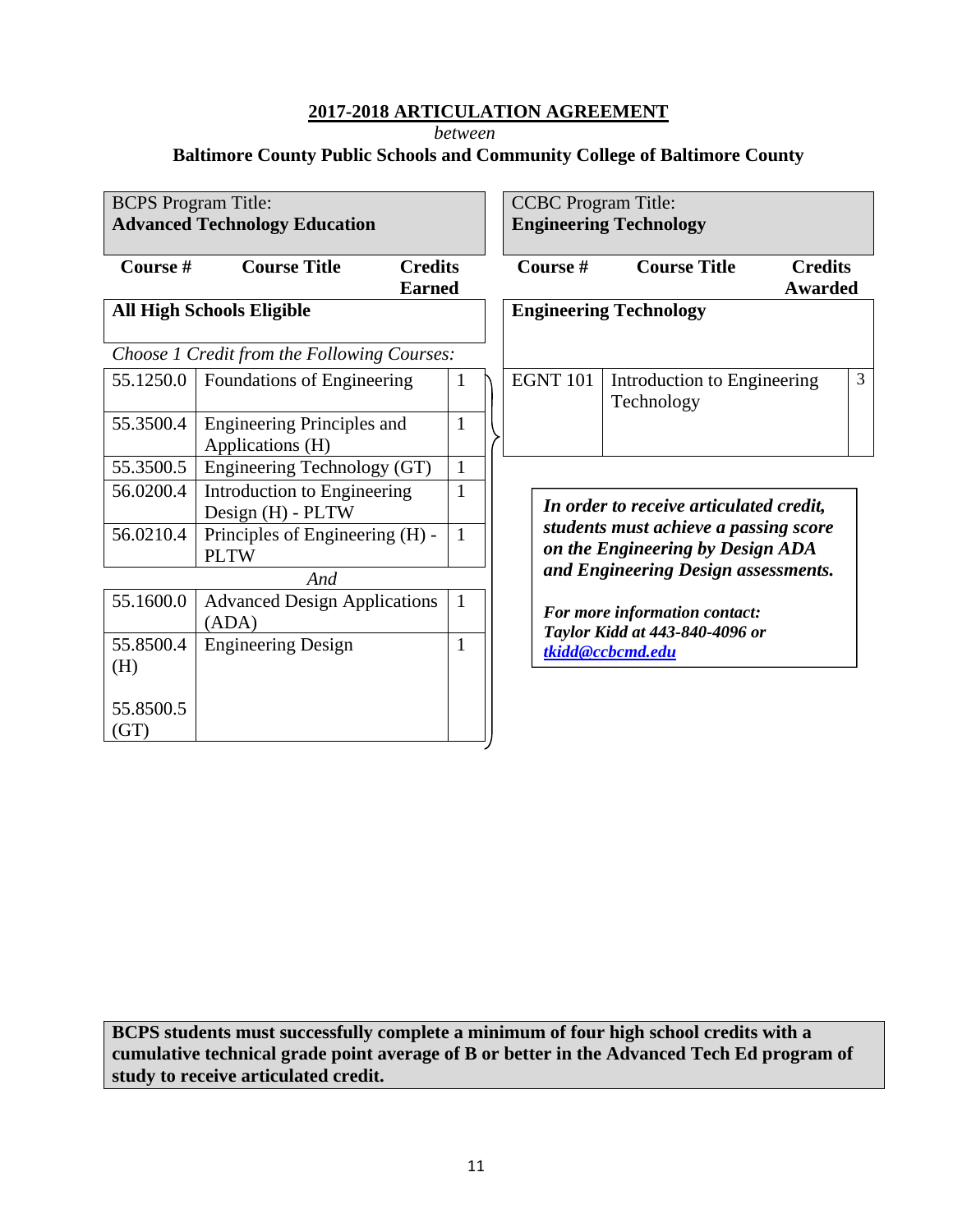*between* 

## **Baltimore County Public Schools and Community College of Baltimore County**

|                             | <b>BCPS</b> Program Title:                             |              |  |                 | <b>CCBC</b> Program Title:   |                                  |                |
|-----------------------------|--------------------------------------------------------|--------------|--|-----------------|------------------------------|----------------------------------|----------------|
|                             | <b>Agriculture Science: Animal, Plant, and</b>         |              |  |                 | <b>Veterinary Technology</b> |                                  |                |
| <b>Mechanical</b>           |                                                        |              |  |                 |                              |                                  |                |
|                             | CIP#: 03.0101, 01.0601, 01.0050                        |              |  |                 |                              |                                  |                |
| Course $#$                  | <b>Credits</b><br><b>Course Title</b><br><b>Earned</b> |              |  | Course $#$      | <b>Course Title</b>          | <b>Credits</b><br><b>Awarded</b> |                |
| <b>Hereford High School</b> |                                                        |              |  |                 | <b>Veterinary Technology</b> |                                  |                |
| 61.6310                     | Ag. Sci Veterinary Science                             | $\mathbf{1}$ |  | <b>VETT 106</b> | Intro. to Veterinary Tech.   |                                  | $\overline{2}$ |
| 61.6330                     | Ag CASE Princ. of AgSci-                               | 1            |  |                 |                              |                                  |                |
|                             | Animal                                                 |              |  |                 |                              |                                  |                |
|                             | And any two of the following courses:                  |              |  |                 |                              |                                  |                |
| 61.6360                     | Ag Sci Zoology Wildlife                                |              |  |                 |                              |                                  |                |
|                             | Mgt.                                                   |              |  |                 |                              |                                  |                |
| 61.6340                     | Ag CASE Princ. of Ag Sci-                              |              |  |                 |                              |                                  |                |
|                             | Plant                                                  |              |  |                 |                              |                                  |                |
| 61.6200                     | Ag. Internship Seminar B                               |              |  |                 |                              |                                  |                |
| 61.6100                     | Ag CASE Intro Ag Sci & Nat                             | $\mathbf{1}$ |  |                 |                              |                                  |                |
|                             | Resources                                              |              |  |                 |                              |                                  |                |
| 61.6320                     | Ag Sci CASE Biotech                                    |              |  |                 |                              |                                  |                |
|                             |                                                        |              |  |                 |                              |                                  |                |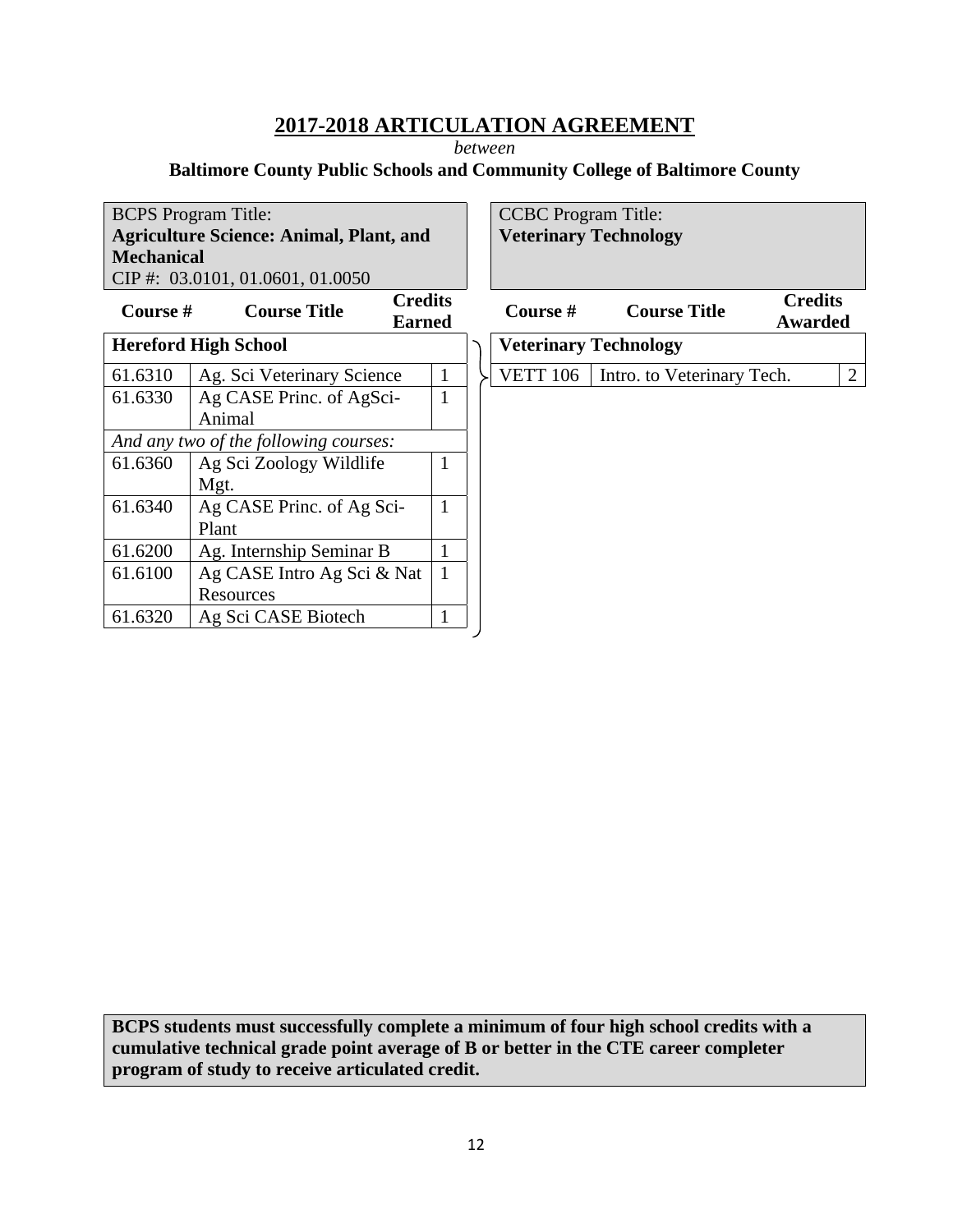*between* 

## **Baltimore County Public Schools and Community College of Baltimore County**

|          | <b>BCPS</b> Program Title:       |                                 |   | <b>CCBC</b> Program Title: |                                            |                           |   |
|----------|----------------------------------|---------------------------------|---|----------------------------|--------------------------------------------|---------------------------|---|
|          | <b>Air Force Junior ROTC</b>     |                                 |   | <b>Aviation Technology</b> |                                            |                           |   |
| Course # | <b>Course Title</b>              | <b>Credits</b><br><b>Earned</b> |   | Course #                   | <b>Course Title</b>                        | <b>Credits</b><br>Awarded |   |
|          | <b>Kenwood High School</b>       |                                 |   | <b>Aviation Technology</b> |                                            |                           |   |
| 86.5110  | AF JROTC Aerospace Science I     |                                 |   | AVMT <sub>101</sub>        | <b>Aviation History and</b><br>Development |                           | 3 |
| 86.5210  | AF JROTC Aerospace Science<br>H  |                                 | 1 |                            |                                            |                           |   |
| 86.5310  | AF JROTC Aerospace Science<br>Ш  |                                 | 1 |                            |                                            |                           |   |
| 86.5410  | AF JROTC Aerospace Science<br>IV |                                 |   |                            |                                            |                           |   |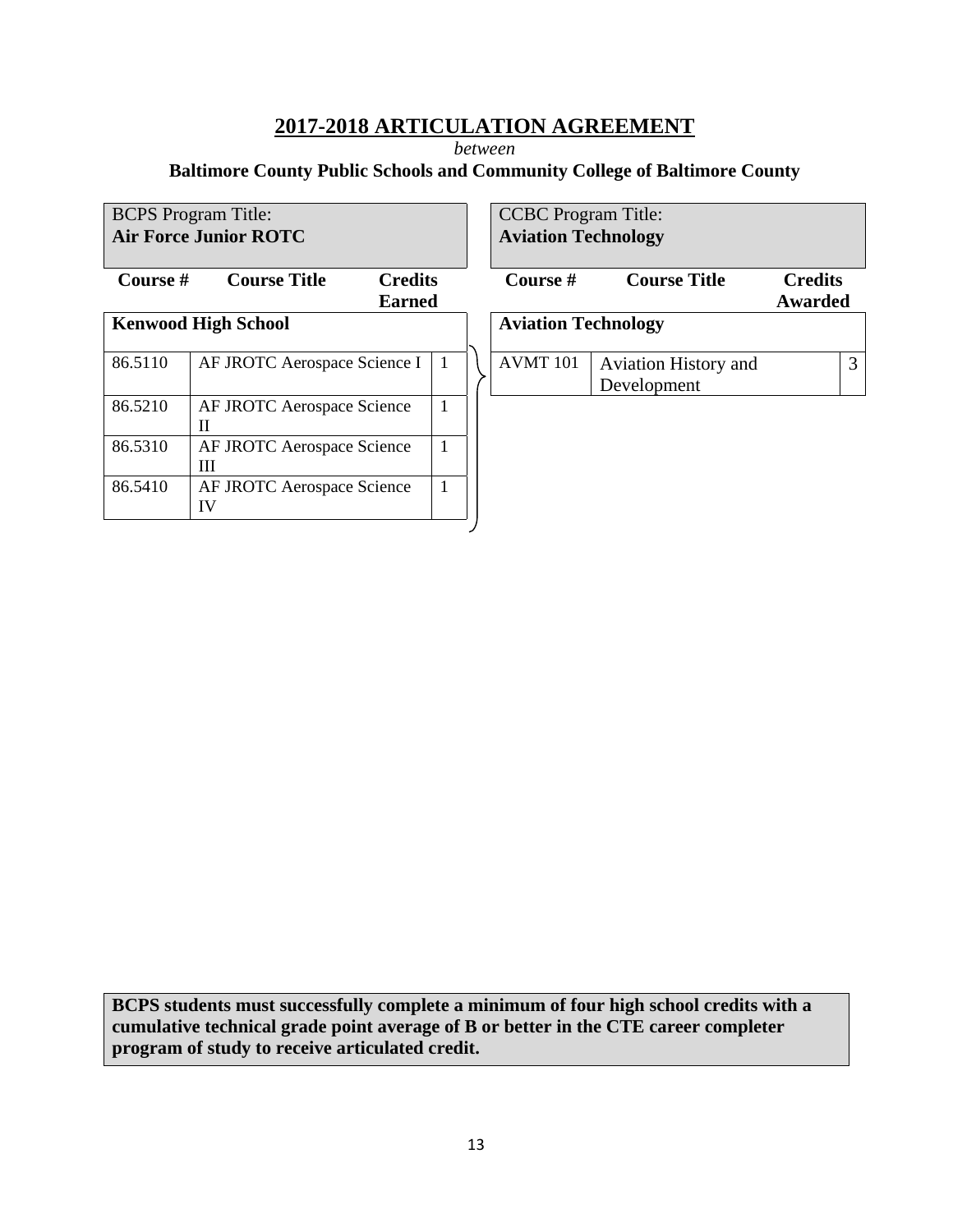*between* 

## **MSDE/Baltimore County Public Schools and Community College of Baltimore County**

|               | <b>BCPS</b> Program Title:                                                                                                                                                                                                                                                                                                                      |                | <b>CCBC</b> Program Title: |                                                                                                                                                                                                                                                                                                                          |                |   |
|---------------|-------------------------------------------------------------------------------------------------------------------------------------------------------------------------------------------------------------------------------------------------------------------------------------------------------------------------------------------------|----------------|----------------------------|--------------------------------------------------------------------------------------------------------------------------------------------------------------------------------------------------------------------------------------------------------------------------------------------------------------------------|----------------|---|
|               | <b>Automotive Service Technology</b>                                                                                                                                                                                                                                                                                                            |                |                            | <b>Automotive Technology</b>                                                                                                                                                                                                                                                                                             |                |   |
| CIP#: 47.0645 |                                                                                                                                                                                                                                                                                                                                                 |                |                            | (Comprehensive / Global Program only)                                                                                                                                                                                                                                                                                    |                |   |
| Course #      | <b>Course Title</b>                                                                                                                                                                                                                                                                                                                             | <b>Credits</b> | Course #                   | <b>Course Title</b>                                                                                                                                                                                                                                                                                                      | <b>Credits</b> |   |
|               |                                                                                                                                                                                                                                                                                                                                                 | <b>Earned</b>  |                            |                                                                                                                                                                                                                                                                                                                          | <b>Awarded</b> |   |
|               | <b>All High Schools Eligible</b><br><b>New NATEF Model - 2013 Standards</b>                                                                                                                                                                                                                                                                     |                |                            | <b>Automotive Technology</b>                                                                                                                                                                                                                                                                                             |                |   |
| 62.4410       | <b>Automotive Service Tech 1</b>                                                                                                                                                                                                                                                                                                                |                | <b>AUTO</b>                | Introduction to Automotive                                                                                                                                                                                                                                                                                               |                | 5 |
|               |                                                                                                                                                                                                                                                                                                                                                 | $\mathbf{1}$   | 100                        | Technology                                                                                                                                                                                                                                                                                                               |                |   |
| 62.4420       | <b>Automotive Service Tech 2</b>                                                                                                                                                                                                                                                                                                                | 1              |                            |                                                                                                                                                                                                                                                                                                                          |                |   |
| 62.4430       | <b>Automotive Service Tech 3</b>                                                                                                                                                                                                                                                                                                                | $\mathbf{1}$   |                            | To be considered for articulated<br>credits, students must have a<br>portfolio review and assessment by<br>the CCBC Automotive faculty.<br>Upon verification, articulation will<br>be conditionally offered upon<br>independent completion of SP2<br>Safety Certification, and a<br>subsequent B in AUTO 131 at<br>CCBC. |                |   |
| 62.4440       | <b>Automotive Service Tech 4</b>                                                                                                                                                                                                                                                                                                                | 1              |                            | Contact: Greg Weller at<br>gweller@ccbcmd.edu or<br>443-840-4680 to arrange a review<br>and assessment.                                                                                                                                                                                                                  |                |   |
|               | A student must earn a B or better in each course<br>listed and pass the NATEF end-of-course assessment<br>in Maintenance Light Repair and in three additional<br>areas: suspension and steering, electrical and<br>electronics, and brakes to earn the articulated credit<br>for each corresponding course.<br><b>All High Schools Eligible</b> |                |                            | <b>Automotive Technology</b>                                                                                                                                                                                                                                                                                             |                |   |
|               | <b>MSDE Automotive Technology Program</b><br><b>Maintenance Light Repair – Plus (FY17)</b>                                                                                                                                                                                                                                                      |                |                            |                                                                                                                                                                                                                                                                                                                          |                |   |
|               | Electrical/Electronics and<br><b>HVAC</b>                                                                                                                                                                                                                                                                                                       | 2              | <b>AUTO</b><br>100         | Introduction to Automotive<br>Technology                                                                                                                                                                                                                                                                                 |                | 5 |
|               | Suspension & Steering and<br><b>Brakes</b>                                                                                                                                                                                                                                                                                                      | $\overline{2}$ |                            |                                                                                                                                                                                                                                                                                                                          |                |   |
|               | MLR Powertrain and Engine<br>Repair/Performance                                                                                                                                                                                                                                                                                                 | $\mathbf{1}$   |                            |                                                                                                                                                                                                                                                                                                                          |                |   |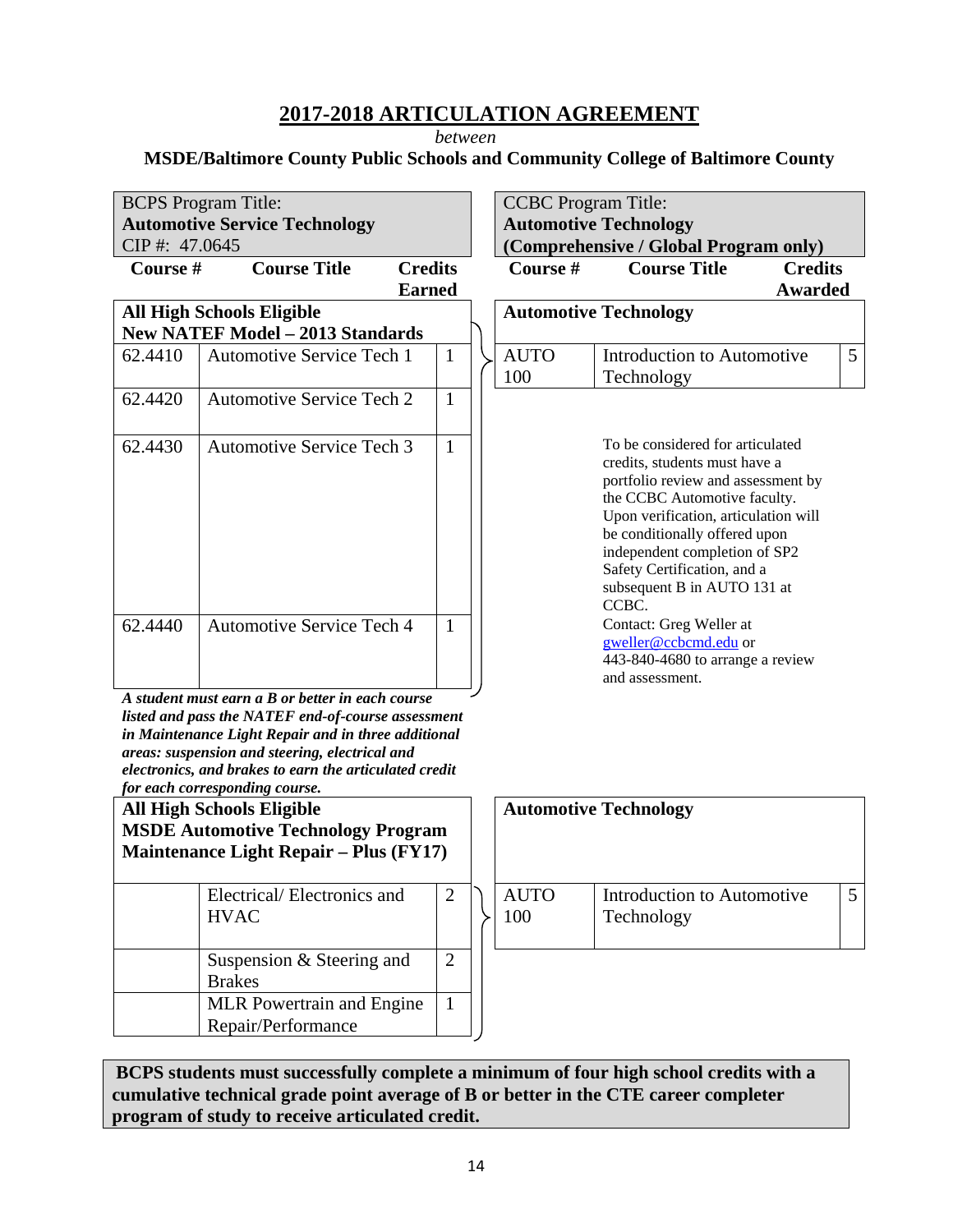*between* 

**Baltimore County Public Schools and Community College of Baltimore County**

| <b>BCPS</b> Program Title:       |                                        |                |
|----------------------------------|----------------------------------------|----------------|
|                                  | <b>Business Management and Finance</b> |                |
| Cluster,                         |                                        |                |
|                                  | <b>Finance and Accounting Pathway</b>  |                |
| CIP#: 52.0354                    |                                        |                |
| <b>Course</b> #                  | <b>Course Title</b>                    | <b>Credits</b> |
|                                  |                                        | <b>Earned</b>  |
| <b>All High Schools Eligible</b> |                                        |                |

| 35.0310 | Principles of Business       | L | MNGT 101  | Introduction to Business a         |
|---------|------------------------------|---|-----------|------------------------------------|
|         | Administrations and Mgt.     |   |           | Industry                           |
| 35.2000 | Principles of Accounting     | 1 | ACCT 101  | Principles of Accounting           |
|         | or                           |   |           |                                    |
| 35.2010 | Accounting I                 | 1 |           |                                    |
| 35.2020 | Accounting II                | 1 | *ECON 201 | Intro to Macro-Economic            |
|         |                              |   |           | Principles                         |
| 35.1400 | <b>Business Capstone</b>     | 1 |           | *Only students who take AP Economi |
|         | or                           |   |           | receive credit for ECON201         |
|         | College Course or Internship | 1 |           |                                    |
|         | or                           |   |           |                                    |
| 15.140  | AP Economics                 |   |           |                                    |

In addition, students who pass the MOS Word Exam will earn credit for CSIT130; Students who pass the MOS Excel Exam will earn credit for CSIT 132; and students who pass the MOS Access Exam will earn credit for CSIT134

CCBC Program Title: **Accounting** (A.A. /A.A.S.)

| Course # | <b>Course Title</b> | <b>Credits</b> |
|----------|---------------------|----------------|
|          |                     | Awarded        |

|   | <b>Accounting</b> |                              |               |
|---|-------------------|------------------------------|---------------|
| 1 | MNGT 101          | Introduction to Business and | 3             |
|   |                   | Industry                     |               |
| 1 | ACCT 101          | Principles of Accounting     | 3             |
|   |                   |                              |               |
| 1 |                   |                              |               |
| 1 | <b>*ECON 201</b>  | Intro to Macro-Economic      | $\mathcal{R}$ |
|   |                   | Principles                   |               |

**\*Only students who take AP Economics will receive credit for ECON201** 

| <b>MOS Examinations</b> |                                   |  |  |  |  |  |
|-------------------------|-----------------------------------|--|--|--|--|--|
| <b>CSIT 130</b>         | Comprehensive Word Proc.          |  |  |  |  |  |
| <b>CSIT 132</b>         | <b>Comprehensive Spreadsheets</b> |  |  |  |  |  |
| <b>CSIT 134</b>         | <b>Comprehensive Databases</b>    |  |  |  |  |  |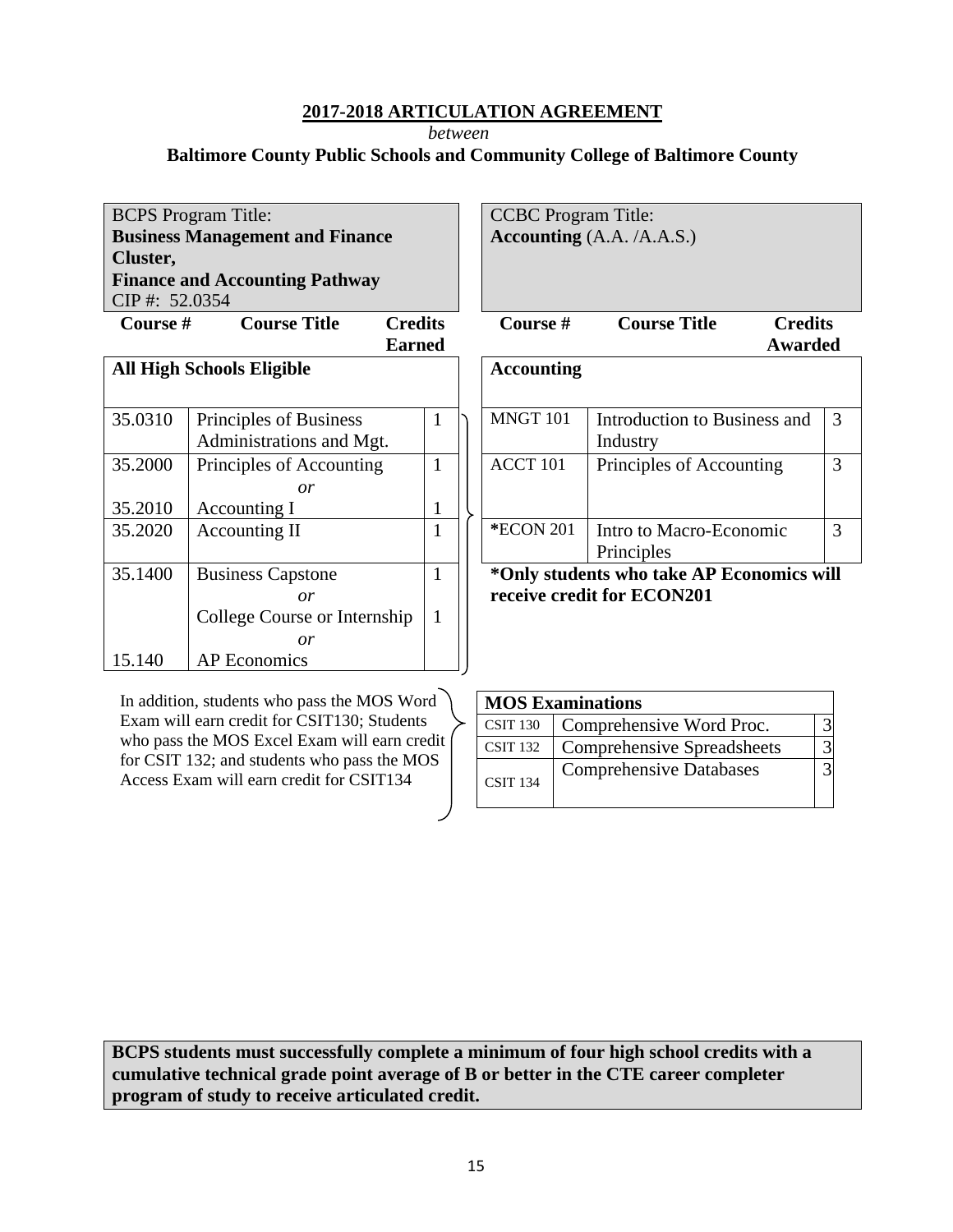*between* 

#### **Baltimore County Public Schools and Community College of Baltimore County**

|                                     | <b>BCPS</b> Program Title:                      |                |  | <b>CCBC</b> Program Title: |                                           |                |                |
|-------------------------------------|-------------------------------------------------|----------------|--|----------------------------|-------------------------------------------|----------------|----------------|
|                                     | <b>Business Management and Finance</b>          |                |  |                            | <b>Business Administration/Business</b>   |                |                |
|                                     | <b>Cluster, Marketing Pathway</b>               |                |  | Management (A.A/A.A.S)     |                                           |                |                |
| CIP#: 52.1451                       |                                                 |                |  |                            |                                           |                |                |
| Course #                            | <b>Course Title</b>                             | <b>Credits</b> |  | Course #                   | <b>Course Title</b>                       | <b>Credits</b> |                |
|                                     | <b>Earned</b>                                   |                |  |                            |                                           | <b>Awarded</b> |                |
|                                     | <b>All High Schools Eligible</b>                |                |  |                            | <b>Business Management- Marketing</b>     |                |                |
|                                     |                                                 |                |  |                            |                                           |                |                |
| 35.0410                             | Principles of Business                          | 1              |  | MNGT 101                   | Introduction to Business and              |                | 3              |
|                                     | Administration and                              |                |  |                            | Industry                                  |                |                |
|                                     | Management                                      |                |  |                            |                                           |                |                |
| 35.2000                             | Principles of Accounting                        | 1              |  | ACCT 101                   | Principles of Accounting                  |                | 3              |
|                                     | or                                              |                |  |                            |                                           |                |                |
| 35.2010                             | Accounting I                                    |                |  |                            |                                           |                |                |
| 35.4100                             | <b>Marketing Essentials</b>                     |                |  | <b>*MNGT 150</b>           | Principles of Marketing                   |                | $\overline{3}$ |
|                                     |                                                 |                |  |                            | $\overline{or}$                           |                |                |
|                                     | And one of the following                        |                |  | <b>*ECON 201</b>           | Intro to Macro-Economic                   |                | 3              |
|                                     |                                                 |                |  |                            | Principles                                |                |                |
| 35.4110                             | <b>Marketing Management</b>                     | 1              |  |                            | <i>*Students who complete Marketing</i>   |                |                |
|                                     | $\overline{or}$                                 |                |  |                            | Management will receive credit for        |                |                |
| <b>AP</b> Economics<br>15.1400<br>1 |                                                 |                |  |                            | MNGT150, students who complete AP         |                |                |
|                                     |                                                 |                |  |                            | Economics will receive credit for ECON201 |                |                |
|                                     |                                                 |                |  |                            |                                           |                |                |
|                                     | In addition, students who pass the MOS Word     |                |  | <b>MOS Examinations</b>    |                                           |                |                |
|                                     | $FY$ and will earn credit for CSIT130. Students |                |  | $\sim$ $\sim$ $\sim$       | $1$ $1$ $1$ $1$                           |                |                |

Exam will earn credit for CSIT130; Students who pass the MOS Excel Exam will earn credit for CSIT 132; and students who pass the MOS Access Exam will earn credit for CSIT134

| <b>MOS Examinations</b> |                                   |  |  |  |  |  |
|-------------------------|-----------------------------------|--|--|--|--|--|
| <b>CSIT 130</b>         | Comprehensive Word Proc.          |  |  |  |  |  |
| <b>CSIT 132</b>         | <b>Comprehensive Spreadsheets</b> |  |  |  |  |  |
| <b>CSIT 134</b>         | <b>Comprehensive Databases</b>    |  |  |  |  |  |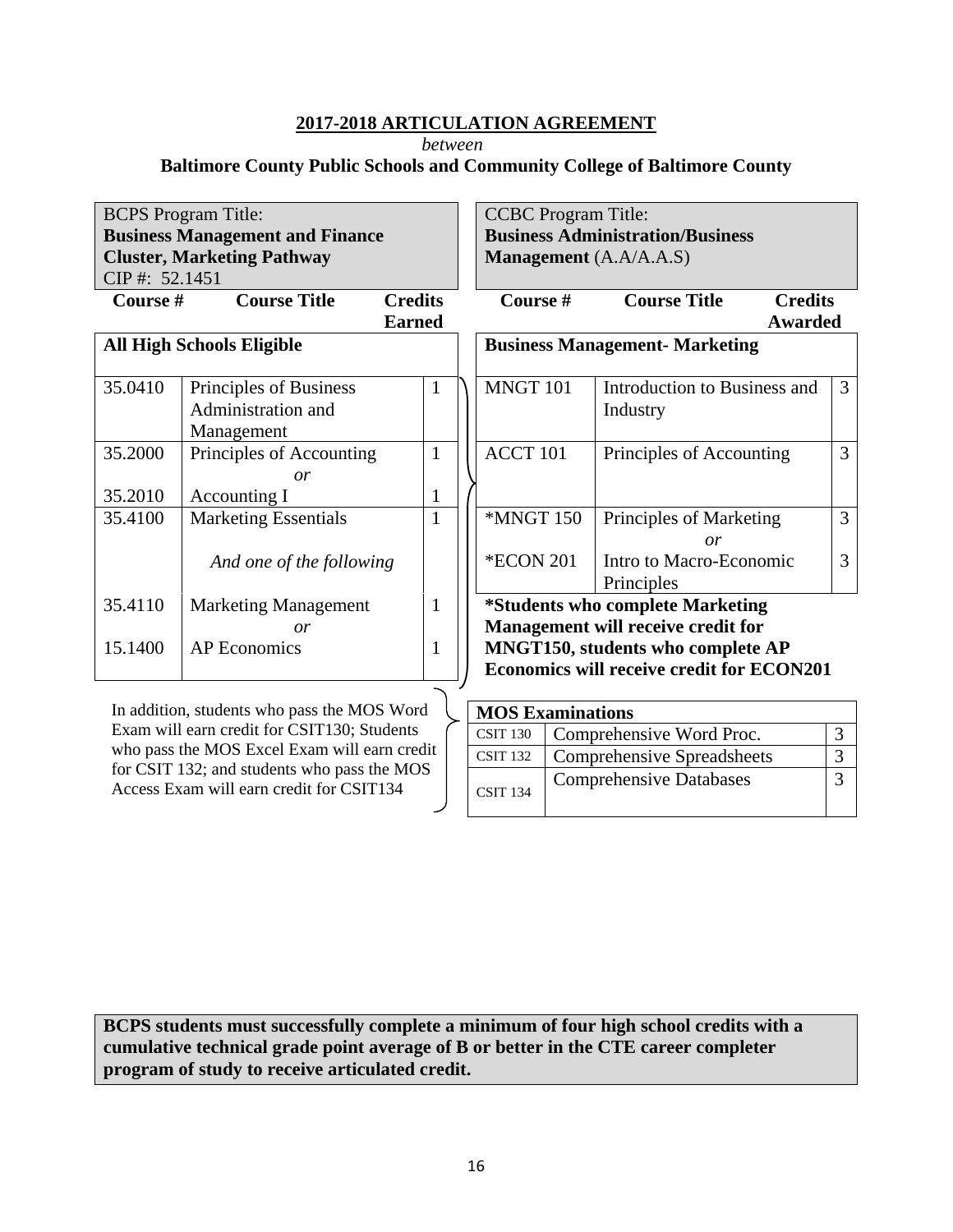*between* 

#### **Baltimore County Public Schools and Community College of Baltimore County**

BCPS Program Title: **Business Management and Finance Cluster, Administrative Services Pathway**  CIP #: 52.0451

| Course #                    | <b>Course Title</b>        | <b>Credits</b><br><b>Earned</b> | Course #                     | Cour           |
|-----------------------------|----------------------------|---------------------------------|------------------------------|----------------|
| <b>All Schools Eligible</b> |                            |                                 | <b>Office Administration</b> |                |
| 35.0310                     | Principles of Business     |                                 | MNGT 101                     | Introdu        |
|                             | Administration and         |                                 |                              | Industi        |
|                             | Management                 |                                 |                              |                |
| 35.2000                     | Principles of Accounting   |                                 | ACCT 101                     | Princip        |
|                             | or                         |                                 |                              |                |
| 35.2010                     | Accounting I               |                                 |                              |                |
| 35.2690                     | <b>Information Systems</b> |                                 | OFAD 114                     | <b>IT Esse</b> |
|                             | Management I               |                                 |                              |                |
| 35.2670                     | <b>Information Systems</b> |                                 | OFAD <sub>225</sub>          | Powerl         |
|                             | Management II              |                                 |                              | Applic         |
|                             |                            |                                 |                              |                |

Please note: Students successfully completing other BCPS Business electives may be eligible for additional articulated credits.

In addition, students who pass the MOS Word Exam will earn credit for CSIT130 **or** OFAD 228 and OFAD 229; students who pass the MOS Excel Exam will earn credit for CSIT 132 **or** OFAD 246 and OFAD 256; and students who pass the MOS Access exam will earn credit for CSIT134 **or** OFAD 243. Students who pass the MOS PowerPoint exam will earn credit for OFAD 225.

CCBC Program Title: **Administrative Office Professional** 

| .<br>S         | Course #                     | <b>Course Title</b><br><b>Credits</b>                |   |
|----------------|------------------------------|------------------------------------------------------|---|
| d              |                              | Awarded                                              |   |
|                | <b>Office Administration</b> |                                                      |   |
| $\overline{1}$ | MNGT 101                     | Introduction to Business and<br>Industry             | 3 |
| $\overline{1}$ | ACCT 101                     | Principles of Accounting                             | 3 |
| $\frac{1}{1}$  | OFAD <sub>114</sub>          | <b>IT Essentials</b>                                 | 3 |
| $\overline{1}$ | OFAD <sub>225</sub>          | PowerPoint: Comprehensive<br>Applications            | 3 |
|                | OFAD <sub>228</sub>          | Word I: Text Editing and<br><b>Formatting Skills</b> | 3 |
| соr            | OFAD <sub>243</sub>          | Access: Database<br>Management                       | 3 |
|                | OFAD <sub>246</sub>          | Excel I: Basic Spreadsheet<br>Applications           | 3 |

| <b>MOS Examinations</b> |                                |   |  |  |  |  |
|-------------------------|--------------------------------|---|--|--|--|--|
| CSIT <sub>130</sub>     | Comprehensive Word Processing  | 3 |  |  |  |  |
| <b>CSIT 132</b>         | Comprehensive Spreadsheets     | 3 |  |  |  |  |
| <b>CSIT 134</b>         | <b>Comprehensive Databases</b> |   |  |  |  |  |
| OFAD <sub>225</sub>     | PowerPoint: Comprehensive      | 3 |  |  |  |  |
|                         | Applications                   |   |  |  |  |  |
| OFAD <sub>228</sub>     | Word I: Text Editing and       | 3 |  |  |  |  |
|                         | <b>Formatting Skills</b>       |   |  |  |  |  |
| OFAD <sub>229</sub>     | Word II: Advanced Document     | 3 |  |  |  |  |
|                         | Bldg. Skills                   |   |  |  |  |  |
| OFAD <sub>243</sub>     | Access: Database Management    | 3 |  |  |  |  |
| OFAD <sub>246</sub>     | Excel I: Basic Spreadsheet     | 3 |  |  |  |  |
|                         | Applications                   |   |  |  |  |  |
| OFAD <sub>256</sub>     | Excel II: Advanced Spreadsheet | 3 |  |  |  |  |
|                         | Applications                   |   |  |  |  |  |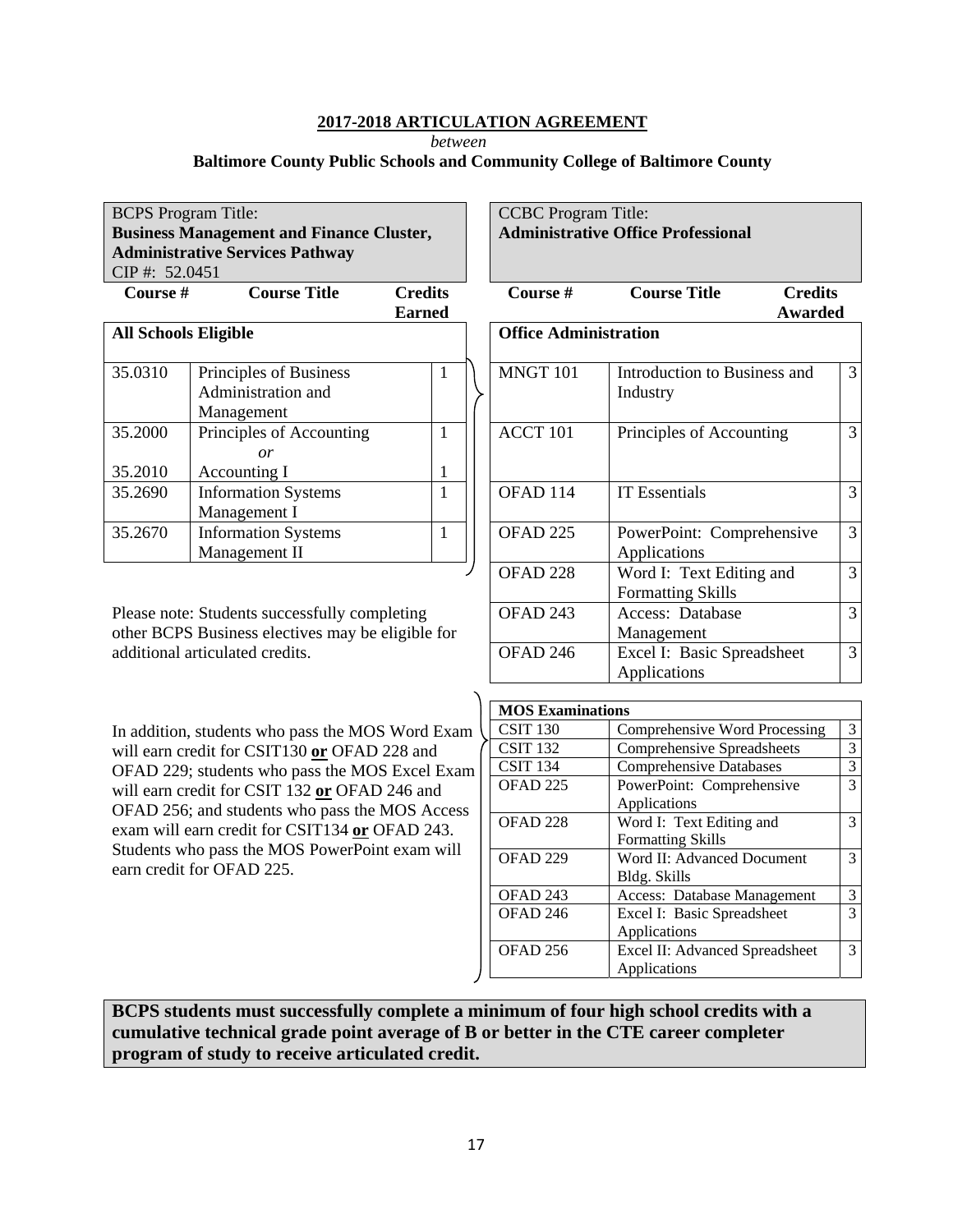*between* 

## **Baltimore County Public Schools and Community College of Baltimore County**

|               | <b>BCPS</b> Program Title:             |              | <b>CCBC</b> Program Title: |                                         |                                          |                |  |  |
|---------------|----------------------------------------|--------------|----------------------------|-----------------------------------------|------------------------------------------|----------------|--|--|
|               | <b>Business Management and Finance</b> |              |                            | <b>Business Administration/Business</b> |                                          |                |  |  |
|               | <b>Cluster, Business Management</b>    |              |                            |                                         | <b>Management</b> (A.A/A.A.S)            |                |  |  |
| Pathway       |                                        |              |                            |                                         |                                          |                |  |  |
| CIP#: 52.0251 |                                        |              |                            |                                         |                                          |                |  |  |
| Course #      | <b>Credits</b><br><b>Course Title</b>  |              |                            | Course #                                | <b>Course Title</b><br><b>Credits</b>    |                |  |  |
|               | <b>Earned</b>                          |              |                            |                                         | Awarded                                  |                |  |  |
|               | <b>All High Schools Eligible</b>       |              |                            | <b>Business Management</b>              |                                          |                |  |  |
|               |                                        |              |                            |                                         |                                          |                |  |  |
| 35.0310       | Principles of Business                 | 1            |                            | <b>MNGT 101</b>                         | Introduction to Business and             | 3              |  |  |
|               | Administrations and                    |              |                            |                                         | Industry                                 |                |  |  |
|               | Mgt.                                   |              |                            |                                         |                                          |                |  |  |
| 35.2000       | Principles of                          | $\mathbf{1}$ |                            | <b>MNGT 105</b>                         | Principles of Management                 | $\overline{3}$ |  |  |
|               | Accounting                             |              |                            |                                         |                                          |                |  |  |
| 35.2010       | or                                     | 1            |                            |                                         |                                          |                |  |  |
|               | Accounting I                           |              |                            |                                         |                                          |                |  |  |
| 35.0510       | <b>Advanced Business</b>               | 1            |                            | ACCT 101                                | Principles of Accounting                 | $\overline{3}$ |  |  |
|               | Mgt.                                   |              |                            |                                         |                                          |                |  |  |
| 35.1400       | <b>Business Capstone</b>               | 1            |                            | <b>*ECON 201</b>                        | Intro to Macro-Economic                  | $\overline{3}$ |  |  |
|               | or                                     |              |                            |                                         | Principles                               |                |  |  |
|               | <b>College Course</b>                  | 1            |                            |                                         | *Only students who complete AP Economics |                |  |  |
|               | or                                     |              |                            |                                         | will receive credit for ECON201          |                |  |  |
|               | Internship                             | 1            |                            |                                         |                                          |                |  |  |
|               | or                                     |              |                            |                                         |                                          |                |  |  |
| 15.1400       | <b>AP</b> Economics                    |              |                            |                                         |                                          |                |  |  |
|               | In addition students who nass the MOS  |              |                            |                                         |                                          |                |  |  |

In addition, students who pass the MOS Word Exam will earn credit for CSIT130; Students who pass the MOS Excel Exam will earn credit for CSIT 132; and students who pass the MOS Access Exam will earn credit for CSIT134

| <b>MOS Examinations</b> |                                   |  |  |  |  |
|-------------------------|-----------------------------------|--|--|--|--|
| CSIT130                 | Comprehensive Word Proc.          |  |  |  |  |
| CSTT132                 | <b>Comprehensive Spreadsheets</b> |  |  |  |  |
| CSIT <sub>134</sub>     | <b>Comprehensive Databases</b>    |  |  |  |  |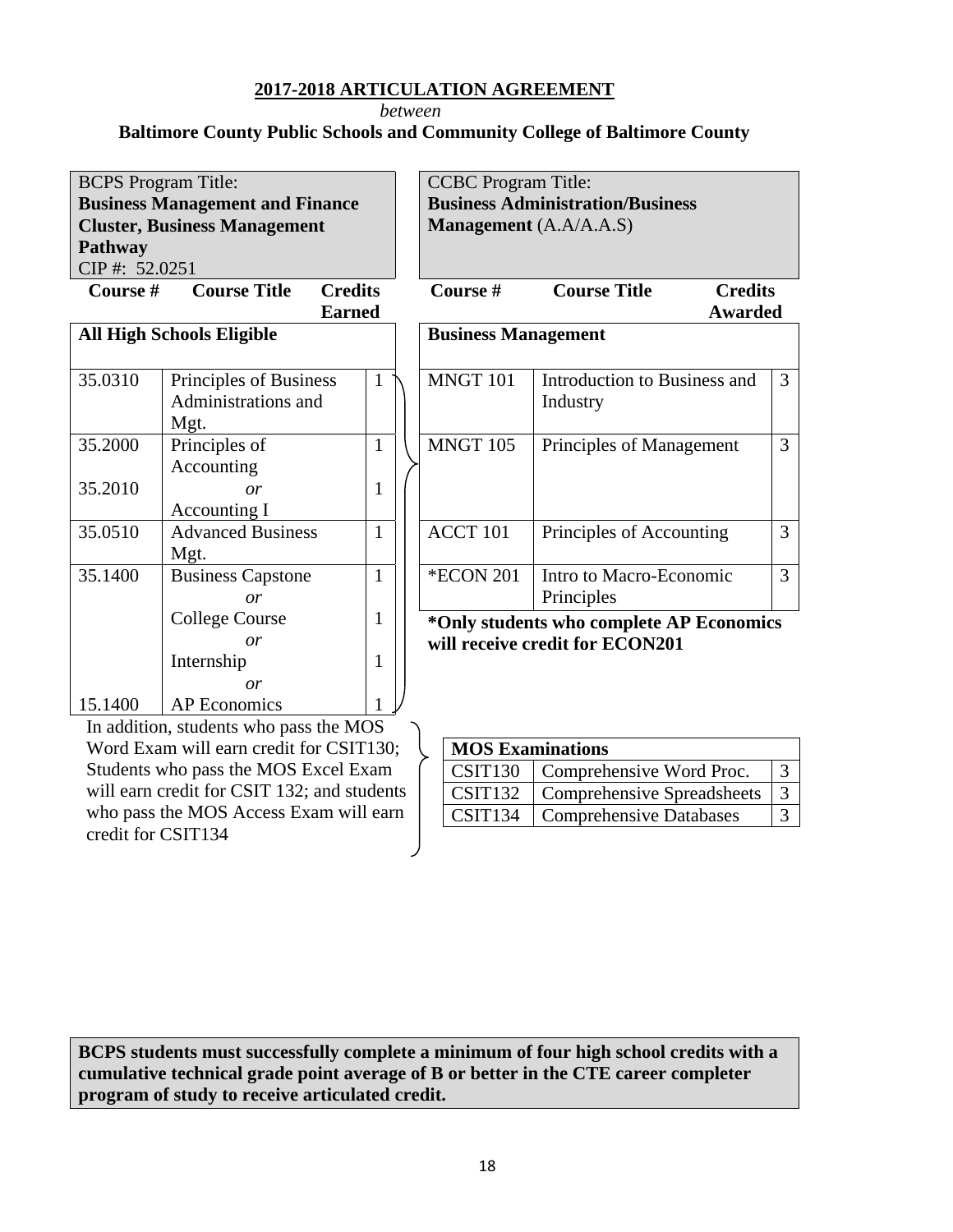*between* 

## **Baltimore County Public Schools and Community College of Baltimore County**

| <b>BCPS</b> Program Title: |                                              |                | <b>CCBC</b> Program Title: |                       |                |   |
|----------------------------|----------------------------------------------|----------------|----------------------------|-----------------------|----------------|---|
|                            | <b>Career Research and Development (CRD)</b> |                | <b>Student Development</b> |                       |                |   |
| $CIP$ #: 86.0000           |                                              |                |                            |                       |                |   |
| Course #                   | <b>Course Title</b><br><b>Credits</b>        |                | Course $#$                 | <b>Course Title</b>   | <b>Credits</b> |   |
|                            | <b>Earned</b>                                |                |                            |                       | Awarded        |   |
|                            | <b>All High Schools Eligible</b>             |                | <b>Student Development</b> |                       |                |   |
|                            |                                              |                |                            |                       |                |   |
| 86.1110                    | Intro to Career Research and                 | 1              | <b>SDEV 103</b>            | Career/ Life Planning |                | 3 |
|                            | Development                                  |                |                            |                       |                |   |
| 86.1210                    | <b>Advanced Career Research</b>              |                |                            |                       |                |   |
|                            | and Development                              |                |                            |                       |                |   |
| 86.1270                    | Work-Based Learning                          | $\overline{2}$ |                            |                       |                |   |
|                            | Experience                                   |                |                            |                       |                |   |
|                            | or                                           |                |                            |                       |                |   |
| 86.1290                    | <b>Work-Based Learning</b>                   | $\overline{2}$ |                            |                       |                |   |
|                            | Experience                                   |                |                            |                       |                |   |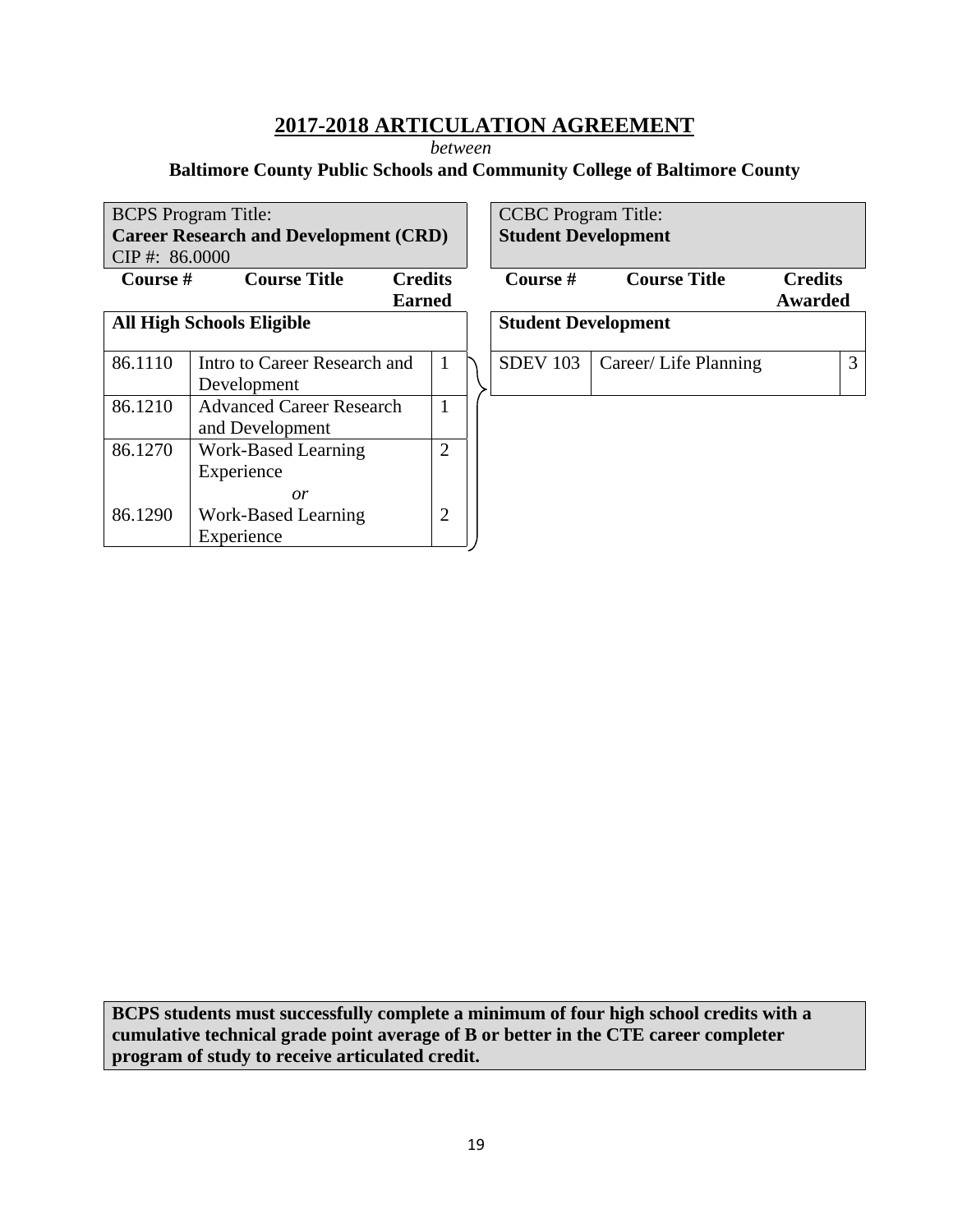*between* 

#### **Baltimore County Public Schools and Community College of Baltimore County**

| <b>BCPS</b> Program Title: | <b>CCBC</b> Pro                                |                |                    |
|----------------------------|------------------------------------------------|----------------|--------------------|
|                            | <b>Child Care Services and Early Childhood</b> |                | <b>Early Chil</b>  |
| <b>Education</b>           |                                                |                | designed to        |
| CIP#: 20.0201              |                                                |                | <b>Early Chil</b>  |
|                            |                                                |                | designed to        |
| Course #                   | <b>Course Title</b>                            | <b>Credits</b> | Course #           |
|                            |                                                | <b>Earned</b>  |                    |
|                            | Catonsville, Dulaney, Kenwood, Lansdowne,      |                | <b>Early Chile</b> |
|                            | Milford Mill, New Town, Overlea, Patapsco,     |                |                    |
|                            | and Woodlawn High Schools                      |                |                    |
| 66.0200                    | Child Development/ ERPI                        | 1              | <b>EDTR 120</b>    |
| 66.0210                    | Child Development II                           | 1              | <b>EDTR 121</b>    |
|                            |                                                |                |                    |
|                            | And two credits of the following:              |                |                    |
| 66.0230                    | Decisions in Family Living                     | 1              | Students she       |
| 66.0300                    | Nutrition and Foods I                          | 1              | the campus         |
| 66.0800                    | <b>Independent Living</b>                      | .5             | final Child        |
| 66.0240                    | Child Development Internship                   | 1              | appointmen         |
| 66.0250                    | Child Development Internship                   | $\overline{2}$ |                    |
|                            |                                                |                | Linda Gron         |
|                            |                                                |                | <u>lgronberg@</u>  |
|                            |                                                |                | 443-840-31         |
|                            |                                                |                |                    |

\*Articulated Credits will be received upon a successful review of the Child Care Services Program portfolio.

gram Title: **Idhood Development** (AAS, not be transfer to 4 year college) – or **Idhood Education** (AA or AAT, between to a 4 year college)

**Course Title Credits Awarded Early Childhood Development**  Child Growth and Development 3 Curriculum and Materials in Early Childhood Education 3

ould contact the campus coordinator at where they attend classes to schedule a Care Services Program Portfolio review  $\mathfrak{m}$ :

berg-Quinn (Dundalk Campus) ccbcmd.edu 443-840-3139, 443-840-4153

Anne McLaughlin (Essex Campus) amclaughl@ccbcmd.edu 443-840-2177

Paul Taylor (Catonsville Campus) ptaylor3@ccbcmd.edu 443-840-4236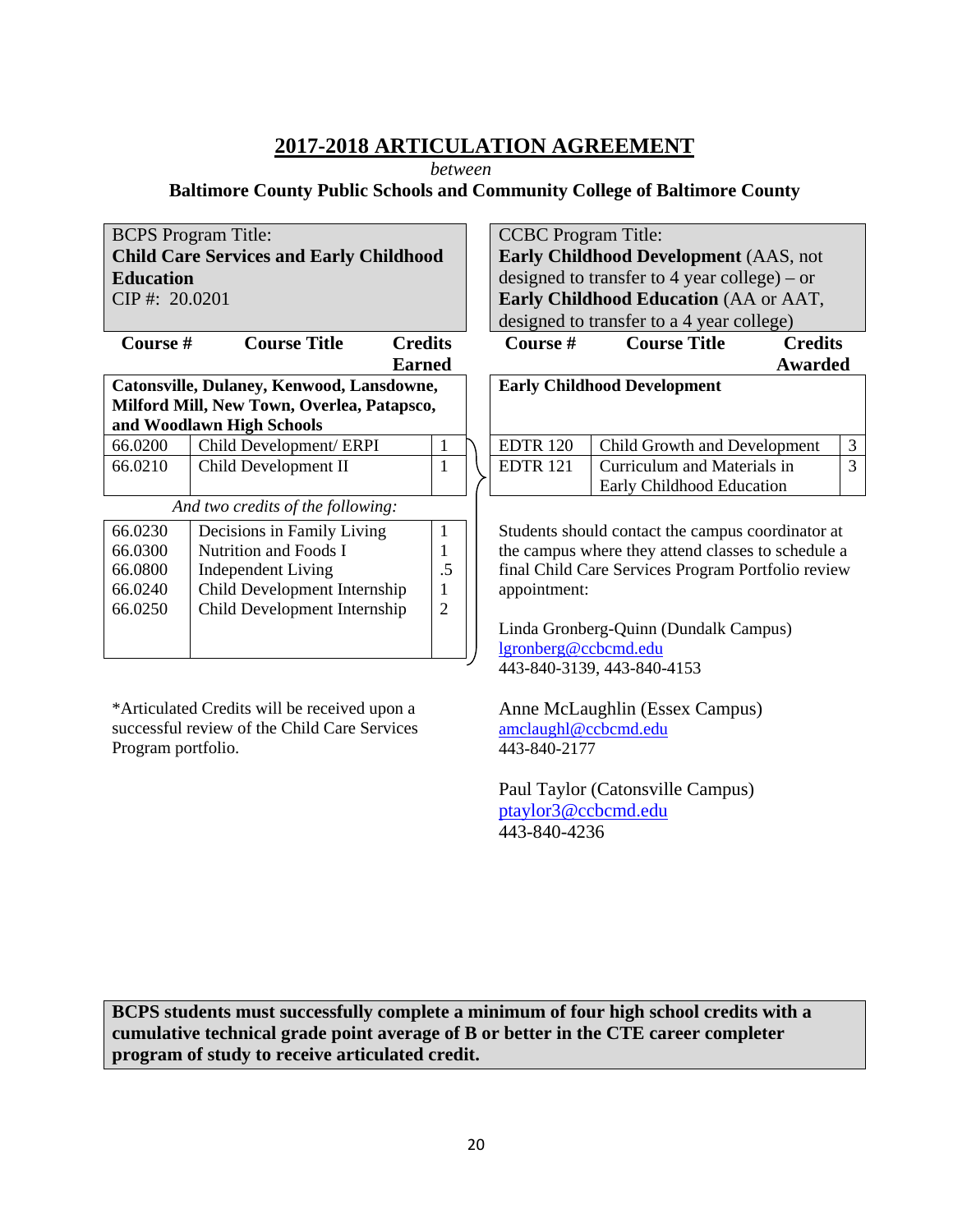*between* 

## **Baltimore County Public Schools and Community College of Baltimore County**

BCPS Program Title: **Communication and Broadcast Technology**  CIP #: 50.0706 and 50.0402

**Course # Course Title Credits** 

**Earned** 

|         | <b>Dundalk High School</b>                          |    |                 | Art, Design and Interactive Media          |
|---------|-----------------------------------------------------|----|-----------------|--------------------------------------------|
| 62.6100 | <b>Broadcast Communication</b><br>Tech 1            | J. | ARTD 109        | Introduction to Interacti<br>Media         |
| 62.6110 | <b>Broadcast Communication</b><br>Tech 2            |    | ARTD 148        | Digital Video                              |
| 62.6120 | <b>Broadcast Communication</b><br>Tech <sub>3</sub> |    | <b>DIGM 112</b> | <b>Fundamentals of Media</b><br>Production |
| 62.6140 | <b>Broadcast Communication</b><br>Tech 4            |    | <b>DIGM 151</b> | Television and Corpora<br>Video Production |

Broadcast Communication Technology Portfolio Required

## **To schedule a portfolio review: Art, Design and Interactive Media (ARTD) program contact:**

 Doug McNamara (Catonsville Campus) Sharon Trumbull (Essex Campus) dmcnamara@ccbcmd.edu strumbull@ccbcmd.edu 443-840-4423 443-840-1767

 Debby Ciccarelli (Catonsville Campus) Jessica Walton (Essex Campus) dciccarelli@ccbcmd.edu jwalton2@ccbcmd.edu 443-840-4181 443-840-1567

CCBC Program Title: **Art, Design and Interactive Media and Digital Media Production** 

| ᅛ            | ovul och        | Course thue                                         |   |
|--------------|-----------------|-----------------------------------------------------|---|
| d            |                 | <b>Awarded</b>                                      |   |
|              |                 | <b>Art, Design and Interactive Media</b>            |   |
| 1            | ARTD 109        | Introduction to Interactive<br>Media                | 3 |
| 1            | ARTD 148        | Digital Video                                       | 3 |
| 1            | <b>DIGM 112</b> | <b>Fundamentals of Media</b><br>Production          | 3 |
| $\mathbf{1}$ | <b>DIGM 151</b> | <b>Television and Corporate</b><br>Video Production | 3 |

**Course # Course Title Credits** 

*Portfolio review required by CCBC faculty from Art, Design and Interactive Media AND Digital Media Production. Additional courses may be rewarded based on portfolio review.* 

## **Digital Media Production (DIGM) program contact:**

 Nathan Brigham (Essex Campus) nbrigham@ccbcmd.edu 443-840-1514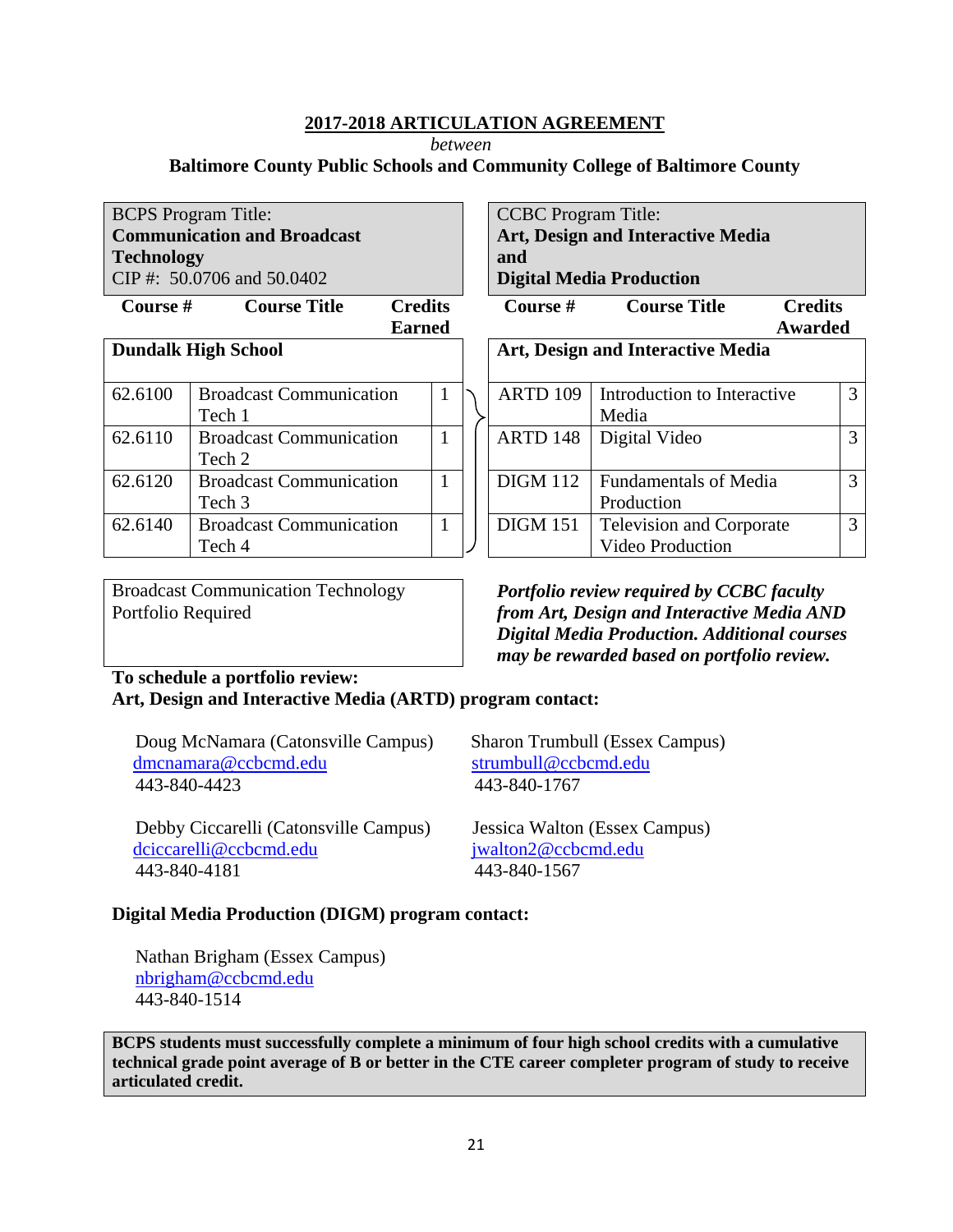*between* 

## **Baltimore County Public Schools and Community College of Baltimore County**

| <b>BCPS</b> Program Title: |                                          |                | <b>CCBC</b> Program Title: |                                               |                |   |
|----------------------------|------------------------------------------|----------------|----------------------------|-----------------------------------------------|----------------|---|
|                            | <b>Computer Aided Technical Drafting</b> |                |                            | <b>Computer-Aided Design for Architecture</b> |                |   |
| $CIP$ #: 48.0101           |                                          |                | and Engineering            |                                               |                |   |
| Course #                   | <b>Course Title</b>                      | <b>Credits</b> | <b>Course</b> #            | <b>Course Title</b>                           | <b>Credits</b> |   |
|                            |                                          | <b>Earned</b>  |                            |                                               | Awarded        |   |
|                            | <b>Milford Mill High School</b>          |                |                            | <b>Computer-Aided Design for Architecture</b> |                |   |
|                            |                                          |                | and Engineering            |                                               |                |   |
| 56.0510                    | Computer Aided Draft 1                   |                |                            | CADD 103   CAD Engineering Drawing            |                | 3 |
| 56.0520                    | <b>Computer Aided Draft 2</b>            |                |                            |                                               |                |   |
| 56.0530                    | Computer Aided Draft 3                   |                |                            |                                               |                |   |
| 56.0540                    | Computer Aided Draft 4                   |                |                            |                                               |                |   |

| <b>CCBC</b> Program Title:                        |                                               |                |  |  |  |  |  |  |
|---------------------------------------------------|-----------------------------------------------|----------------|--|--|--|--|--|--|
| <b>Computer-Aided Design for Architecture</b>     |                                               |                |  |  |  |  |  |  |
| and Engineering                                   |                                               |                |  |  |  |  |  |  |
| Course #<br><b>Course Title</b><br><b>Credits</b> |                                               |                |  |  |  |  |  |  |
|                                                   |                                               | <b>Awarded</b> |  |  |  |  |  |  |
|                                                   | <b>Computer-Aided Design for Architecture</b> |                |  |  |  |  |  |  |
| and Engineering                                   |                                               |                |  |  |  |  |  |  |
| CADD 103   CAD Engineering Drawing                |                                               |                |  |  |  |  |  |  |
|                                                   |                                               |                |  |  |  |  |  |  |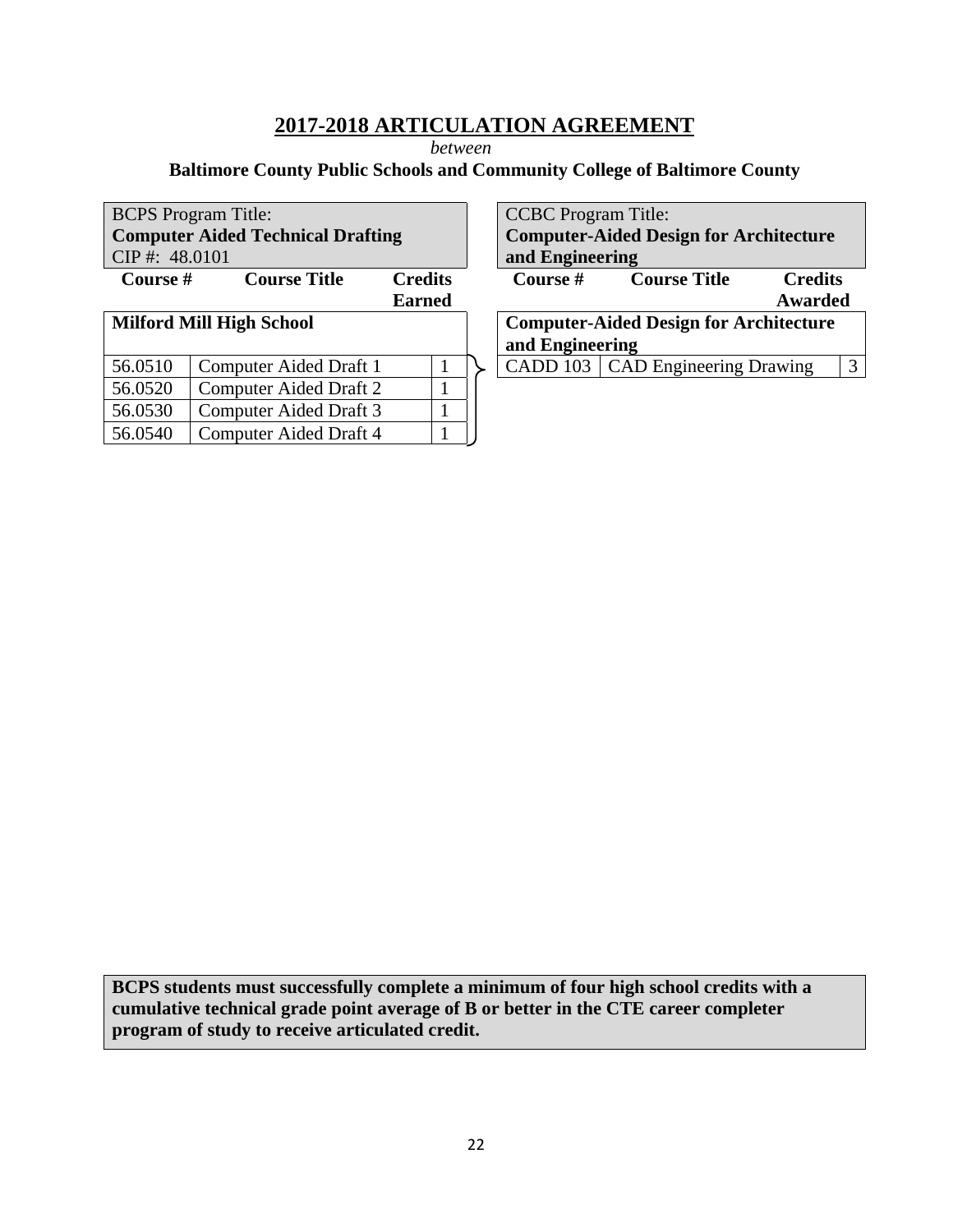*between* 

## **Baltimore County Public Schools and Community College of Baltimore County**

|                                                   | <b>BCPS</b> Program Title:      |               | <b>CCBC</b> Program Title:                  |                                            |                |  |  |
|---------------------------------------------------|---------------------------------|---------------|---------------------------------------------|--------------------------------------------|----------------|--|--|
|                                                   | <b>Construction Maintenance</b> |               |                                             | <b>Construction Management Degree</b>      |                |  |  |
| CIP#: 47.5200                                     |                                 |               |                                             | <b>Construction Management Certificate</b> |                |  |  |
|                                                   |                                 |               | <b>HVACR</b>                                |                                            |                |  |  |
| <b>Course Title</b><br>Course #<br><b>Credits</b> |                                 |               | Course #                                    | <b>Course Title</b><br><b>Credits</b>      |                |  |  |
|                                                   |                                 | <b>Earned</b> |                                             | Awarded                                    |                |  |  |
|                                                   | <b>Dulaney High School</b>      |               |                                             | <b>Construction Management Degree and</b>  |                |  |  |
|                                                   |                                 |               | <b>Certificate</b>                          |                                            |                |  |  |
| 62.4200                                           | <b>HVAC Careers 1</b>           | 1             | <b>CONT 101</b>                             | <b>Construction Blueprint</b>              | 3              |  |  |
|                                                   |                                 |               |                                             | Reading                                    |                |  |  |
| 62.4210                                           | <b>HVAC Careers 2</b>           | 1             | <b>CONT 116</b><br>Practices of Residential |                                            | 3              |  |  |
|                                                   |                                 |               |                                             | Construction                               |                |  |  |
| 62.4220                                           | <b>HVAC Careers 3</b>           |               |                                             |                                            |                |  |  |
| 62.4230                                           | <b>HVAC Careers 4</b>           | $\mathbf{1}$  |                                             | And                                        |                |  |  |
|                                                   |                                 |               |                                             |                                            |                |  |  |
|                                                   |                                 |               | <b>HVACR</b>                                |                                            |                |  |  |
|                                                   |                                 |               | <b>AIRC 110</b>                             | <b>HVACR Safety, Tools and</b>             | 3              |  |  |
|                                                   |                                 |               |                                             | Methods                                    |                |  |  |
|                                                   | <b>AIRC 115</b>                 |               | <b>Fundamentals of Refrigeration</b>        | 3                                          |                |  |  |
|                                                   |                                 |               | <b>AIRC 205</b>                             | <b>Heating Systems</b>                     | 3              |  |  |
|                                                   |                                 |               | <b>AIRC 210</b>                             | <b>Comfort Cooling Systems</b>             | 3              |  |  |
|                                                   |                                 |               | <b>ELEI 101</b>                             | <b>Basic HVAC Electricity</b>              | $\overline{4}$ |  |  |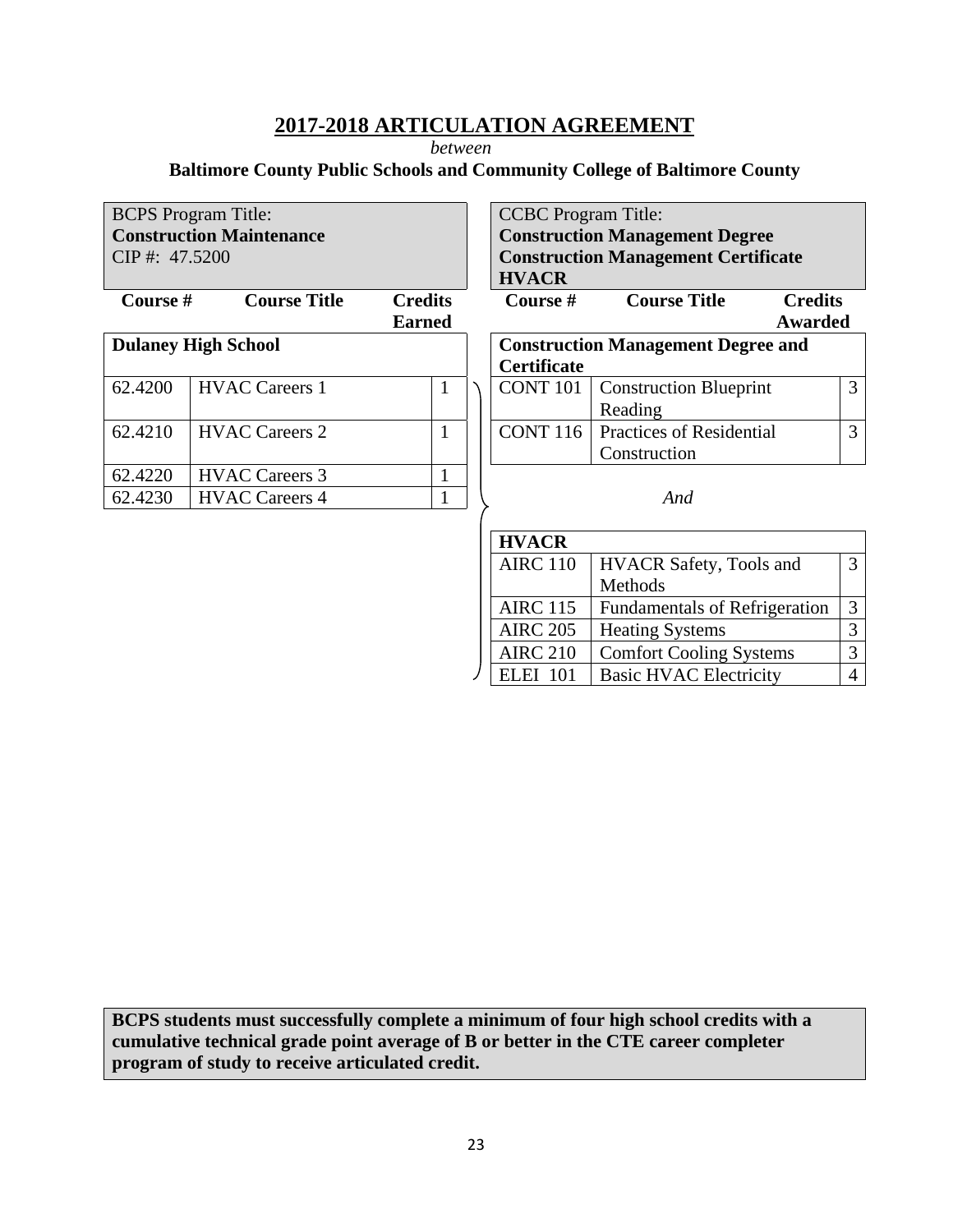*between* 

**Baltimore County Public Schools and Community College of Baltimore County**

| <b>BCPS</b> Program Title:<br><b>Construction Trades</b><br>CIP #: Carpentry- 46.5200; Construction Mgt.- |                                                 | <b>CCBC</b> Program Title: | <b>Construction Management Degree</b>                                                  |                                            |                         |  |  |
|-----------------------------------------------------------------------------------------------------------|-------------------------------------------------|----------------------------|----------------------------------------------------------------------------------------|--------------------------------------------|-------------------------|--|--|
|                                                                                                           | 52.2001; Electrical- 46.5300; Plumbing- 46.5500 |                            | <b>Construction Management Certificate</b><br>*HVACR (for Plumbing at Kenwood/Western) |                                            |                         |  |  |
| Course #                                                                                                  | <b>Course Title</b>                             | <b>Credits</b>             | Course #                                                                               | <b>Course Title</b>                        | <b>Credits</b>          |  |  |
|                                                                                                           |                                                 | <b>Earned</b>              |                                                                                        |                                            | <b>Awarded</b>          |  |  |
|                                                                                                           | Carpentry: Carver, Kenwood, Lansdowne,          |                            |                                                                                        |                                            |                         |  |  |
|                                                                                                           | Perry Hall, and Owings Mills High Schools       |                            |                                                                                        |                                            |                         |  |  |
| 61.9100                                                                                                   | <b>Carpentry Careers 1</b>                      | $\mathbf{1}$               |                                                                                        |                                            |                         |  |  |
| 61.9110                                                                                                   | <b>Carpentry Careers 2</b>                      | $\mathbf{1}$               |                                                                                        |                                            |                         |  |  |
| 61.9120                                                                                                   | <b>Carpentry Careers 3</b>                      | $\mathbf{1}$               |                                                                                        |                                            |                         |  |  |
| 61.9130                                                                                                   | <b>Carpentry Careers 4</b>                      | $\mathbf{1}$               |                                                                                        |                                            |                         |  |  |
|                                                                                                           |                                                 |                            |                                                                                        |                                            |                         |  |  |
|                                                                                                           | <b>Construction Management (Building and</b>    |                            |                                                                                        |                                            |                         |  |  |
|                                                                                                           | <b>Construction Technology): Eastern Tech,</b>  |                            |                                                                                        |                                            |                         |  |  |
|                                                                                                           | Milford Mill, and Soller's Point High Schools   |                            |                                                                                        |                                            |                         |  |  |
| 62.8000                                                                                                   | <b>Construction Management 1</b>                | 1                          |                                                                                        |                                            |                         |  |  |
| 62.8010                                                                                                   | <b>Construction Management 2</b>                | 1                          |                                                                                        |                                            |                         |  |  |
| 62.8020                                                                                                   | <b>Construction Management 3</b>                | $\mathbf{1}$               |                                                                                        |                                            |                         |  |  |
| 62.8030                                                                                                   | <b>Construction Management 4</b>                | $\mathbf{1}$               |                                                                                        |                                            |                         |  |  |
|                                                                                                           |                                                 |                            |                                                                                        |                                            |                         |  |  |
|                                                                                                           | <b>Electrical: Lansdowne, and Franklin High</b> |                            |                                                                                        | <b>Construction Management Degree and</b>  |                         |  |  |
| <b>Schools</b>                                                                                            |                                                 |                            |                                                                                        | <b>Construction Management Certificate</b> |                         |  |  |
| 62.4000                                                                                                   | <b>Electrical Careers 1</b>                     | $\mathbf{1}$               | CONT <sub>101</sub>                                                                    | <b>Constr. Blueprint Reading</b>           | $\overline{\mathbf{3}}$ |  |  |
| 62.4010                                                                                                   | <b>Electrical Careers 2</b>                     | $\mathbf{1}$               | <b>CONT 116</b>                                                                        | Practices of Res. Constr.                  | $\overline{3}$          |  |  |
| 62.4020                                                                                                   | <b>Electrical Careers 3</b>                     | $\mathbf{1}$               |                                                                                        |                                            |                         |  |  |
| 62.4030                                                                                                   | <b>Electrical Careers 4</b>                     | $\mathbf{1}$               |                                                                                        |                                            |                         |  |  |
|                                                                                                           |                                                 |                            |                                                                                        |                                            |                         |  |  |
|                                                                                                           | <b>Mechanical Construction/Plumbing:</b>        |                            |                                                                                        |                                            |                         |  |  |
|                                                                                                           | <b>Kenwood and Western High Schools</b>         |                            |                                                                                        |                                            |                         |  |  |
| 62.4110                                                                                                   | <b>Plumbing Careers 1</b>                       | $\mathbf{1}$               |                                                                                        | *for Plumbing only: HVACR                  |                         |  |  |
| 62.4120                                                                                                   | <b>Plumbing Careers 2</b>                       | $\mathbf{1}$               | <b>AIRC 110</b>                                                                        | HVACR Safety, Tools and<br>Methods         | 3                       |  |  |
| 62.4130                                                                                                   | <b>Plumbing Careers 3</b>                       | $\mathbf{1}$               |                                                                                        |                                            |                         |  |  |
| 62.4140                                                                                                   | <b>Plumbing Careers 4</b>                       | $\mathbf{1}$               |                                                                                        |                                            |                         |  |  |
|                                                                                                           |                                                 |                            |                                                                                        |                                            |                         |  |  |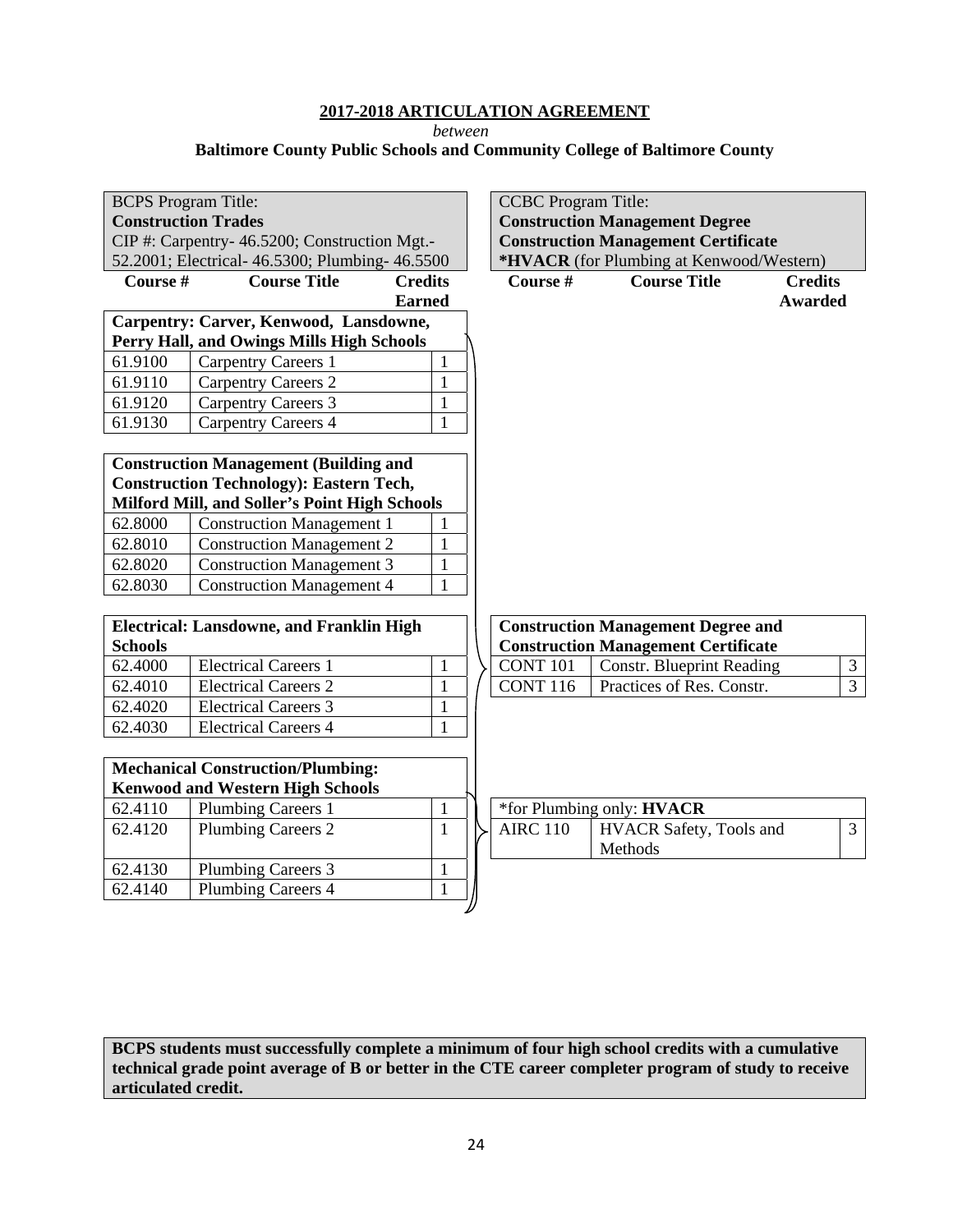*between* 

## **Baltimore County Public Schools and Community College of Baltimore County**

| <b>BCPS</b> Program Title:<br>CIP#: 43.0199                        | <b>Criminal Justice Technology</b>                     |                 | <b>CCBC</b> Program Title: | Criminal Justice Studies and/or Legal Studies           |                |
|--------------------------------------------------------------------|--------------------------------------------------------|-----------------|----------------------------|---------------------------------------------------------|----------------|
| <b>Credits</b><br>Course #<br><b>Course Title</b><br><b>Earned</b> |                                                        |                 | Course #                   | <b>Credits</b><br><b>Course Title</b><br><b>Awarded</b> |                |
|                                                                    | <b>Chesapeake, Eastern, and Patapsco High Schools</b>  |                 |                            | <b>Criminal Justice Studies</b>                         |                |
| 66.0540                                                            | Introduction to Criminal Justice                       | .5              | <b>CRJU 101</b>            | Introduction to Criminal Justice                        | 3              |
| 66.0550                                                            | Criminalistics                                         | $\mathbf{1}$    | <b>CRJU 112</b>            | Criminalistics                                          | 3              |
| 66.0520                                                            | Survival Skills/ First Aid/ CPR<br>in Criminal Justice | $\mathbf{1}$    |                            |                                                         |                |
| 66.0530                                                            | Human Relations in Criminal<br>Justice                 | $\mathbf{1}$    |                            |                                                         |                |
| 66.0500                                                            | Survey of Criminal Justice<br>Technology               | $\overline{.5}$ |                            |                                                         |                |
| 66.0510                                                            | Communication in Criminal                              | $\overline{.5}$ |                            | And/Or                                                  |                |
|                                                                    | Justice                                                |                 |                            |                                                         |                |
| And one of the following:                                          |                                                        |                 |                            |                                                         |                |
| 66.0560                                                            | Internship in Crim. Justice                            | $\mathbf{1}$    |                            |                                                         |                |
| 66.0570                                                            | Internship in Crim. Justice                            | 1.5             |                            |                                                         |                |
| 66.0580                                                            | Internship in Crim. Justice                            | $\overline{2}$  |                            |                                                         |                |
|                                                                    | <b>Chesapeake, Eastern, and Patapsco High Schools</b>  |                 | <b>Legal Studies</b>       |                                                         |                |
| 66.0540                                                            | Intro to Crim. Justice                                 | .5              | <b>LGST 101</b>            | Introduction to Law                                     | $\overline{3}$ |
| 66.0550                                                            | or<br>Criminalistics                                   | 1               |                            |                                                         |                |
| 66.0500                                                            | <b>Survey of Criminal Justice</b>                      | .5              | <b>LGST 192</b>            | Special Projects in Legal Studies-                      | 2              |
|                                                                    | Technology                                             |                 |                            | Elective                                                |                |
| 66.0510                                                            | Communication in Criminal                              | $\overline{.5}$ |                            |                                                         |                |
|                                                                    | Justice                                                |                 |                            |                                                         |                |
| 66.0520                                                            | Survival Skills/ First Aid/ CPR<br>in Criminal Justice | $\mathbf{1}$    |                            |                                                         |                |
| And one of the following:                                          |                                                        |                 |                            |                                                         |                |
| 66.0560                                                            | Internship in Crim. Justice                            | $\mathbf{1}$    |                            |                                                         |                |
| 66.0570                                                            | Internship in Crim. Justice                            | 1.5             |                            |                                                         |                |

**BCPS students must successfully complete a minimum of four high school credits with a cumulative technical grade point average of B or better in the CTE career completer program of study to receive articulated credit.** 

2

66.0580

Internship in Crim. Justice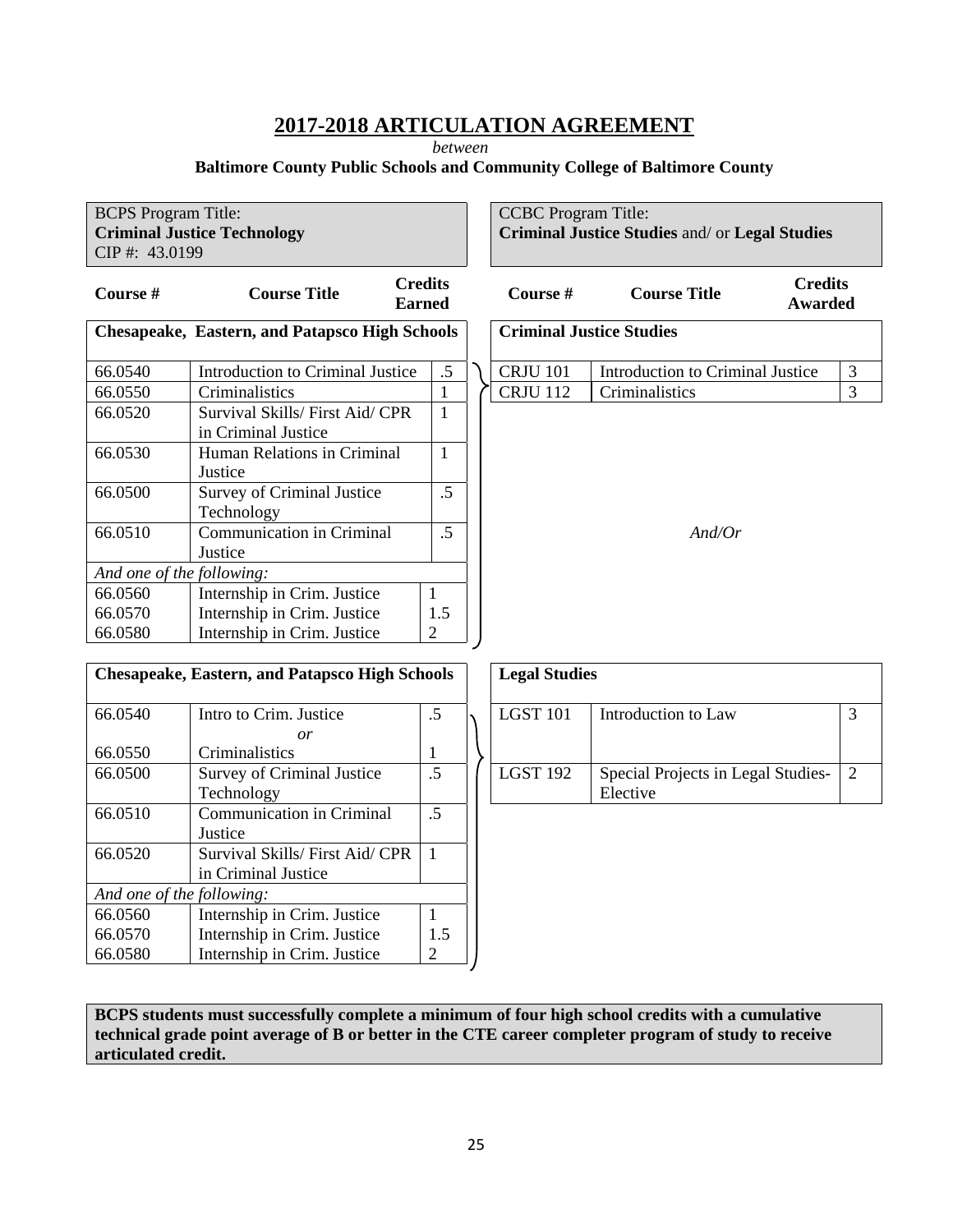*between* 

#### **Baltimore County Public Schools and Community College of Baltimore County**



**In order to receive transcripted (graded) credit which is required by most four-year institutions, the student must present a portfolio of their work for review, including any**  major team projects. Contact CCBC Taylor Kidd at 443-840-4096 or **tkidd@ccbcmd.edu** for **details.**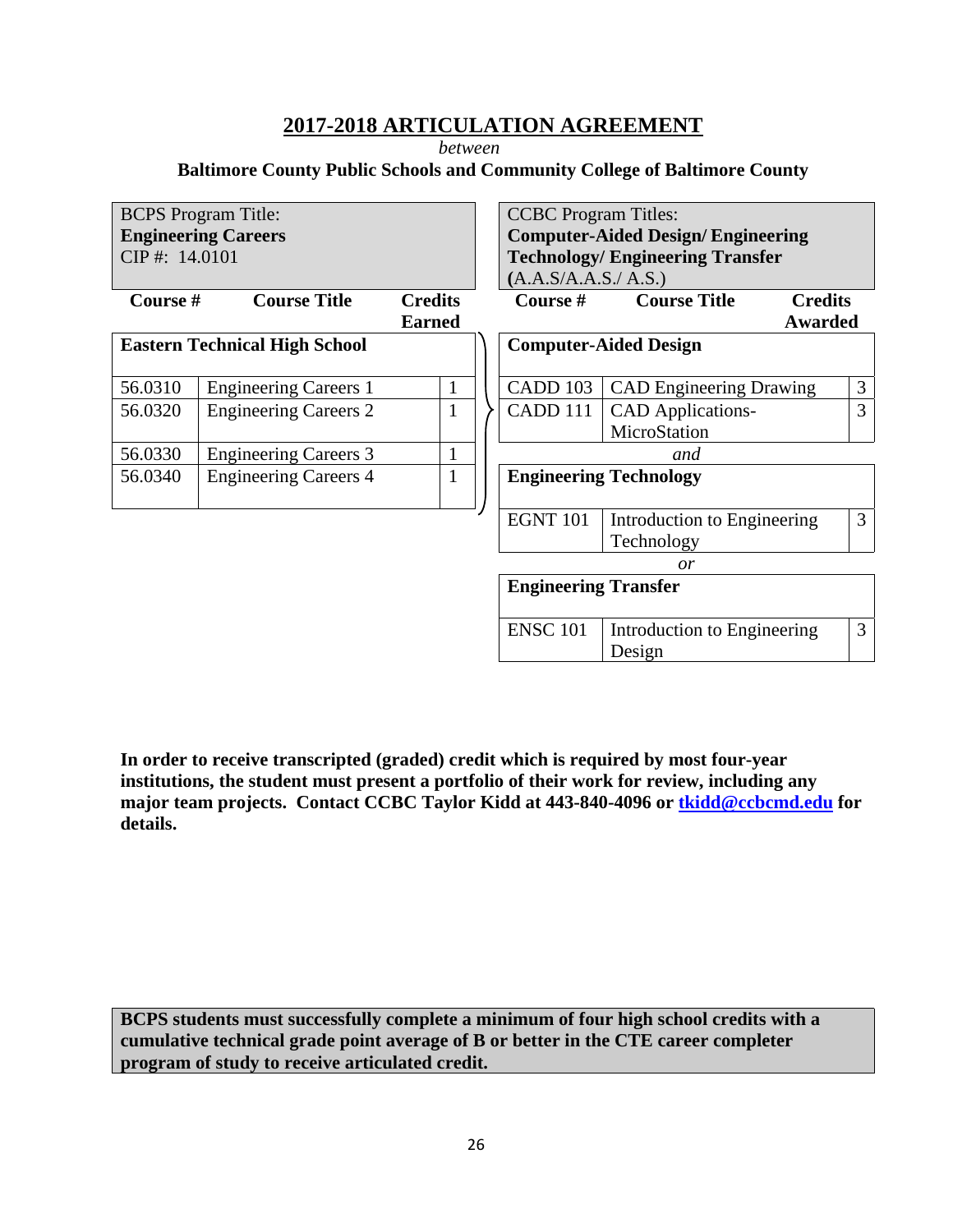*between* 

#### **Baltimore County Public Schools and Community College of Baltimore County**

| <b>BCPS</b> Program Title:                                     |                                 |                | <b>CCBC</b> Program Title: |                 |                               |                |   |
|----------------------------------------------------------------|---------------------------------|----------------|----------------------------|-----------------|-------------------------------|----------------|---|
| <b>Engineering Technician</b><br><b>Engineering Technology</b> |                                 |                |                            |                 |                               |                |   |
| CIP#: 14.1701.4                                                |                                 |                |                            | (A.A.S.)        |                               |                |   |
| <b>Course</b> #                                                | <b>Course Title</b>             | <b>Credits</b> |                            | Course #        | <b>Course Title</b>           | <b>Credits</b> |   |
|                                                                |                                 | <b>Earned</b>  |                            |                 |                               | Awarded        |   |
| <b>Soller's Point Technical High School</b>                    |                                 |                |                            |                 | <b>Engineering Technology</b> |                |   |
| 56.0410.4                                                      | Engineering Technician 1        |                |                            | <b>EGNT 101</b> | Introduction to Engineering   |                | 3 |
| 56.0420.4                                                      | <b>Engineering Technician 2</b> |                |                            |                 | Technology                    |                |   |
| 56.0430.4                                                      | <b>Engineering Technician 3</b> |                |                            |                 |                               |                |   |
| 56.0440.4                                                      | <b>Engineering Technician 4</b> |                |                            |                 |                               |                |   |

*In order to receive articulated credit, students must achieve a grade of B or higher in each course and a 70% or higher on the final exam.* 

*Contact: Taylor Kidd 443-840-4096 tkidd@ccbcmd.edu*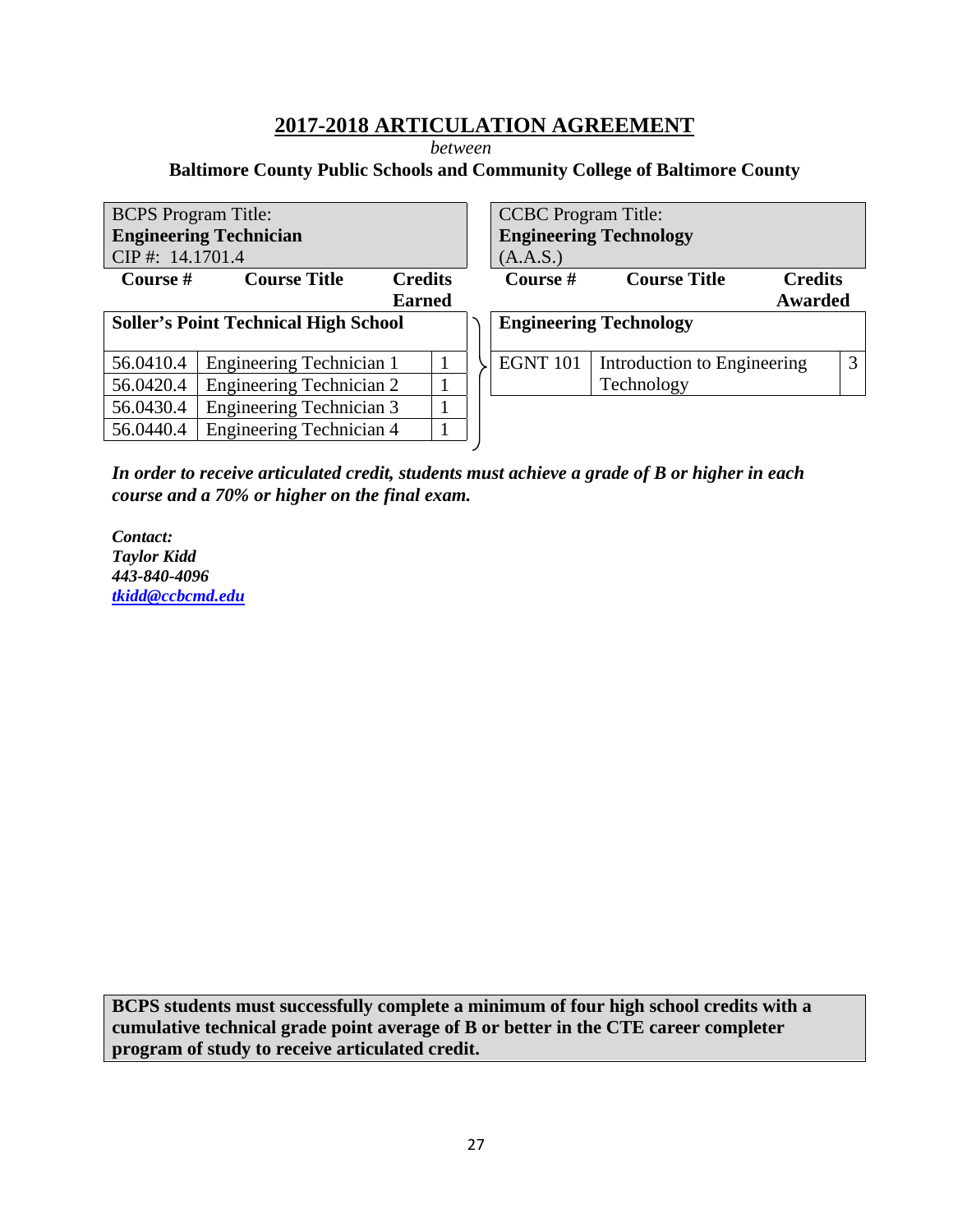*between* 

## **Baltimore County Public Schools and Community College of Baltimore County**

|                  | <b>BCPS</b> Program Title:              |                | <b>CCBC</b> Program Title: |                                      |
|------------------|-----------------------------------------|----------------|----------------------------|--------------------------------------|
|                  | <b>Environmental Technology</b>         |                |                            | <b>Engineering Technology-Geospa</b> |
| $CIP$ #: 03.0102 |                                         |                | <b>Applications</b>        |                                      |
| <b>Course</b> #  | <b>Course Title</b>                     | <b>Credits</b> | <b>Course</b> #            | <b>Course Title</b>                  |
|                  |                                         | <b>Earned</b>  |                            |                                      |
|                  | <b>Western School of Technology and</b> |                |                            | <b>Geospatial Applications</b>       |
|                  | <b>Environmental Science</b>            |                |                            |                                      |
| 61.6410          | Environmental Tech 1                    | 1              | GEOA 101                   | Intro. to Geographic                 |
|                  |                                         |                |                            | <b>Information Systems</b>           |
| 61.6420          | Environmental Tech 2                    |                |                            |                                      |
| 61.6430          | Environmental Tech 3                    |                |                            |                                      |
| 61.6440          | Environmental Tech 4                    |                |                            |                                      |
|                  | Senior Project/ GIS Portfolio Required  |                |                            |                                      |
|                  |                                         |                |                            |                                      |

| <b>CCBC</b> Program Title:                  |                                          |  |  |  |  |  |  |  |
|---------------------------------------------|------------------------------------------|--|--|--|--|--|--|--|
|                                             | <b>Engineering Technology-Geospatial</b> |  |  |  |  |  |  |  |
| <b>Applications</b>                         |                                          |  |  |  |  |  |  |  |
| Course #                                    | <b>Course Title</b><br><b>Credits</b>    |  |  |  |  |  |  |  |
|                                             | <b>Awarded</b>                           |  |  |  |  |  |  |  |
| <b>Geospatial Applications</b>              |                                          |  |  |  |  |  |  |  |
|                                             |                                          |  |  |  |  |  |  |  |
| <b>GEOA 101</b>                             |                                          |  |  |  |  |  |  |  |
| Intro. to Geographic<br>Information Systems |                                          |  |  |  |  |  |  |  |
|                                             |                                          |  |  |  |  |  |  |  |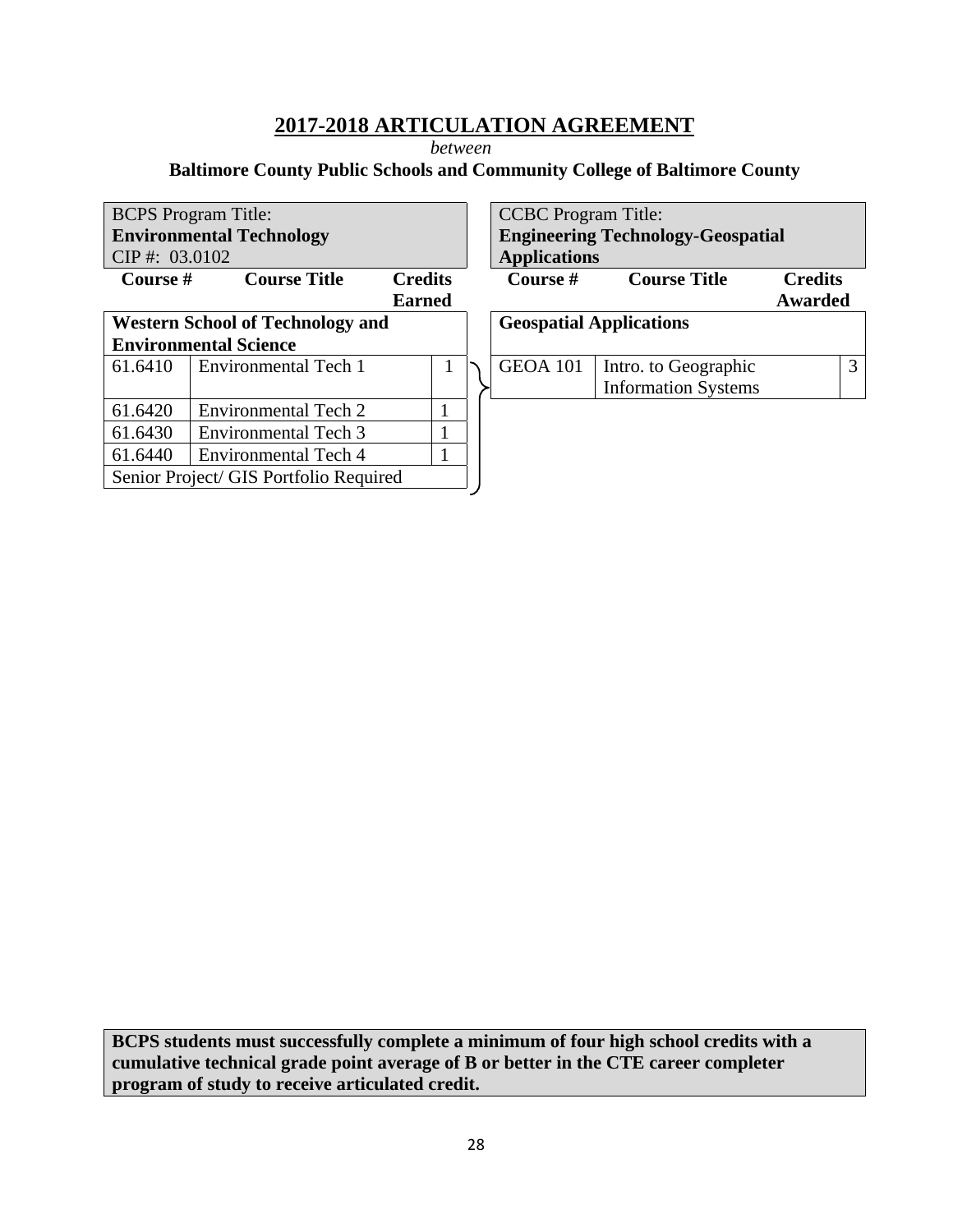*between* 

## **Baltimore County Public Schools and Community College of Baltimore County**

| <b>BCPS</b> Program Title:<br><b>Graphic/Print Communications</b><br><b>Technology</b><br>CIP#: 10.0350 |                                                               |                                 | <b>CCBC</b> Program Title:<br>Art, Design and Interactive Media – Graphic<br><b>Design</b> |                                   |                           |   |
|---------------------------------------------------------------------------------------------------------|---------------------------------------------------------------|---------------------------------|--------------------------------------------------------------------------------------------|-----------------------------------|---------------------------|---|
| Course #                                                                                                | <b>Course Title</b>                                           | <b>Credits</b><br><b>Earned</b> | Course #                                                                                   | <b>Course Title</b>               | <b>Credits</b><br>Awarded |   |
| <b>Schools</b>                                                                                          | Kenwood, Overlea, and Western High                            |                                 |                                                                                            | Art, Design and Interactive Media |                           |   |
| 62.5010                                                                                                 | <b>Graphic Communication</b><br>Technology 1                  | 1                               | <b>ARTD 116</b>                                                                            | Digital Imaging I                 |                           | 3 |
| 61.5020                                                                                                 | <b>Graphic Communication</b><br>Technology 2                  | 1                               | <b>ARTD 140</b>                                                                            | <b>Computer Illustration I</b>    |                           | 3 |
| 62.5030                                                                                                 | <b>Graphic Communication</b><br>Technology 3                  |                                 | Portfolio review required.                                                                 |                                   |                           |   |
| 62.5040                                                                                                 | <b>Graphic Communication</b><br>Technology 4                  | 1                               |                                                                                            |                                   |                           |   |
|                                                                                                         | <b>Graphic Communication Technology</b><br>Portfolio Required |                                 |                                                                                            |                                   |                           |   |

To receive articulated credit, students must have a portfolio review by the CCBC Computer Arts, Design, and Interactive Media faculty. Additional credits beyond the above may be received contingent upon portfolio review.

To schedule a portfolio review, contact:

Doug McNamara (Catonsville Campus) Sharon Trumbull (Essex Campus) dmcnamara@ccbcmd.edu strumbull@ccbcmd.edu 443-840-4423 443-840-1767

Debby Ciccarelli (Catonsville Campus) Jessica Walton (Essex Campus) dciccarelli@ccbcmd.edu jwalton2@ccbcmd.edu 443-840-4181 443-840-1567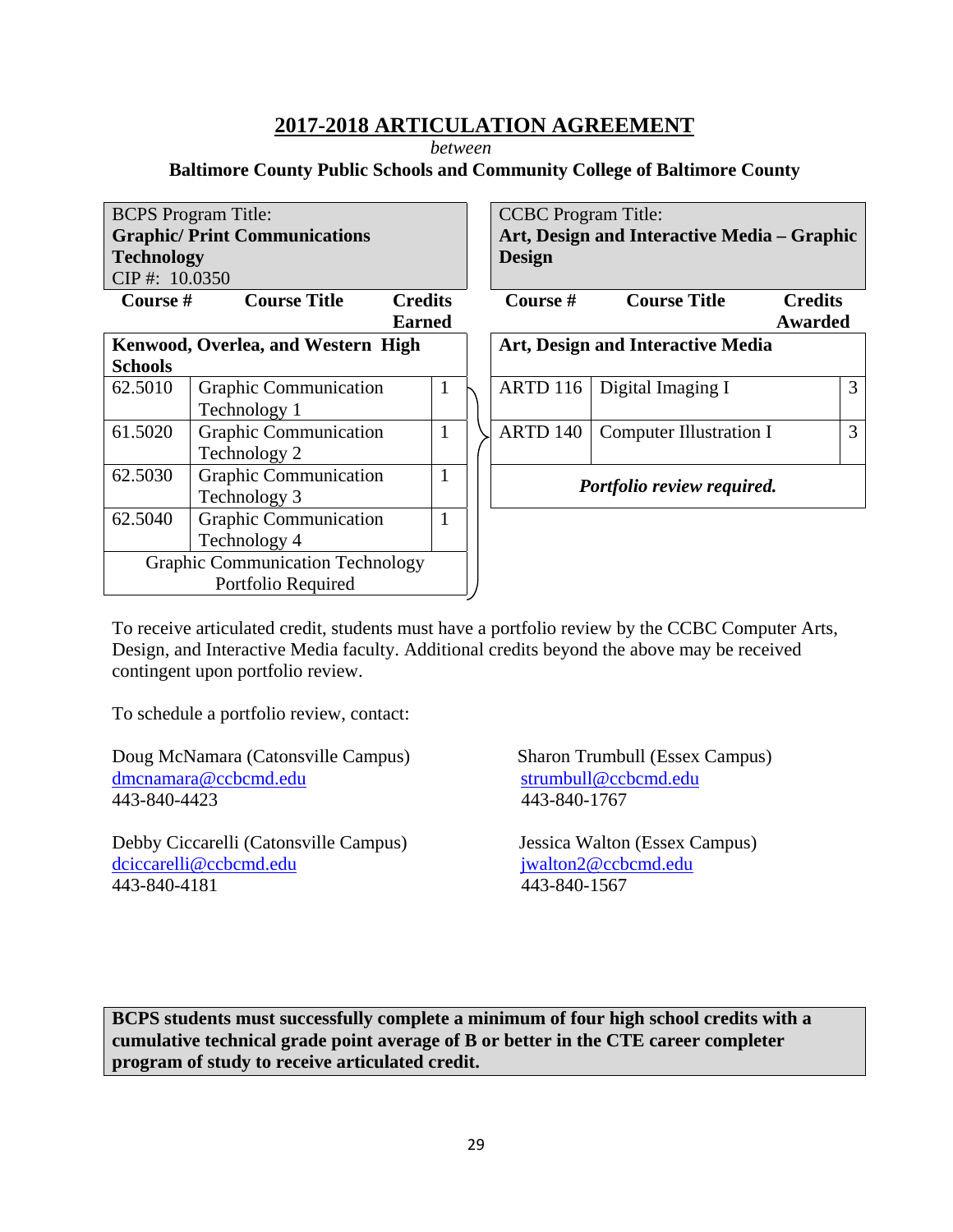*between* 

**Baltimore County Public Schools and Community College of Baltimore County**

| <b>BCPS</b> Program Title:<br><b>Homeland Security and Emergency</b><br><b>Preparedness/ Geographic Information</b><br><b>Systems &amp; Technology</b><br>CIP#: 43.0350 |                                                                       |                | <b>CCBC</b> Program Title:      | <b>Criminal Justice Studies/ Engineering</b><br><b>Technology- Geospatial Applications</b> |                                  |                |
|-------------------------------------------------------------------------------------------------------------------------------------------------------------------------|-----------------------------------------------------------------------|----------------|---------------------------------|--------------------------------------------------------------------------------------------|----------------------------------|----------------|
| Course #                                                                                                                                                                | <b>Course Title</b><br><b>Credits</b><br><b>Earned</b>                |                | Course #                        | <b>Course Title</b>                                                                        | <b>Credits</b><br><b>Awarded</b> |                |
| <b>Dundalk and Perry Hall High Schools</b>                                                                                                                              |                                                                       |                | <b>Criminal Justice Studies</b> |                                                                                            |                                  |                |
| 66.1100                                                                                                                                                                 | Foundations of Homeland<br>Security and Emergency<br>Preparedness     | 1              | <b>CRJU 112</b>                 | Criminalistics                                                                             |                                  | 3              |
| 66.1210                                                                                                                                                                 | Administration of Justice I                                           | $\mathbf{1}$   | <b>CRJU 160</b>                 | Introduction to Homeland<br>Security                                                       |                                  | 3              |
| 66.1220                                                                                                                                                                 | Administration of Justice II                                          | $\mathbf{1}$   |                                 |                                                                                            |                                  |                |
| 66.1500                                                                                                                                                                 | Internship/Capstone<br>Experience                                     | $\mathbf{1}$   |                                 |                                                                                            |                                  |                |
| 66.1500                                                                                                                                                                 | or<br>Internship/Capstone<br>Experience                               | $\overline{2}$ |                                 |                                                                                            |                                  |                |
|                                                                                                                                                                         | <b>Dundalk High School</b>                                            |                | <b>Applications</b>             | <b>Engineering Technology- Geospatial</b>                                                  |                                  |                |
| 66.1100                                                                                                                                                                 | Foundations of Homeland<br>Security & Emergency<br>Preparedness 66.11 | $\mathbf{1}$   | <b>GEOA 101</b>                 | Introduction to Geographic<br><b>Information Systems</b>                                   |                                  | $\overline{3}$ |
| 66.1310<br>66.1320                                                                                                                                                      | S.T.A.R.S. Course I $(.5)$ &<br>S.T.A.R.S. Course II (.5)             | $\mathbf{1}$   |                                 |                                                                                            |                                  |                |
| 66.1330<br>66.1340                                                                                                                                                      | S.T.A.R.S. Course III $(.5)$ &<br>S.T.A.R.S. Course IV (.5)           | $\mathbf{1}$   |                                 |                                                                                            |                                  |                |
| 66.1500                                                                                                                                                                 | Internship/Senior Project/GIS<br>Portfolio                            | $\mathbf{1}$   |                                 |                                                                                            |                                  |                |
| 66.1500                                                                                                                                                                 | or<br>Internship/Senior Project/GIS<br>Portfolio                      | $\overline{2}$ |                                 |                                                                                            |                                  |                |
|                                                                                                                                                                         | or<br><b>College Course</b>                                           | 1              |                                 |                                                                                            |                                  |                |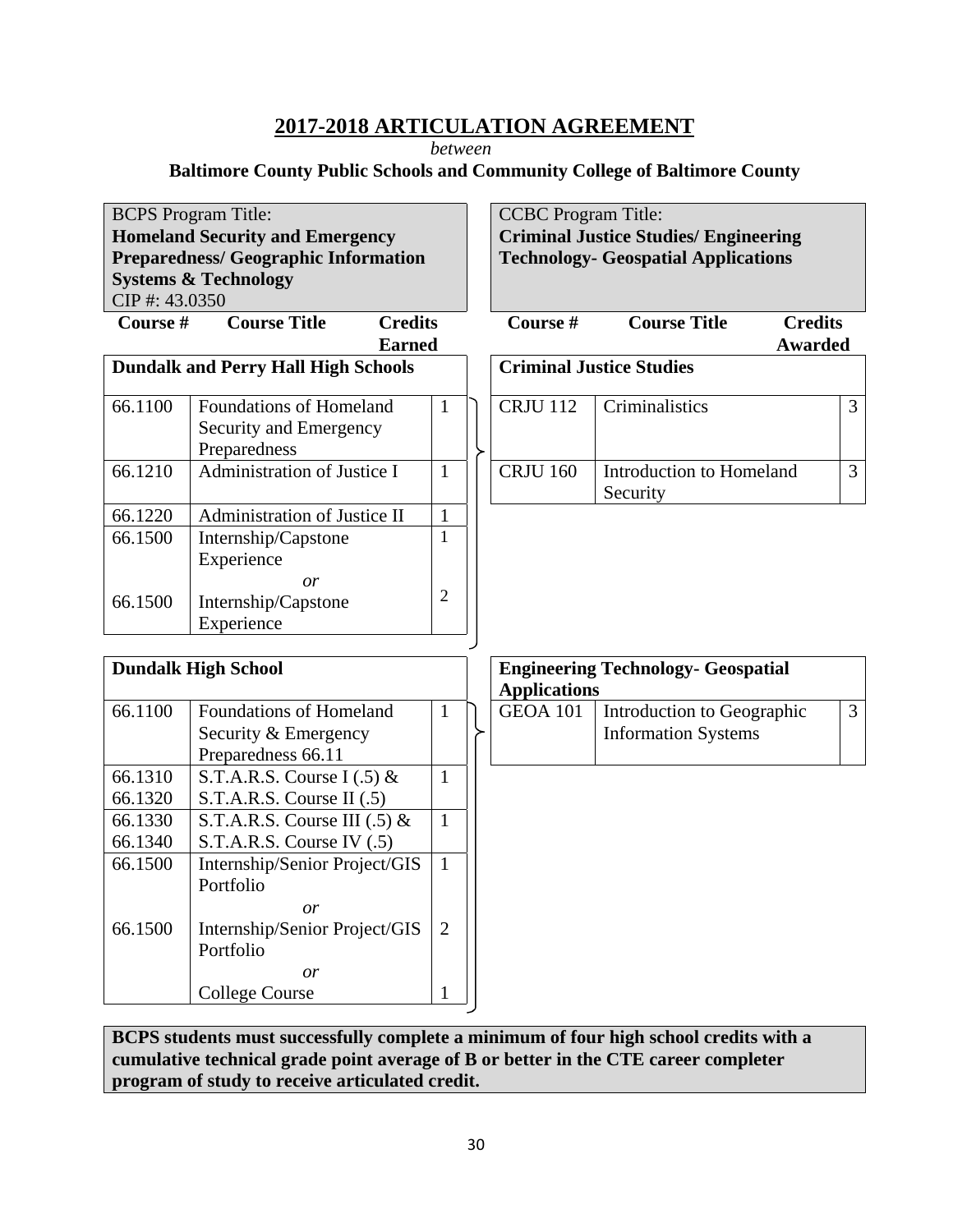*between* 

## **Baltimore County Public Schools and Community College of Baltimore County**

|                  | <b>BCPS</b> Program Title:               |                |  | <b>CCBC</b> Program Title:       |                                  |                |   |
|------------------|------------------------------------------|----------------|--|----------------------------------|----------------------------------|----------------|---|
|                  | <b>Human Services Associate</b>          |                |  | <b>Human Services Counseling</b> |                                  |                |   |
| $CIP$ #: 44.0000 |                                          |                |  |                                  |                                  |                |   |
| Course #         | <b>Course Title</b>                      | <b>Credits</b> |  | Course #                         | <b>Course Title</b>              | <b>Credits</b> |   |
|                  |                                          | <b>Earned</b>  |  |                                  |                                  | Awarded        |   |
|                  | <b>Kenwood, and Overlea High Schools</b> |                |  |                                  | <b>Human Services Counseling</b> |                |   |
|                  |                                          |                |  |                                  |                                  |                |   |
| 66.0600          | Introduction to Human                    | 1              |  | <b>HUMS 101</b>                  | Introduction to Human            |                | 3 |
|                  | Services                                 |                |  |                                  | Services                         |                |   |
| 66.0800          | Independent Living                       | $.5\,$         |  |                                  |                                  |                |   |
| 66.0230          | Decisions in Family Living               | 1              |  |                                  |                                  |                |   |
|                  |                                          |                |  |                                  |                                  |                |   |
| 15.1300          | Psychology                               | .5             |  |                                  |                                  |                |   |
|                  | or                                       |                |  |                                  |                                  |                |   |
| 15.1350          | AP Psychology                            |                |  |                                  |                                  |                |   |
| 66.0650          | Human Services Internship/               | $\overline{2}$ |  |                                  |                                  |                |   |
|                  | <b>Mentored Project</b>                  |                |  |                                  |                                  |                |   |
|                  | $\overline{or}$                          |                |  |                                  |                                  |                |   |
| 66.0670          | Human Services Internship/               | $\mathbf{1}$   |  |                                  |                                  |                |   |
|                  | <b>Mentored Project</b>                  |                |  |                                  |                                  |                |   |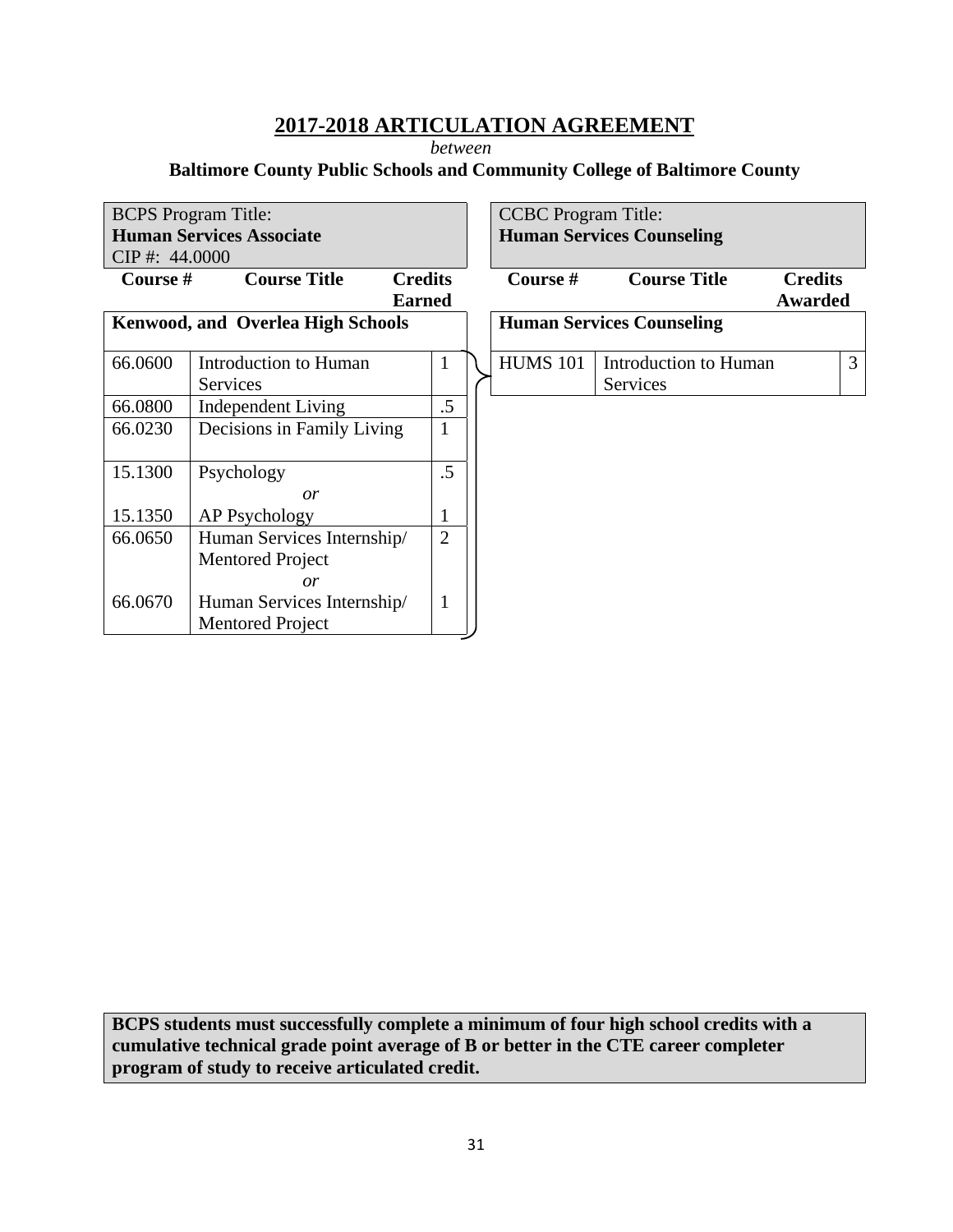*between* 

#### **Baltimore County Public Schools and Community College of Baltimore County**

|                                           | <b>BCPS</b> Program Title:          |                |              | <b>CCBC</b> Program Title:        |                                   |                |  |
|-------------------------------------------|-------------------------------------|----------------|--------------|-----------------------------------|-----------------------------------|----------------|--|
|                                           | <b>Interactive Media Production</b> |                |              | Art, Design and Interactive Media |                                   |                |  |
|                                           | $CIP$ #: 10.0150                    |                |              |                                   |                                   |                |  |
| Course #                                  | <b>Course Title</b>                 | <b>Credits</b> |              | Course #                          | <b>Course Title</b>               | <b>Credits</b> |  |
|                                           |                                     | <b>Earned</b>  |              |                                   |                                   | Awarded        |  |
| Carver, Catonsville, Chesapeake, Eastern, |                                     |                |              |                                   | Art, Design and Interactive Media |                |  |
| Franklin, New Town, Parkville, and        |                                     |                |              |                                   |                                   |                |  |
|                                           | <b>Pikesville High Schools</b>      |                |              |                                   |                                   |                |  |
| 62.6000                                   | <b>Interactive Media</b>            |                | 1            | <b>ARTD 109</b>                   | Introduction to Interactive       | 3              |  |
|                                           | Production Design 1                 |                |              |                                   | Media                             |                |  |
| 62.6010                                   | Interactive Media                   |                | $\mathbf{1}$ |                                   |                                   |                |  |
|                                           | Production Design 2                 |                |              |                                   | And/ $Or$                         |                |  |
| 62.6020                                   | <b>Interactive Media</b>            |                | 1            | <b>ARTD 116</b>                   | Digital Imaging I                 | 3              |  |
|                                           | Production Design 3                 |                |              |                                   |                                   |                |  |
| 62.6030                                   | <b>Interactive Media</b>            |                | 1            | <b>ARTD 140</b>                   | <b>Computer Illustration I</b>    | 3              |  |
|                                           | Production Design 4                 |                |              |                                   |                                   |                |  |
|                                           |                                     |                |              | 148<br>ARTD                       | Digital Video                     | 3              |  |

3

 **Portfolio review required by CCBC faculty**

To receive articulated credit, students must have a portfolio review by the CCBC Arts, Design, and Interactive Media faculty. Additional credits beyond the above may be received contingent upon portfolio review.

**To schedule a portfolio review, contact: Doug McNamara (Catonsville Campus)**  dmcnamara@ccbcmd.edu, 443-840-4423

**Debby Ciccarelli (Catonsville Campus)**  dciccarelli@ccbcmd.edu, 443-840-4181

**Sharon Trumbull (Essex Campus)**  strumbull@ccbcmd.edu, 443-840-1767

**Jessica Walton (Essex Campus)**  jwalton2@ccbcmd.edu,443-840-1567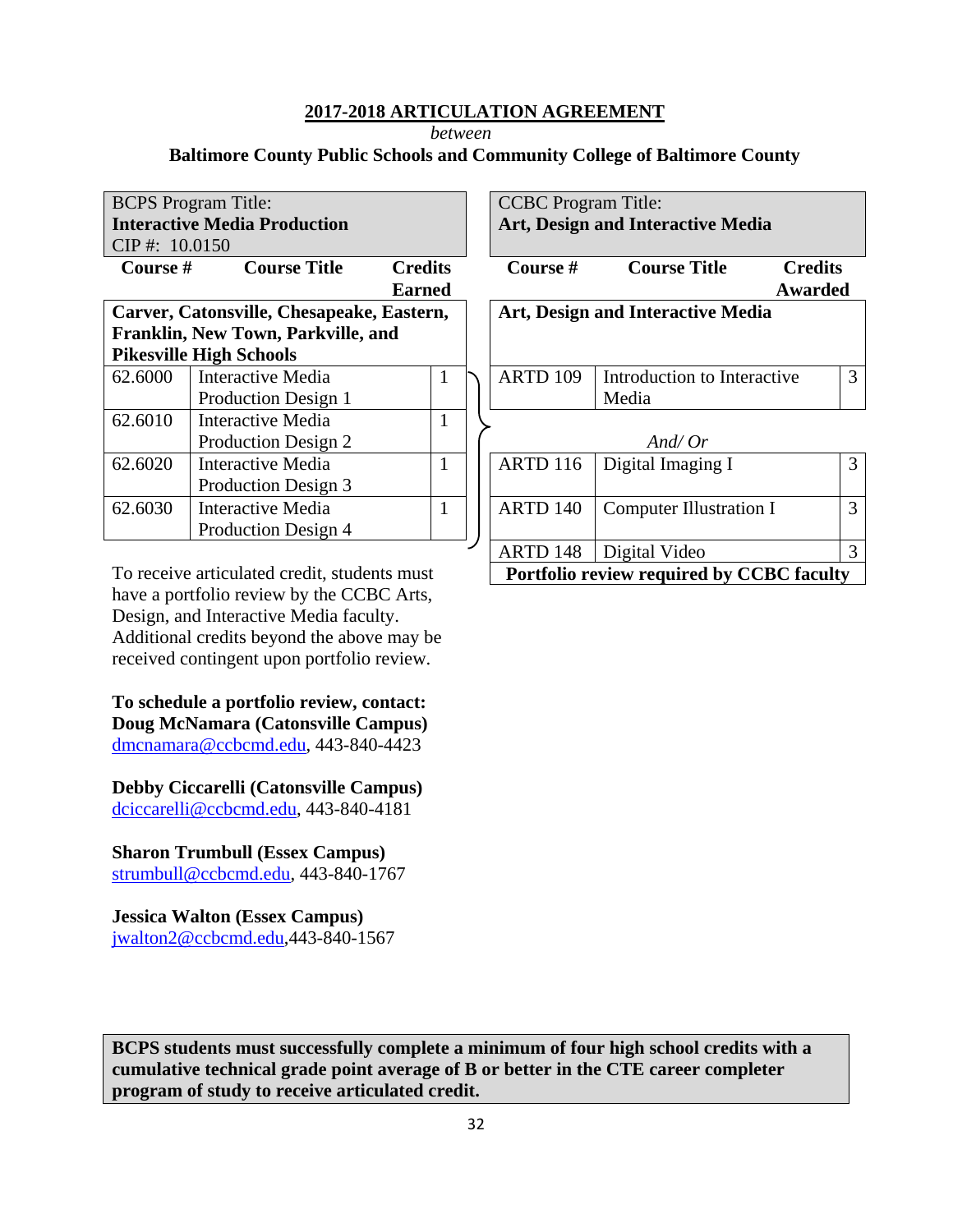*between* 

## **Baltimore County Public Schools and Community College of Baltimore County**

| <b>BCPS</b> Program Title:  |                                    |                           | <b>CCBC</b> Program Title: |                                      |                |                |
|-----------------------------|------------------------------------|---------------------------|----------------------------|--------------------------------------|----------------|----------------|
|                             | <b>IT Cisco Networking Academy</b> |                           | <b>Network Technology</b>  |                                      |                |                |
| CIP#: 11.0950               |                                    |                           |                            |                                      |                |                |
| Course#                     | <b>Course Title</b>                | <b>Credits</b>            | Course#                    | <b>Course Title</b>                  | <b>Credits</b> |                |
|                             |                                    | <b>Earned</b>             |                            |                                      | Awarded        |                |
| <b>All Schools Eligible</b> |                                    |                           | <b>Network Technology</b>  |                                      |                |                |
|                             |                                    |                           |                            |                                      |                |                |
| 35.3730                     | Networking Completer 1             |                           | <b>DCOM 217</b>            | Cisco I: Introduction to Networks    |                | $\overline{4}$ |
| 35.3740                     | Networking Completer 2             |                           | DCOM 218                   | Cisco II: Routing and Switching      |                | $\overline{4}$ |
|                             |                                    |                           |                            | Essentials                           |                |                |
| 35.3750                     | Networking Completer 3             |                           | <b>DCOM 219</b>            | Cisco III: Scaling Networks          |                | 4              |
| 35.3760                     | Networking Completer 4             |                           | <b>DCOM 220</b>            | <b>Cisco IV: Connecting Networks</b> |                | $\overline{4}$ |
|                             |                                    |                           |                            |                                      |                |                |
| <b>All Schools Eligible</b> |                                    | <b>Network Technology</b> |                            |                                      |                |                |
|                             |                                    |                           |                            |                                      |                |                |
|                             |                                    |                           | .                          |                                      |                |                |

| 35.3650 | <b>Computer Repair</b>           |  | <b>DCOM 141</b> | Introduction to PC Repair $\&$    |
|---------|----------------------------------|--|-----------------|-----------------------------------|
|         |                                  |  |                 | Operation                         |
| 35.3660 | <b>Network Operating Systems</b> |  | <b>DCOM 217</b> | Cisco I: Introduction to Networks |
| 35.3730 | Networking Completer 1           |  | <b>DCOM 218</b> | Cisco II: Routing and Switching   |
|         |                                  |  |                 | Essentials                        |
| 35.3740 | Networking Completer 2           |  | DCOM 235        | Computer Sys. Operation, Maint.   |
|         |                                  |  |                 | & Trouble Shooting                |

| Ali Schools Eligidie |                                  |  | <b>NEUWOFK LECHNOIO2V</b> |                                   |                |
|----------------------|----------------------------------|--|---------------------------|-----------------------------------|----------------|
| 35.3650              | Computer Repair                  |  | DCOM 141                  | Introduction to PC Repair $\&$    | $\overline{4}$ |
|                      |                                  |  |                           | Operation                         |                |
| 35.3660              | <b>Network Operating Systems</b> |  | <b>DCOM 217</b>           | Cisco I: Introduction to Networks |                |
| 35.3730              | Networking Completer 1           |  | <b>DCOM 218</b>           | Cisco II: Routing and Switching   | $\overline{4}$ |
|                      |                                  |  |                           | Essentials                        |                |
| 35.3740              | Networking Completer 2           |  | DCOM 235                  | Computer Sys. Operation, Maint.   | $\overline{4}$ |
|                      |                                  |  |                           | & Trouble Shooting                |                |

**BCPS students must successfully complete a minimum of four high school credits with a cumulative technical grade point average of B or better in the CTE career completer program of study to receive articulated credit.** 

#### **Credit for Cisco Certifications Earned:**

| <b>Certification Name</b> | Course #        | <b>Course Title</b>                        | <b>Credits</b> |
|---------------------------|-----------------|--------------------------------------------|----------------|
|                           |                 |                                            | Awarded        |
| CCNA-                     | <b>DCOM 217</b> | Cisco I: Introduction to Networks          |                |
| Routing & Switching       | <b>DCOM 218</b> | Cisco II: Routing and Switching Essentials | 4              |
|                           | <b>DCOM 219</b> | Cisco III: Scaling Networks                | 4              |
|                           | <b>DCOM 220</b> | <b>Cisco IV: Connecting Networks</b>       |                |
| <b>CCENT</b>              | <b>DCOM 217</b> | Cisco I: Introduction to Networks          | 4              |
|                           | <b>DCOM 218</b> | Cisco II: Routing and Switching Essentials |                |
| Comp $TIA$ $A+$           | DCOM 141        | Introduction to PC Repair & Operation      |                |
|                           | <b>DCOM 235</b> | Computer Systems Operation, Maintenance &  | $\overline{4}$ |
|                           |                 | <b>Trouble Shooting</b>                    |                |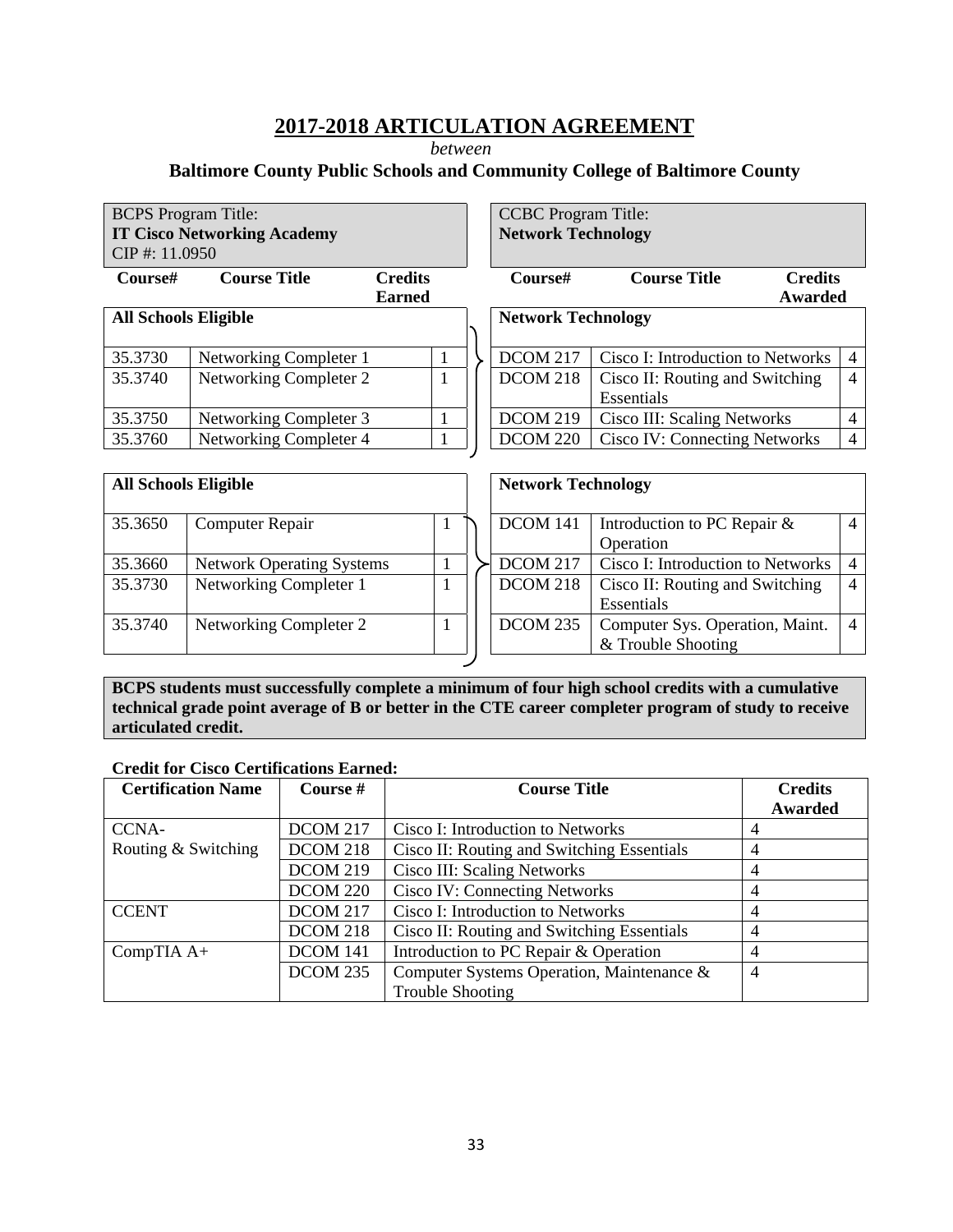*between* 

## **Baltimore County Public Schools and Community College of Baltimore County**

| <b>BCPS</b> Program Title:<br><b>IT Cisco Networking Academy</b><br><b>Cyber Security Pathway</b><br>CIP#: 11.0950 |                                  |                                 | <b>CCBC</b> Program Title:<br><b>Network Technology</b> |                                                      |                           |                |
|--------------------------------------------------------------------------------------------------------------------|----------------------------------|---------------------------------|---------------------------------------------------------|------------------------------------------------------|---------------------------|----------------|
| Course#                                                                                                            | <b>Course Title</b>              | <b>Credits</b><br><b>Earned</b> | Course#                                                 | <b>Course Title</b>                                  | <b>Credits</b><br>Awarded |                |
|                                                                                                                    | <b>All Eligible High Schools</b> |                                 | <b>Network Technology</b>                               |                                                      |                           |                |
| 35.3730                                                                                                            | Networking Completer 1           |                                 | <b>DCOM 217</b>                                         | Cisco I: Introduction to<br><b>Networks</b>          |                           | $\overline{4}$ |
| 35.3740                                                                                                            | Networking Completer 2           |                                 | <b>DCOM 218</b>                                         | Cisco II: Routing and<br><b>Switching Essentials</b> |                           | $\overline{4}$ |
| 35.3780                                                                                                            | <b>Cyber Security</b>            |                                 | <b>DCOM 215</b>                                         | Ethical Hacking and Systems<br>Defense               |                           | $\overline{4}$ |
| 35.3790                                                                                                            | <b>Network Defense</b>           |                                 |                                                         |                                                      |                           |                |

| $\iota$ r                 |          |                                      |                |
|---------------------------|----------|--------------------------------------|----------------|
| <b>Certification Name</b> | Course # | <b>Course Title</b>                  | <b>Credits</b> |
|                           |          |                                      | Awarded        |
| CompTIA Security+         | DCOM 258 | Introduction to Information Security |                |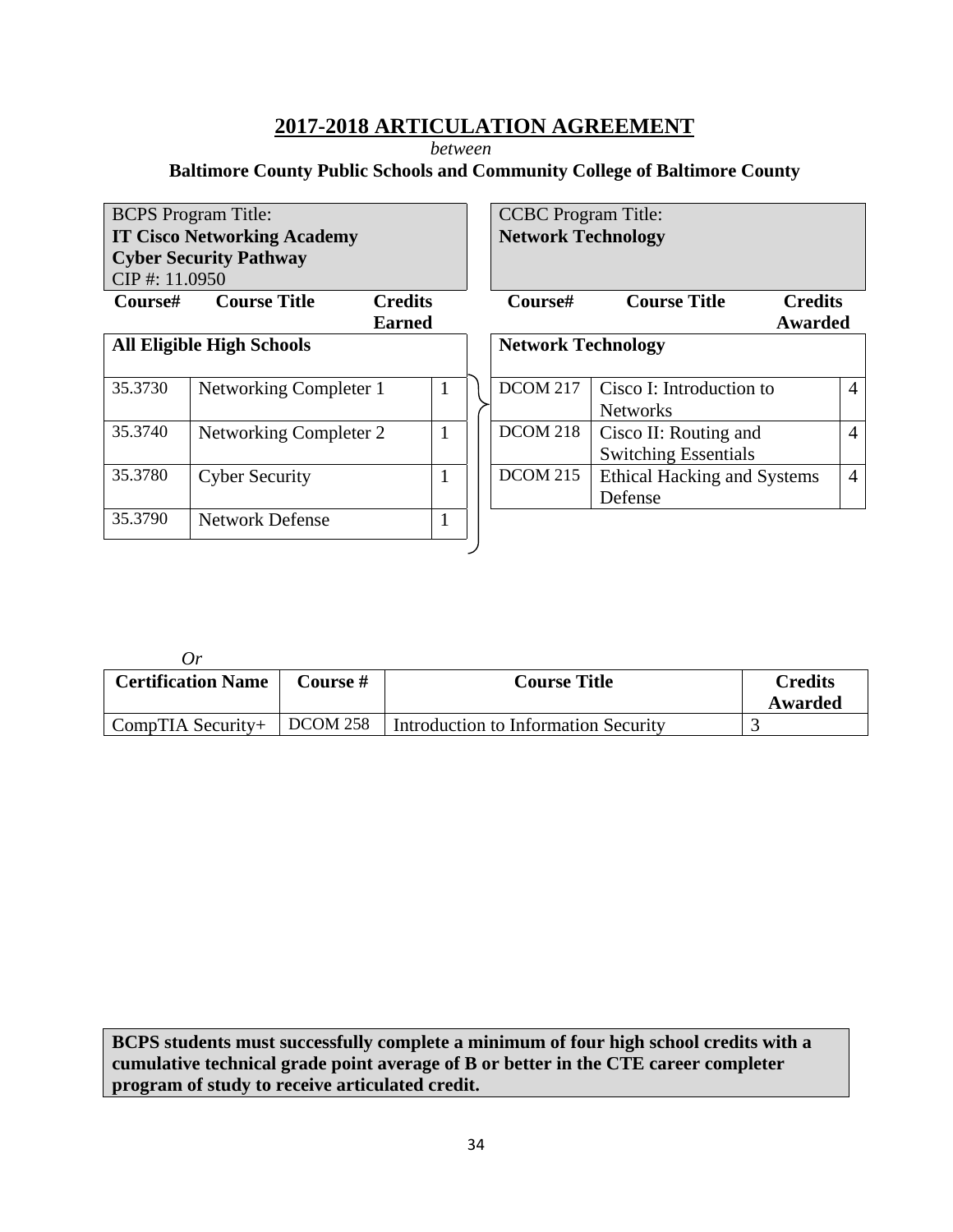*between* 

**Baltimore County Public Schools and Community College of Baltimore County**

|                                                                                                                                                                                                  | <b>BCPS</b> Program Title:<br>IT- Programming & IT- Computer Science                    |                                 |  |                         | <b>CCBC</b> Program Title:<br><b>Information Technology</b> |                |
|--------------------------------------------------------------------------------------------------------------------------------------------------------------------------------------------------|-----------------------------------------------------------------------------------------|---------------------------------|--|-------------------------|-------------------------------------------------------------|----------------|
| CIP#: 11.0103<br>Course#                                                                                                                                                                         | CIP#: 11.0250<br><b>Course Title</b>                                                    | <b>Credits</b><br><b>Earned</b> |  | Course #                | <b>Course Title</b><br><b>Credits</b><br><b>Awarded</b>     |                |
|                                                                                                                                                                                                  | <b>All High Schools Eligible</b>                                                        |                                 |  |                         | <b>Information Technology</b>                               |                |
|                                                                                                                                                                                                  | <b>Choose 4 Credits from the Following Courses:</b>                                     |                                 |  |                         |                                                             |                |
| 35.3560                                                                                                                                                                                          | HTML/JavaScript/Web Design<br>or                                                        | $\mathbf{1}$                    |  | <b>CSIT 111</b>         | Logic and OO Design                                         | 3              |
| 35.3500                                                                                                                                                                                          | Foundations in Computer<br>Science                                                      | $\mathbf{1}$                    |  |                         |                                                             |                |
| 35.3570                                                                                                                                                                                          | or<br><b>AP Computer Science</b><br>Principles                                          | 1                               |  |                         |                                                             |                |
| 35.3520                                                                                                                                                                                          | AP Computer Science A                                                                   | $\mathbf{1}$                    |  | <b>CSIT 210</b>         | Introduction to Programming                                 | $\overline{4}$ |
| 35.2560                                                                                                                                                                                          | <b>Visual Basic</b>                                                                     |                                 |  | <b>CSIT 212</b>         | <b>Visual Basic Programming</b>                             | $\overline{4}$ |
| 35.3450                                                                                                                                                                                          | $C++$ Programming                                                                       | 1                               |  | <b>CSIT 214</b>         | $C++$ Programming                                           | $\overline{4}$ |
| *Computer Science College<br>1<br>*If the student takes a college course at<br>Course<br>another institution, they will need to submit<br>the final college transcript for credit<br>evaluation. |                                                                                         |                                 |  |                         |                                                             |                |
|                                                                                                                                                                                                  | In addition, students who pass the MOS Word                                             |                                 |  | <b>MOS Examinations</b> |                                                             |                |
|                                                                                                                                                                                                  | Exam will earn credit for CSIT130; Students who                                         |                                 |  | <b>CSIT 130</b>         | Comprehensive Word Proc.                                    | $\mathfrak{Z}$ |
|                                                                                                                                                                                                  | pass the MOS Excel Exam will earn credit for<br>CSIT 132; and students who pass the MOS |                                 |  | <b>CSIT 132</b>         | Comprehensive<br>Spreadsheets                               | $\overline{3}$ |
|                                                                                                                                                                                                  | Access Exam will earn credit for CSIT134                                                |                                 |  | <b>CSIT 134</b>         | <b>Comprehensive Databases</b>                              | $\overline{3}$ |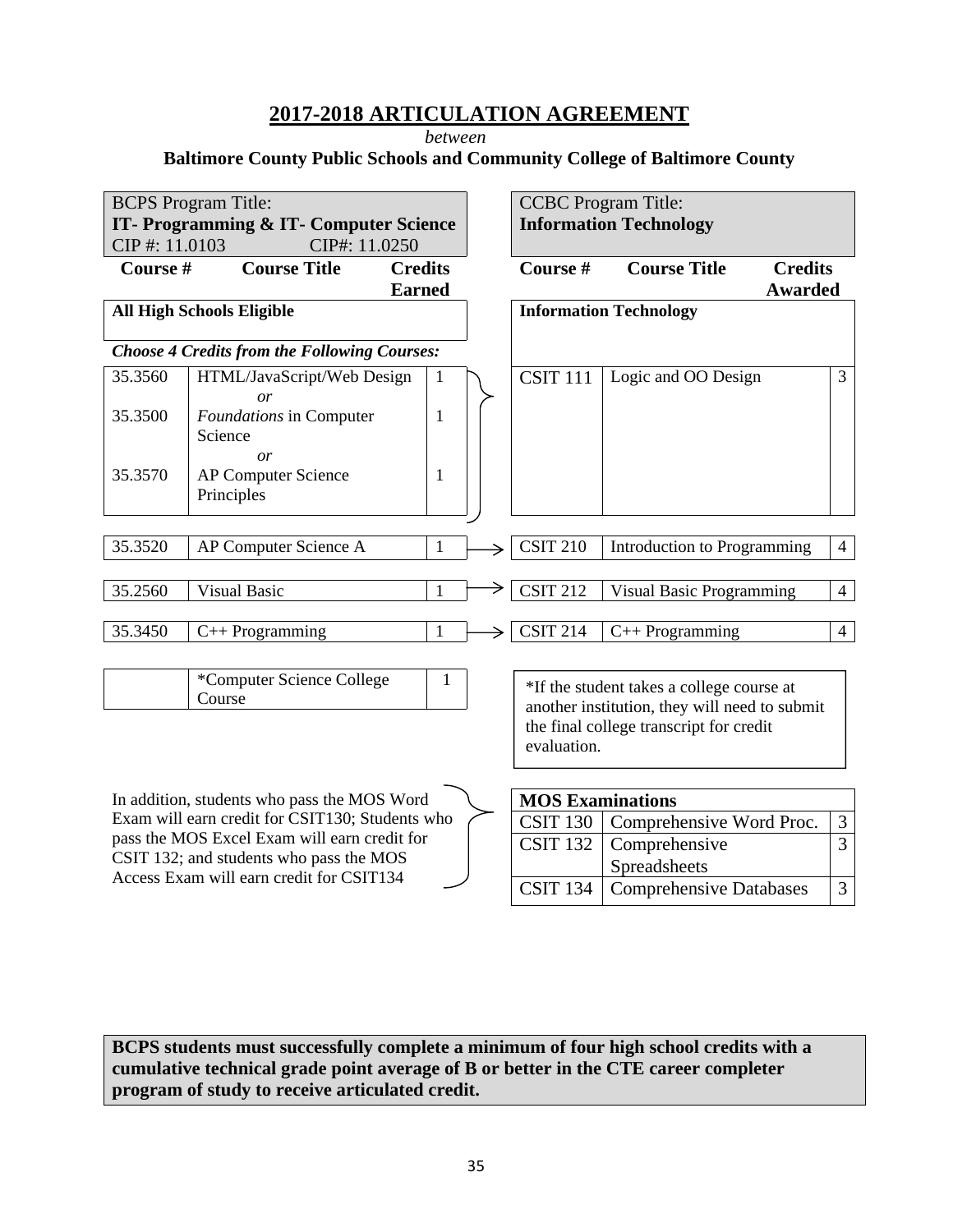*between* 

## **Baltimore County Public Schools and Community College of Baltimore County**

| <b>BCPS</b> Program Title:<br><b>Project Lead The Way-Biomedical</b> |                               |                | <b>CCBC</b> Program Title:<br><b>Biology</b> |                          |                |
|----------------------------------------------------------------------|-------------------------------|----------------|----------------------------------------------|--------------------------|----------------|
| <b>Sciences</b>                                                      |                               |                |                                              |                          |                |
| CIP#: $51.1150$                                                      |                               |                |                                              |                          |                |
| Course #                                                             | <b>Course Title</b>           | <b>Credits</b> | Course #                                     | <b>Course Title</b>      | <b>Credits</b> |
|                                                                      |                               | <b>Earned</b>  |                                              |                          | Awarded        |
| Franklin, Lansdowne, New Town, Milford                               |                               |                | <b>Biology</b>                               |                          |                |
| Mill, Perry Hall, and Woodlawn High                                  |                               |                |                                              |                          |                |
| <b>Schools</b>                                                       |                               |                |                                              |                          |                |
| 63.5200                                                              | <b>PLTW Biomed Principles</b> | 1              | <b>BIOL 100</b>                              | <b>Exploring Biology</b> | 3              |
| 63.5210                                                              | <b>PLTW Biomed Human Body</b> | $\mathbf{1}$   |                                              |                          |                |
|                                                                      | <b>Sys</b>                    |                |                                              |                          |                |
| 63.5220                                                              | <b>PLTW Biomed Medical</b>    | 1              |                                              |                          |                |
|                                                                      | Intervention                  |                |                                              |                          |                |
| 63.5230                                                              | <b>PLTW Biomed Innovation</b> |                |                                              |                          |                |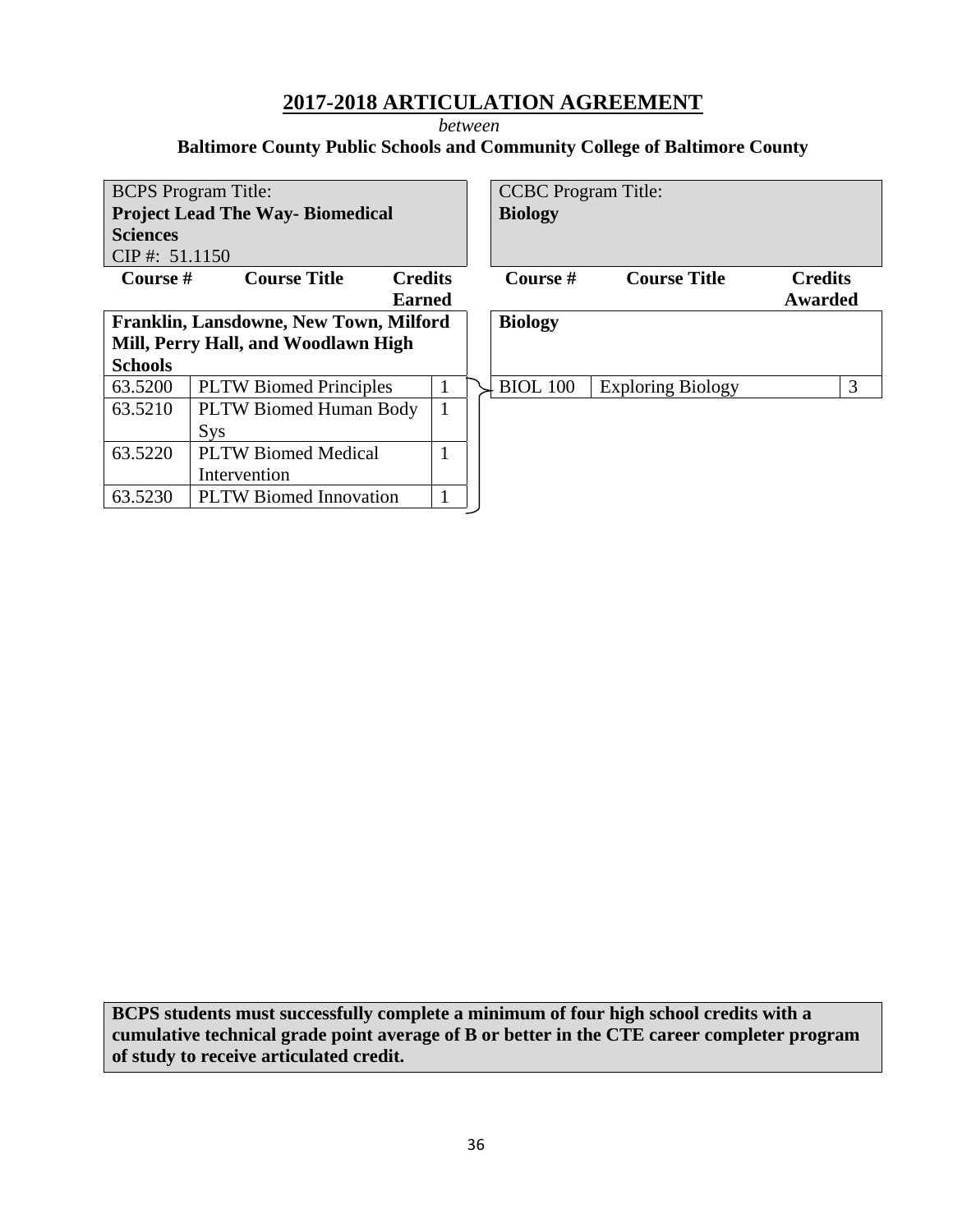*between* 

**Baltimore County Public Schools and Community College of Baltimore County**

| <b>BCPS</b> Program Title:                   |                                     |                |  | <b>CCBC</b> Program Title:                |                                                  |                |  |
|----------------------------------------------|-------------------------------------|----------------|--|-------------------------------------------|--------------------------------------------------|----------------|--|
| <b>Project Lead the Way- Engineering</b>     |                                     |                |  | <b>Engineering Technology/Engineering</b> |                                                  |                |  |
| CIP#: 15.5000                                |                                     |                |  | <b>Transfer Degree</b> (A.A.S. / A.S.)    |                                                  |                |  |
| <b>Course Title</b><br>Course #              |                                     | <b>Credits</b> |  | Course #                                  | <b>Course Title</b>                              | <b>Credits</b> |  |
| <b>Earned</b>                                |                                     |                |  |                                           | <b>Awarded</b>                                   |                |  |
| Catonsville, Chesapeake, Dulaney,            |                                     |                |  |                                           | <b>Engineering Technology</b>                    |                |  |
| Dundalk, Owings Mills, Parkville,            |                                     |                |  |                                           |                                                  |                |  |
| <b>Pikesville, and Woodlawn High Schools</b> |                                     |                |  |                                           |                                                  |                |  |
| 56.0200                                      | Introduction to Engineering         | 1              |  | <b>EGNT 101</b>                           | Introduction to Engineering                      | 3              |  |
|                                              | Design-PLTW                         |                |  |                                           | Technology                                       |                |  |
| 56.0210                                      | Principles of Engineering-          | $\mathbf{1}$   |  |                                           |                                                  |                |  |
|                                              | <b>PLTW</b>                         |                |  |                                           | Or                                               |                |  |
| 56.0220                                      | <b>Digital Electronics- PLTW</b>    | $\mathbf{1}$   |  | <b>Engineering Transfer</b>               |                                                  |                |  |
|                                              |                                     |                |  |                                           |                                                  |                |  |
| 56.0250                                      | Engineering Design and              | 1              |  | <b>ENSC 101</b>                           | Introduction to Engineering                      | 3              |  |
|                                              | Development - PLTW                  |                |  |                                           | Design                                           |                |  |
| And choose 1 credit course from the          |                                     |                |  |                                           |                                                  |                |  |
| following:                                   |                                     |                |  |                                           | In order to receive articulated credit, students |                |  |
| 56.0240                                      | Aerospace Engineering-              | 1              |  | in a PLTW-certified course must achieve a |                                                  |                |  |
|                                              | <b>PLTW</b>                         |                |  |                                           | grade of 85% or higher in each course and a      |                |  |
| 56.0230                                      | Civil Engineering and               | $\mathbf{1}$   |  | 70% or higher on the PLTW end-of-course   |                                                  |                |  |
|                                              | Architecture- PLTW                  |                |  |                                           | exam. The student must present their             |                |  |
| 56.0260                                      | <b>Computer Integrated</b>          | 1              |  | <b>Capstone Project for review.</b>       |                                                  |                |  |
|                                              | Manufacturing - PLTW                |                |  |                                           |                                                  |                |  |
| 56.0270                                      | <b>Environmental Sustainability</b> | $\mathbf{1}$   |  | And                                       |                                                  |                |  |
|                                              | - PLTW                              |                |  |                                           |                                                  |                |  |
|                                              |                                     |                |  |                                           | Students also have the option of receiving       |                |  |

*Students also have the option of receiving transcripted (graded) credit; contact Taylor Kidd at tkidd@ccbcmd.edu for details. To arrange a review, contact:* 

*Taylor Kidd 443-840-4096 tkidd@ccbcmd.edu*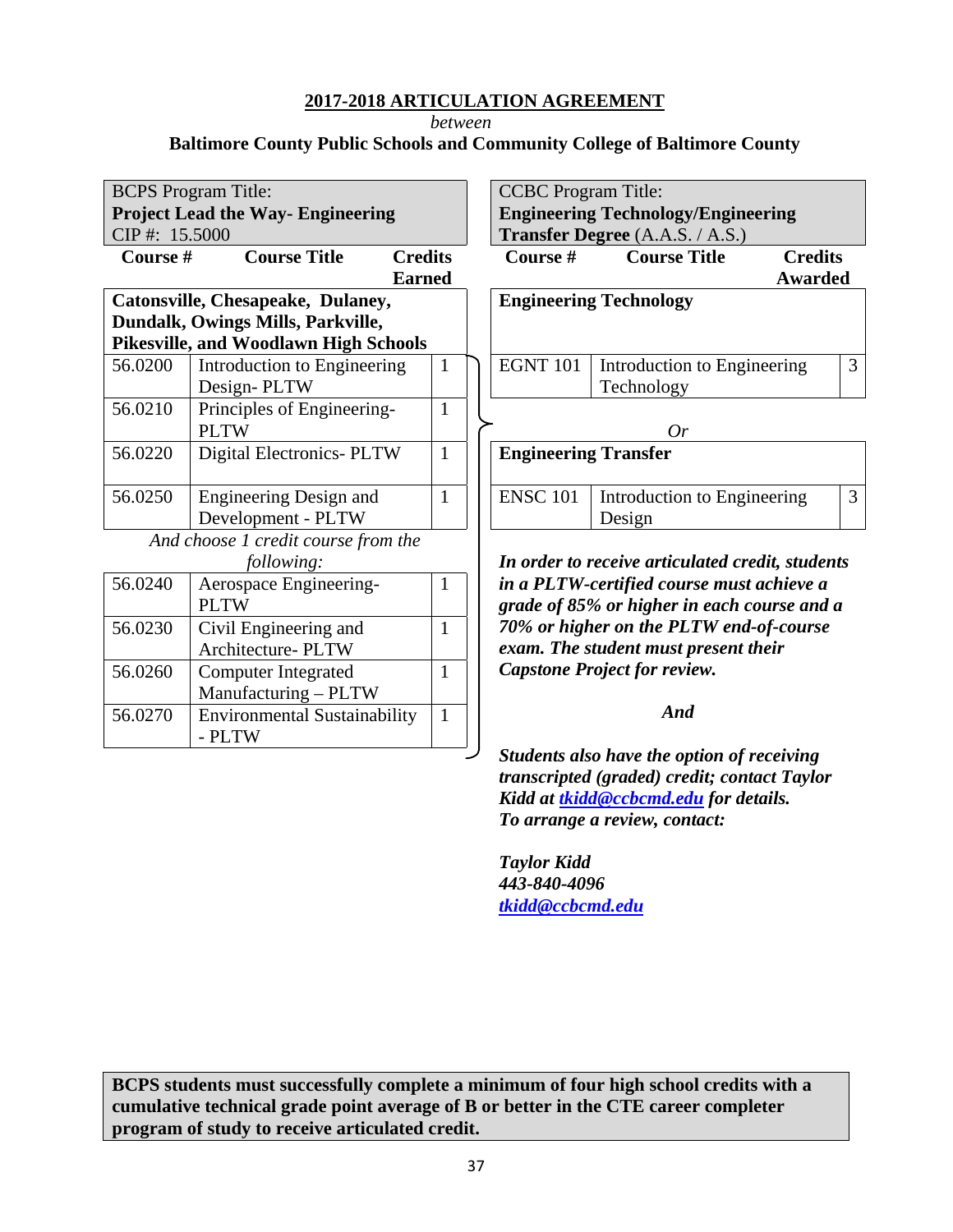*between* 

## **Baltimore County Public Schools and Community College of Baltimore County**

| <b>BCPS</b> Program Title:<br><b>School Age Child Development and Care</b><br>CIP#: 20.0201 |                                          |                |  | <b>CCBC</b> Program Title:<br><b>Early Childhood Development (AAS, not</b><br>designed to transfer to 4 year college) – or<br>Early Childhood Education (AA or AAT,<br>designed to transfer to a 4 year college) |                                       |                |  |
|---------------------------------------------------------------------------------------------|------------------------------------------|----------------|--|------------------------------------------------------------------------------------------------------------------------------------------------------------------------------------------------------------------|---------------------------------------|----------------|--|
| Course #<br>Course Title<br><b>Credits</b>                                                  |                                          |                |  | Course #                                                                                                                                                                                                         | <b>Credits</b><br><b>Course Title</b> |                |  |
|                                                                                             | <b>Earned</b>                            |                |  |                                                                                                                                                                                                                  | <b>Awarded</b>                        |                |  |
| <b>Hereford and Parkville High Schools</b>                                                  |                                          |                |  | <b>Early Childhood Development</b>                                                                                                                                                                               |                                       |                |  |
| 66.0200                                                                                     | Child Development/ ERP I                 | $\mathbf{1}$   |  | <b>EDTR 120</b>                                                                                                                                                                                                  | Child Growth and<br>Development       | $\overline{3}$ |  |
| 66.0700                                                                                     | School Age Child<br>Development and Care | $\mathbf{1}$   |  | <b>EDTR 123</b>                                                                                                                                                                                                  | The School Age Child                  | $\overline{3}$ |  |
| 66.0800                                                                                     | <b>Independent Living</b>                | .5             |  | Or                                                                                                                                                                                                               |                                       |                |  |
|                                                                                             | or                                       |                |  | <b>Early Childhood Education</b>                                                                                                                                                                                 |                                       |                |  |
| 66.0230                                                                                     | Decisions in Family Living               | $\mathbf{1}$   |  | <b>EDTR 120</b>                                                                                                                                                                                                  | Child Growth and                      | $\overline{3}$ |  |
|                                                                                             | $\overline{or}$                          |                |  | (only)                                                                                                                                                                                                           | Development                           |                |  |
| 66.0300                                                                                     | Nutrition and Foods I                    | $\mathbf{1}$   |  |                                                                                                                                                                                                                  |                                       |                |  |
| 66.0750                                                                                     | School Age Child                         | $\mathbf{1}$   |  | Students should contact the campus                                                                                                                                                                               |                                       |                |  |
|                                                                                             | Development and Care                     |                |  | coordinator at the campus where they attend                                                                                                                                                                      |                                       |                |  |
|                                                                                             | Internship/Mentored Project              |                |  | classes to schedule a final School Age Child<br>Development and Care Program Portfolio                                                                                                                           |                                       |                |  |
|                                                                                             | or                                       |                |  | review appointment.                                                                                                                                                                                              |                                       |                |  |
|                                                                                             |                                          |                |  |                                                                                                                                                                                                                  |                                       |                |  |
| 66.0770                                                                                     | School Age Child                         | $\overline{2}$ |  | Linda Gronberg-Quinn (Dundalk Campus)                                                                                                                                                                            |                                       |                |  |
|                                                                                             | Development and Care                     |                |  | lgronberg@ccbcmd.edu                                                                                                                                                                                             |                                       |                |  |
|                                                                                             | Internship/Mentored Project              |                |  |                                                                                                                                                                                                                  | 443-840-3139, 443-840-4153            |                |  |
|                                                                                             |                                          |                |  |                                                                                                                                                                                                                  |                                       |                |  |
|                                                                                             |                                          |                |  |                                                                                                                                                                                                                  | Anne McLaughlin (Essex Campus)        |                |  |
| *Portfolio Required for all School Age Child                                                |                                          |                |  | amclaughl@ccbcmd.edu                                                                                                                                                                                             |                                       |                |  |
| Development and Care Program courses.                                                       |                                          |                |  | 443-840-2177                                                                                                                                                                                                     |                                       |                |  |
|                                                                                             |                                          |                |  |                                                                                                                                                                                                                  |                                       |                |  |
|                                                                                             |                                          |                |  |                                                                                                                                                                                                                  | Paul Taylor (Catonsville Campus)      |                |  |
| *Articulated credits will be received upon a                                                |                                          |                |  | ptaylor3@ccbcmd.edu                                                                                                                                                                                              |                                       |                |  |
| successful review of the School Age Child                                                   |                                          |                |  | 443-840-4236                                                                                                                                                                                                     |                                       |                |  |

**BCPS students must successfully complete a minimum of four high school credits with a cumulative technical grade point average of B or better in the CTE career completer program of study to receive articulated credit.** 

Development and Care Program Portfolio.